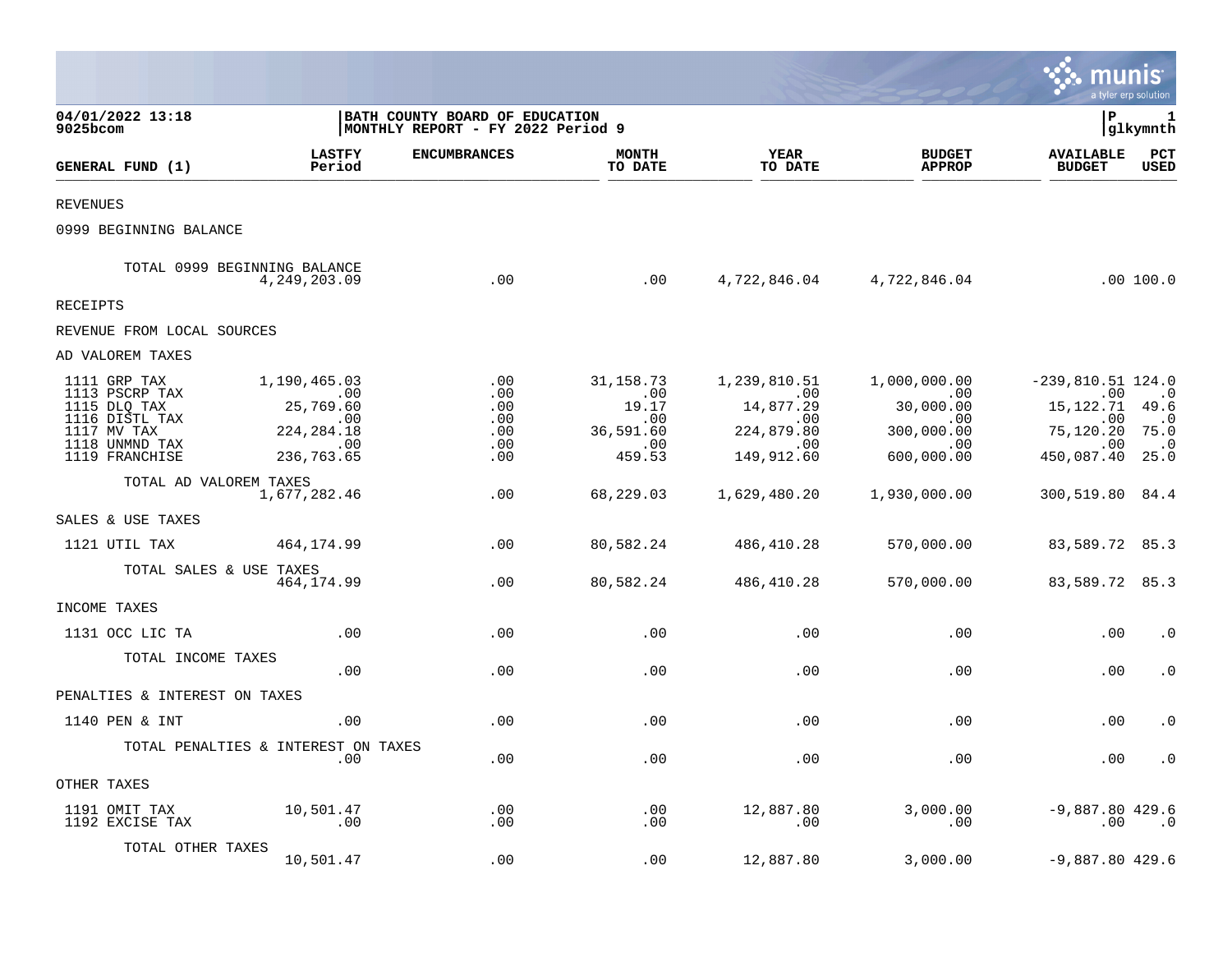|                                                                                                                |                                        |                                                                             |                                        |                                        |                                        | munis                                   | a tyler erp solution                                                              |
|----------------------------------------------------------------------------------------------------------------|----------------------------------------|-----------------------------------------------------------------------------|----------------------------------------|----------------------------------------|----------------------------------------|-----------------------------------------|-----------------------------------------------------------------------------------|
| 04/01/2022 13:18<br>9025bcom                                                                                   |                                        | <b>BATH COUNTY BOARD OF EDUCATION</b><br> MONTHLY REPORT - FY 2022 Period 9 |                                        |                                        |                                        | l P                                     | 2<br> glkymnth                                                                    |
| GENERAL FUND (1)                                                                                               | <b>LASTFY</b><br>Period                | <b>ENCUMBRANCES</b>                                                         | <b>MONTH</b><br>TO DATE                | <b>YEAR</b><br>TO DATE                 | <b>BUDGET</b><br><b>APPROP</b>         | <b>AVAILABLE</b><br><b>BUDGET</b>       | PCT<br><b>USED</b>                                                                |
| REVENUE OTHER LOCAL GOVERNMENT UNITS                                                                           |                                        |                                                                             |                                        |                                        |                                        |                                         |                                                                                   |
| 1280 IN LIEU OF                                                                                                | .00                                    | .00                                                                         | .00                                    | .00                                    | .00                                    | .00                                     | $\cdot$ 0                                                                         |
| TOTAL REVENUE OTHER LOCAL GOVERNMENT UNITS                                                                     | .00                                    | .00                                                                         | .00                                    | .00                                    | .00                                    | .00                                     | $\cdot$ 0                                                                         |
| TUITION                                                                                                        |                                        |                                                                             |                                        |                                        |                                        |                                         |                                                                                   |
| 1310 TUIT IND<br>1320 GOV TUI IN<br>1330 GOV TUI OU<br>1340 TUIT OTHR                                          | .00<br>.00<br>.00<br>.00               | .00<br>.00<br>.00<br>.00                                                    | .00<br>.00<br>.00<br>.00               | .00<br>.00<br>.00<br>.00               | .00<br>.00<br>.00<br>.00               | $.00 \,$<br>$.00 \,$<br>.00<br>$.00 \,$ | $\cdot$ 0<br>$\cdot$ 0<br>$\begin{smallmatrix} 0 \\ 0 \\ 0 \end{smallmatrix}$     |
| TOTAL TUITION                                                                                                  | .00                                    | .00                                                                         | .00                                    | .00                                    | .00                                    | .00                                     | $\cdot$ 0                                                                         |
| TRANSPORTATION                                                                                                 |                                        |                                                                             |                                        |                                        |                                        |                                         |                                                                                   |
| 1410 TRNS INDIV<br>1420 TRN GOV IN<br>1430 TRN GOV OU<br>1440 TRN OTH PV<br>1441 TRN NON-PB<br>1442 TRN FSC CT | .00<br>.00<br>.00<br>.00<br>.00<br>.00 | .00<br>.00<br>.00<br>.00<br>.00<br>.00                                      | .00<br>.00<br>.00<br>.00<br>.00<br>.00 | .00<br>.00<br>.00<br>.00<br>.00<br>.00 | .00<br>.00<br>.00<br>.00<br>.00<br>.00 | .00<br>.00<br>.00<br>.00<br>.00<br>.00  | $\cdot$ 0<br>$\cdot$ 0<br>$\cdot$ 0<br>$\overline{0}$ .<br>$\cdot$ 0<br>$\cdot$ 0 |
| TOTAL TRANSPORTATION                                                                                           | .00                                    | .00                                                                         | .00                                    | .00                                    | .00                                    | .00                                     | $\cdot$ 0                                                                         |
| EARNINGS ON INVESTMENTS                                                                                        |                                        |                                                                             |                                        |                                        |                                        |                                         |                                                                                   |
| 1510 INT ON INV<br>1540 INVST PRPT                                                                             | 21,466.04<br>.00                       | .00<br>.00                                                                  | 2,759.72<br>.00                        | 21,986.07<br>.00                       | 10,000.00<br>.00                       | $-11,986.07$ 219.9<br>.00               | $\overline{\phantom{0}}$ .0                                                       |
| TOTAL EARNINGS ON INVESTMENTS                                                                                  | 21,466.04                              | .00                                                                         | 2,759.72                               | 21,986.07                              | 10,000.00                              | $-11,986.07219.9$                       |                                                                                   |
| FOOD SERVICE                                                                                                   |                                        |                                                                             |                                        |                                        |                                        |                                         |                                                                                   |
| 1630 SPEC FUNC                                                                                                 | .00                                    | .00                                                                         | .00                                    | .00                                    | .00                                    | .00                                     | $\cdot$ 0                                                                         |
| TOTAL FOOD SERVICE                                                                                             | .00                                    | .00                                                                         | .00                                    | .00                                    | .00                                    | $.00 \,$                                | $\cdot$ 0                                                                         |
| STUDENT ACTIVITIES                                                                                             |                                        |                                                                             |                                        |                                        |                                        |                                         |                                                                                   |
| 1740 FEES<br>1750 DONATIONS                                                                                    | .00<br>.00                             | .00<br>.00                                                                  | .00<br>.00                             | .00<br>.00                             | .00<br>.00                             | $.00 \,$<br>.00                         | $\cdot$ 0<br>$\cdot$ 0                                                            |
| TOTAL STUDENT ACTIVITIES                                                                                       | .00                                    | .00                                                                         | .00                                    | .00                                    | .00                                    | .00                                     | $\cdot$ 0                                                                         |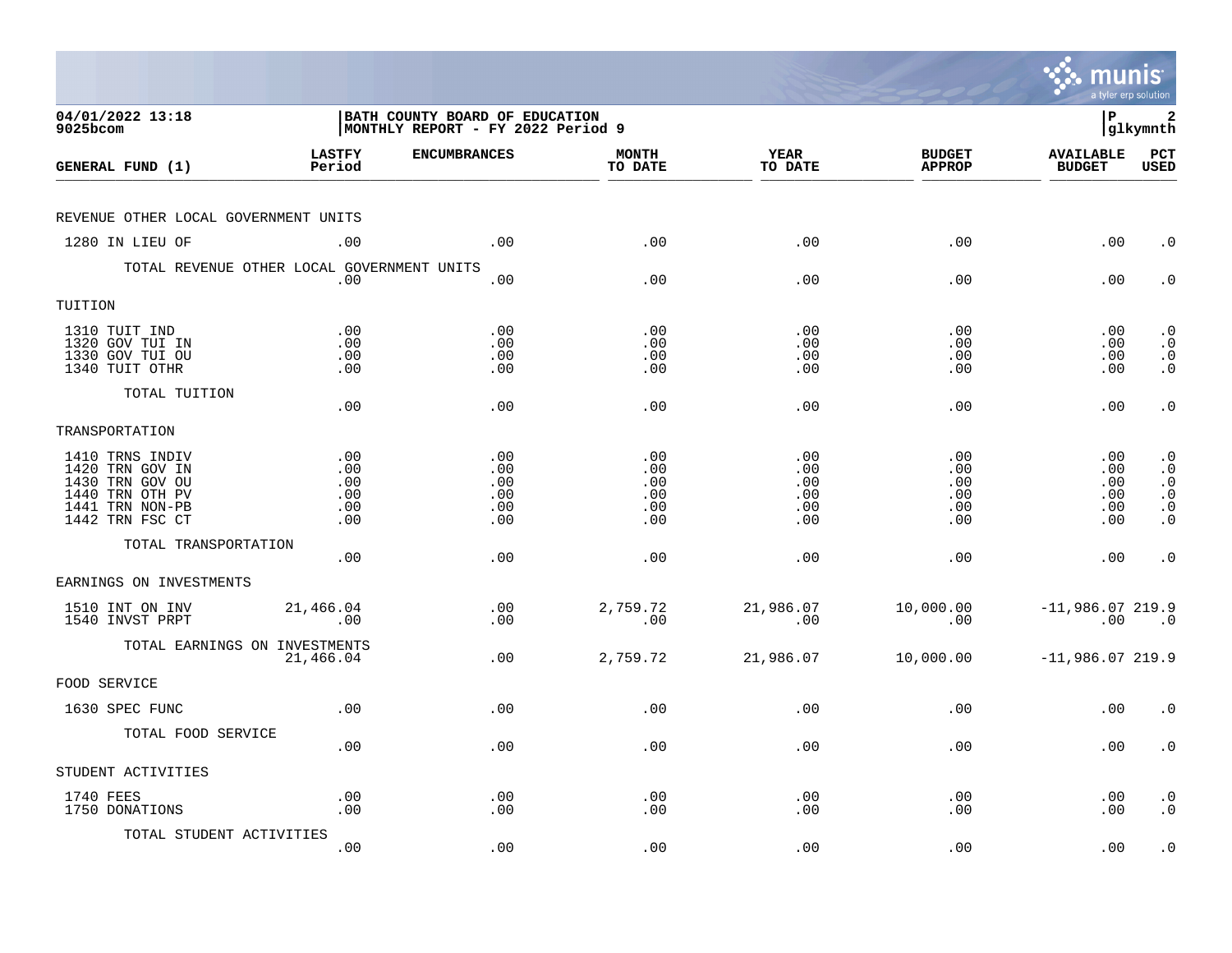

| 04/01/2022 13:18<br>$9025$ bcom                                                                                                                                                                                                              |                                                                                                  | BATH COUNTY BOARD OF EDUCATION<br>MONTHLY REPORT - FY 2022 Period 9                     |                                                                                           |                                                                                                                   |                                                                                                                        | lР                                                                                                                                | 3<br> glkymnth                                                                                                                 |
|----------------------------------------------------------------------------------------------------------------------------------------------------------------------------------------------------------------------------------------------|--------------------------------------------------------------------------------------------------|-----------------------------------------------------------------------------------------|-------------------------------------------------------------------------------------------|-------------------------------------------------------------------------------------------------------------------|------------------------------------------------------------------------------------------------------------------------|-----------------------------------------------------------------------------------------------------------------------------------|--------------------------------------------------------------------------------------------------------------------------------|
| GENERAL FUND (1)                                                                                                                                                                                                                             | <b>LASTFY</b><br>Period                                                                          | <b>ENCUMBRANCES</b>                                                                     | <b>MONTH</b><br>TO DATE                                                                   | <b>YEAR</b><br>TO DATE                                                                                            | <b>BUDGET</b><br><b>APPROP</b>                                                                                         | <b>AVAILABLE</b><br><b>BUDGET</b>                                                                                                 | PCT<br><b>USED</b>                                                                                                             |
| OTHER REVENUE FROM LOCAL SOURCES                                                                                                                                                                                                             |                                                                                                  |                                                                                         |                                                                                           |                                                                                                                   |                                                                                                                        |                                                                                                                                   |                                                                                                                                |
| 1911 BLDG RENT<br>1912 BUS RENT<br>1919 OTHER RENT<br>1920 CONTRIBUTE<br>1929 INKIND REV<br>1941 TXT SALES<br>1942 TXT RENTS<br>1951 MSC SCH IN<br>1952 MSC SCH OU<br>1980 PRYR REFND<br>1990 MISC REV<br>1991 TRANSCRIPT<br>1993 OTH REBATE | .00<br>.00<br>.00<br>500.00<br>.00<br>.00<br>.00<br>.00<br>.00<br>.00<br>12,151.89<br>.00<br>.00 | .00<br>.00<br>.00<br>.00<br>.00<br>.00<br>.00<br>.00<br>.00<br>.00<br>.00<br>.00<br>.00 | .00<br>.00<br>.00<br>.00<br>.00<br>.00<br>.00<br>.00<br>.00<br>.00<br>10.00<br>.00<br>.00 | .00<br>.00<br>.00<br>.00<br>.00<br>.00<br>350.00<br>$.00 \,$<br>.00<br>$-3,941.79$<br>$-11, 258.91$<br>.00<br>.00 | .00<br>$.00 \,$<br>.00<br>500.00<br>.00<br>.00<br>200.00<br>$.00 \,$<br>.00<br>4,000.00<br>1,000.00<br>$.00 \,$<br>.00 | .00<br>.00<br>.00<br>500.00<br>.00<br>.00<br>$-150.00$ 175.0<br>.00<br>$000$<br>7,941.79 -98.5<br>12, 258. 91******<br>.00<br>.00 | $\cdot$ 0<br>$\cdot$ 0<br>$\cdot$ 0<br>$\cdot$ 0<br>$\cdot$ 0<br>$\cdot$ 0<br>$\cdot$ 0<br>$\cdot$ 0<br>$\cdot$ 0<br>$\cdot$ 0 |
|                                                                                                                                                                                                                                              | TOTAL OTHER REVENUE FROM LOCAL SOURCES<br>12,651.89                                              | .00                                                                                     | 10.00                                                                                     | $-14,850.70$                                                                                                      | 5,700.00                                                                                                               | 20,550.70-260.5                                                                                                                   |                                                                                                                                |
|                                                                                                                                                                                                                                              | TOTAL REVENUE FROM LOCAL SOURCES<br>2,186,076.85                                                 | .00                                                                                     | 151,580.99                                                                                | 2, 135, 913.65                                                                                                    | 2,518,700.00                                                                                                           | 382,786.35 84.8                                                                                                                   |                                                                                                                                |
| REVENUE FROM STATE SOURCES                                                                                                                                                                                                                   |                                                                                                  |                                                                                         |                                                                                           |                                                                                                                   |                                                                                                                        |                                                                                                                                   |                                                                                                                                |
| STATE PROGRAM                                                                                                                                                                                                                                |                                                                                                  |                                                                                         |                                                                                           |                                                                                                                   |                                                                                                                        |                                                                                                                                   |                                                                                                                                |
| 3111 SEEK                                                                                                                                                                                                                                    | 6,267,145.00                                                                                     | $\sim$ 00                                                                               | 717,915.00                                                                                | 6,473,517.00                                                                                                      | 8,664,110.00                                                                                                           | 2,190,593.00 74.7                                                                                                                 |                                                                                                                                |
| TOTAL STATE PROGRAM                                                                                                                                                                                                                          | 6, 267, 145.00                                                                                   | .00                                                                                     | 717,915.00                                                                                | 6,473,517.00                                                                                                      | 8,664,110.00                                                                                                           | 2,190,593.00 74.7                                                                                                                 |                                                                                                                                |
| OTHER STATE FUNDING                                                                                                                                                                                                                          |                                                                                                  |                                                                                         |                                                                                           |                                                                                                                   |                                                                                                                        |                                                                                                                                   |                                                                                                                                |
| 3122 VOC TRANSP<br>3124 DST VOC SC<br>3125 DRV TRN RB<br>3126 SUB REIMB<br>3127 FLEX SPD<br>3128 AUD REIMB<br>3129 KSB/D TR R                                                                                                                | .00<br>.00<br>.00<br>.00<br>.00<br>.00<br>.00                                                    | .00<br>.00<br>.00<br>.00<br>.00<br>.00<br>.00                                           | .00<br>.00<br>.00<br>.00<br>.00<br>.00<br>.00                                             | .00<br>.00<br>.00<br>.00<br>.00<br>.00<br>.00                                                                     | 5,000.00<br>.00<br>.00<br>$.00 \ \rm$<br>.00<br>$.00 \ \rm$<br>.00                                                     | 5,000.00<br>.00<br>.00<br>.00<br>.00<br>.00<br>.00                                                                                | $\cdot$ 0<br>$\cdot$ 0<br>$\cdot$ 0<br>$\cdot$ 0<br>$\cdot$ 0<br>$\cdot$ 0<br>$\cdot$ 0                                        |
|                                                                                                                                                                                                                                              | TOTAL OTHER STATE FUNDING<br>.00                                                                 |                                                                                         |                                                                                           |                                                                                                                   |                                                                                                                        |                                                                                                                                   |                                                                                                                                |
| EXPENDITURE REIMBURSEMENTS                                                                                                                                                                                                                   |                                                                                                  | .00                                                                                     | .00                                                                                       | .00                                                                                                               | 5,000.00                                                                                                               | 5,000.00                                                                                                                          | $\cdot$ 0                                                                                                                      |
| 3130 NBC REIMB                                                                                                                                                                                                                               | .00                                                                                              | .00                                                                                     | .00                                                                                       | .00                                                                                                               | 7,000.00                                                                                                               | 7,000.00                                                                                                                          | $\cdot$ 0                                                                                                                      |
| 3131 MISC REIMB                                                                                                                                                                                                                              | .00                                                                                              | .00                                                                                     | .00                                                                                       | 10,685.53                                                                                                         | 14,000.00                                                                                                              | 3, 314.47                                                                                                                         | 76.3                                                                                                                           |
|                                                                                                                                                                                                                                              | TOTAL EXPENDITURE REIMBURSEMENTS<br>$.00 \,$                                                     | .00                                                                                     | .00                                                                                       | 10,685.53                                                                                                         | 21,000.00                                                                                                              | 10, 314.47                                                                                                                        | 50.9                                                                                                                           |

REVENUE IN LIEU OF TAXES/STATE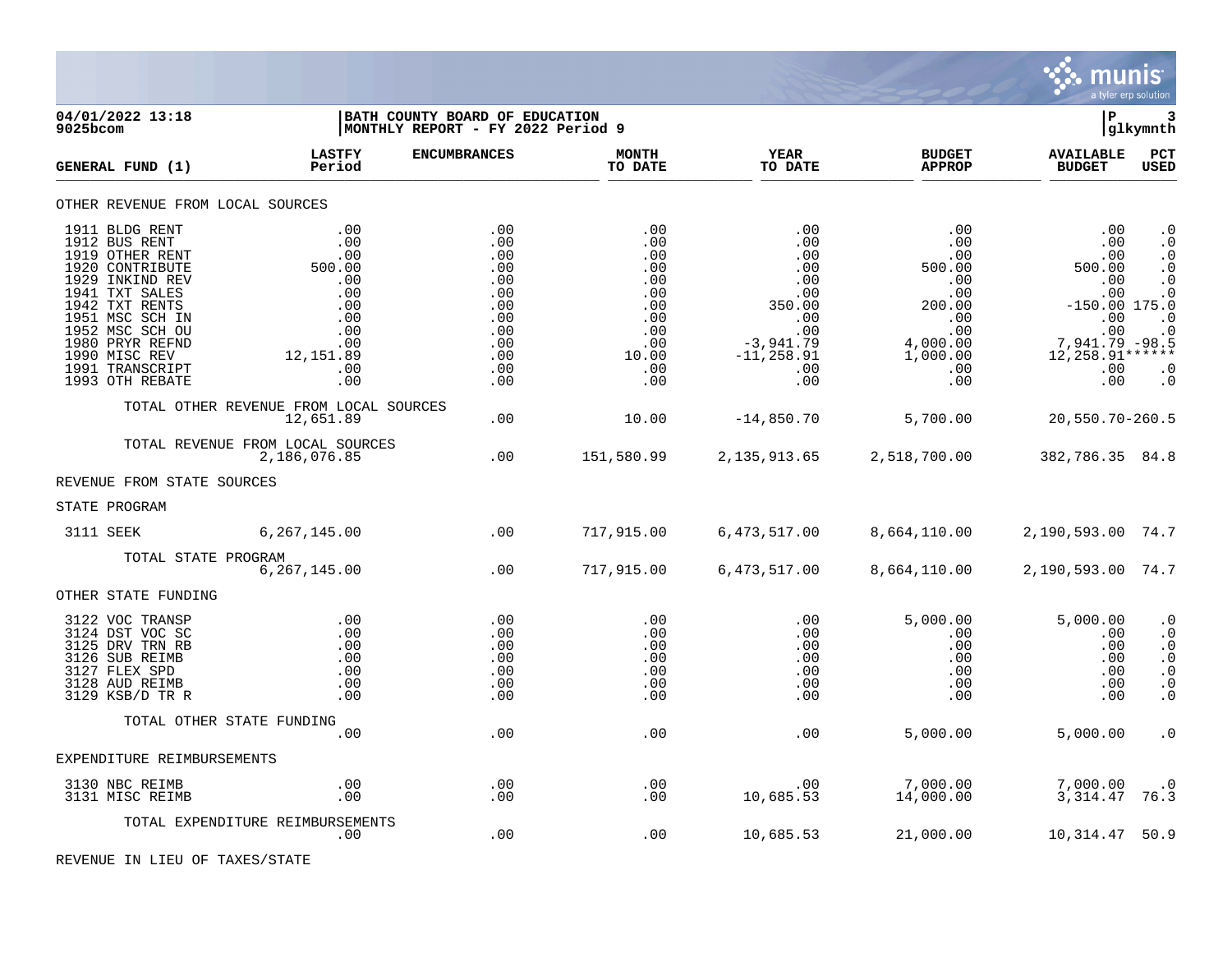

| 04/01/2022 13:18<br>9025bcom     |                                                   | BATH COUNTY BOARD OF EDUCATION<br> MONTHLY REPORT - FY 2022 Period 9 |                          |                          |                                | l P                                     | 4<br> glkymnth     |
|----------------------------------|---------------------------------------------------|----------------------------------------------------------------------|--------------------------|--------------------------|--------------------------------|-----------------------------------------|--------------------|
| GENERAL FUND (1)                 | <b>LASTFY</b><br>Period                           | <b>ENCUMBRANCES</b>                                                  | <b>MONTH</b><br>TO DATE  | <b>YEAR</b><br>TO DATE   | <b>BUDGET</b><br><b>APPROP</b> | <b>AVAILABLE</b><br><b>BUDGET</b>       | PCT<br><b>USED</b> |
| 3800 TAXES                       | 21,960.73                                         | .00                                                                  | 2,466.75                 | 22, 159. 78              | 25,000.00                      | 2,840.22                                | 88.6               |
|                                  | TOTAL REVENUE IN LIEU OF TAXES/STATE<br>21,960.73 | .00                                                                  | 2,466.75                 | 22,159.78                | 25,000.00                      | 2,840.22                                | 88.6               |
| REVENUE ON BEHALF PAYMENTS       |                                                   |                                                                      |                          |                          |                                |                                         |                    |
| 3900 ON-BEHALF                   | .00                                               | .00                                                                  | .00                      | .00                      | .00                            | .00                                     | $\cdot$ 0          |
|                                  | TOTAL REVENUE ON BEHALF PAYMENTS<br>.00           | .00                                                                  | .00                      | .00                      | .00                            | .00                                     | $\cdot$ 0          |
|                                  | TOTAL REVENUE FROM STATE SOURCES<br>6,289,105.73  | .00                                                                  | 720, 381.75              | 6,506,362.31             | 8,715,110.00                   | 2,208,747.69                            | 74.7               |
| REVENUE FROM FEDERAL SOURCES     |                                                   |                                                                      |                          |                          |                                |                                         |                    |
| RESTRICTED DIRECT                |                                                   |                                                                      |                          |                          |                                |                                         |                    |
| 4300 RES DIR FE                  | .00                                               | .00                                                                  | .00                      | .00                      | .00                            | .00                                     | $\cdot$ 0          |
| TOTAL RESTRICTED DIRECT          | .00                                               | .00                                                                  | .00                      | .00                      | .00                            | .00                                     | $\cdot$ 0          |
| RESTRICTED THROUGH THE STATE     |                                                   |                                                                      |                          |                          |                                |                                         |                    |
| 4500 RES FED/ST                  | .00                                               | .00                                                                  | .00                      | .00                      | .00                            | .00                                     | $\cdot$ 0          |
|                                  | TOTAL RESTRICTED THROUGH THE STATE<br>.00         | .00                                                                  | .00                      | .00                      | .00                            | .00                                     | $\cdot$ 0          |
| THROUGH INTERMEDIATE AGENCIES    |                                                   |                                                                      |                          |                          |                                |                                         |                    |
| 4700 FED INTERM                  | .00                                               | .00                                                                  | .00                      | .00                      | .00                            | .00                                     | $\cdot$ 0          |
|                                  | TOTAL THROUGH INTERMEDIATE AGENCIES<br>.00        | .00                                                                  | .00                      | .00                      | .00                            | .00                                     | $\cdot$ 0          |
| FEDERAL REIMBURSEMENT            |                                                   |                                                                      |                          |                          |                                |                                         |                    |
| 4810 MED REIMB<br>4810 MED REIMB | 44,892.94<br>30,000.00                            | .00<br>.00                                                           | 12,387.44<br>34, 267. 42 | 49,598.75<br>36, 317. 23 | 25,000.00<br>30,000.00         | $-24,598.75$ 198.4<br>$-6,317.23$ 121.1 |                    |
|                                  | TOTAL FEDERAL REIMBURSEMENT<br>74,892.94          | .00                                                                  | 46,654.86                | 85,915.98                | 55,000.00                      | $-30,915.98$ 156.2                      |                    |
|                                  | TOTAL REVENUE FROM FEDERAL SOURCES<br>74,892.94   | .00                                                                  | 46,654.86                | 85,915.98                | 55,000.00                      | $-30,915.98$ 156.2                      |                    |

## OTHER RECEIPTS

INTERFUND TRANSFERS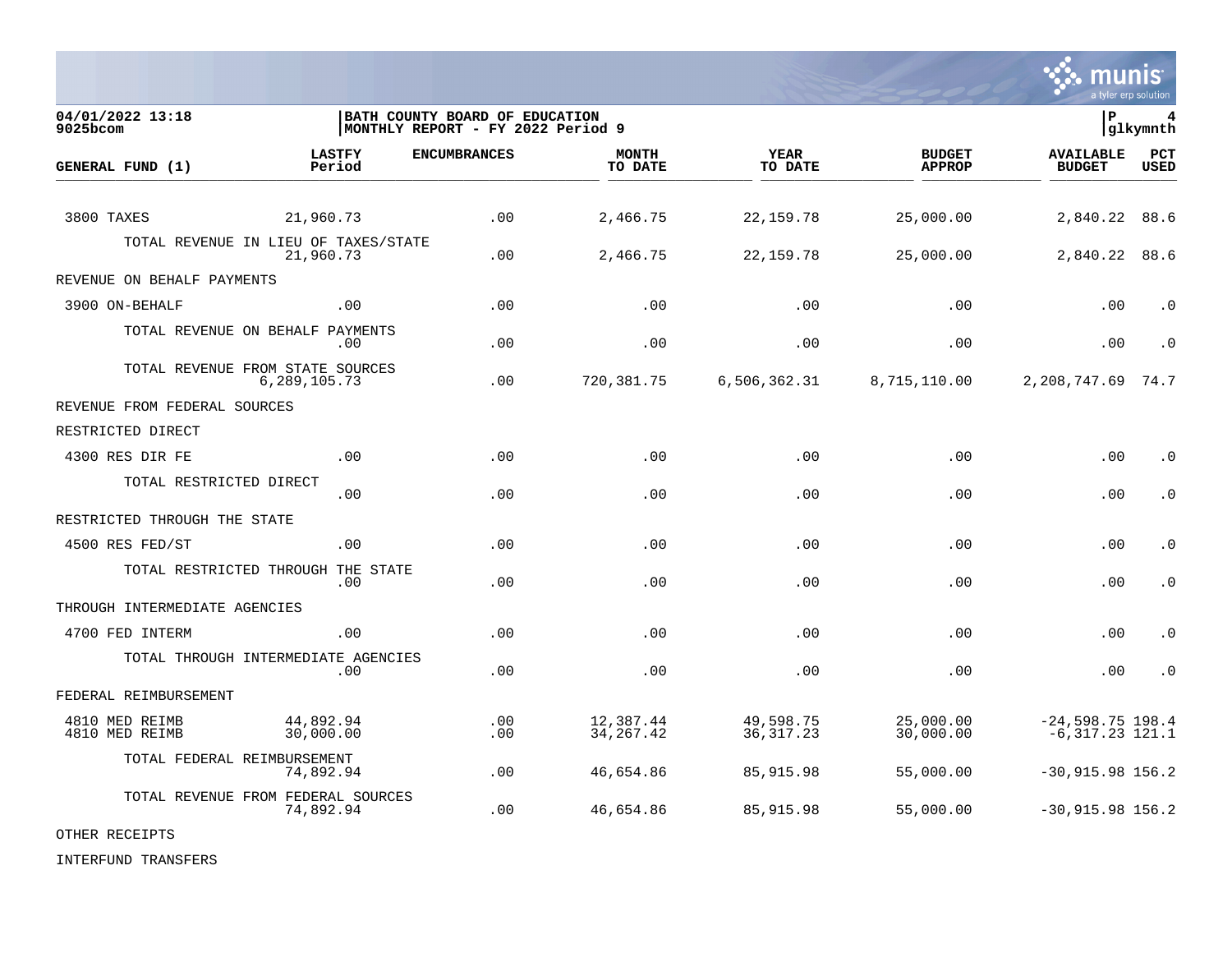

**04/01/2022 13:18 |BATH COUNTY BOARD OF EDUCATION |P 5 MONTHLY REPORT - FY 2022 Period 9 LASTFY ENCUMBRANCES MONTH YEAR BUDGET AVAILABLE PCT GENERAL FUND (1)** TO DATE THE RELIGION CONDUCT TO DATE THE RELIGION CONDUCT TO DATE THE RELIGION OF THE RELIGION OF THE RELIGION OF THE RELIGION OF THE RELIGION OF THE RELIGION OF THE RELIGION OF THE RELIGION OF THE RELIGION OF THE RELIGION 5210 FND XFER 223,257.00 .00 .00 235,694.00 .00 -235,694.00 .0  $-130.034.44$  360.1 TOTAL INTERFUND TRANSFERS<br>270.375.35 270,375.35 .00 25,235.22 415,728.44 50,000.00 -365,728.44 831.5 SALE OR COMP FOR LOSS OF ASSETS 5311 SALE LAND .00 .00 .00 .00 .00 .00 .0 5312 LOSS LAND .00 .00 .00 .00 .00 .00 .0 5331 SALE BLDG .00 .00 .00 .00 .00 .00 .0 5332 LOSS BLDG .00 .00 .00 .00 .00 .00 .0 5341 SALE EQUIP .00 .00 .00 .00 5,000.00 5,000.00 .0 5342 LOSS EQUIP .00 .00 .00 .00 .00 .00 .0 TOTAL SALE OR COMP FOR LOSS OF ASSETS<br>.00 .00 .00 .00 .00 5,000.00 5,000.00 .0 CAPITAL LEASE PROCEEDS 5500 LEASE PROC .00 .00 .00 .00 .00 .00 .0 TOTAL CAPITAL LEASE PROCEEDS .00 .00 .00 .00 .00 .00 .0 TOTAL OTHER RECEIPTS<br>270.375.35 270,375.35 .00 25,235.22 415,728.44 55,000.00 -360,728.44 755.9 TOTAL RECEIPTS 8,820,450.87 .00 943,852.82 9,143,920.38 11,343,810.00 2,199,889.62 80.6 TOTAL REVENUE 13,069,653.96 .00 943,852.82 13,866,766.42 16,066,656.04 2,199,889.62 86.3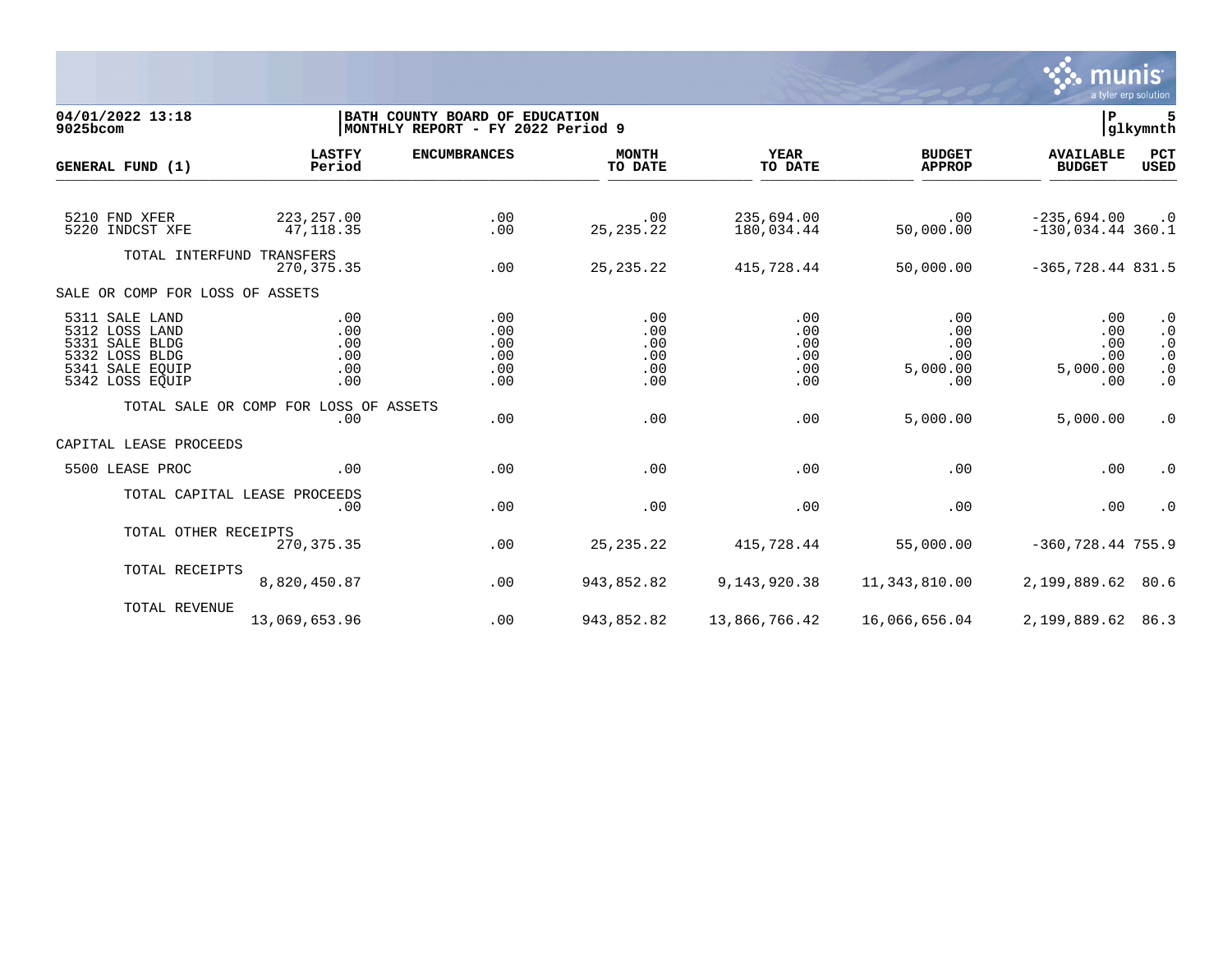|                                                                              |                               |                                                                                                                                                    |                                                                                                        |                                                                                                                       |                                                                                                                      |                                                                                                                                              | munis<br>a tyler erp solution                                                                                                  |                                                                                                       |
|------------------------------------------------------------------------------|-------------------------------|----------------------------------------------------------------------------------------------------------------------------------------------------|--------------------------------------------------------------------------------------------------------|-----------------------------------------------------------------------------------------------------------------------|----------------------------------------------------------------------------------------------------------------------|----------------------------------------------------------------------------------------------------------------------------------------------|--------------------------------------------------------------------------------------------------------------------------------|-------------------------------------------------------------------------------------------------------|
| 9025bcom                                                                     | 04/01/2022 13:18              |                                                                                                                                                    | BATH COUNTY BOARD OF EDUCATION<br>MONTHLY REPORT - FY 2022 Period 9                                    |                                                                                                                       |                                                                                                                      |                                                                                                                                              | l P                                                                                                                            | 6<br>glkymnth                                                                                         |
|                                                                              | GENERAL FUND (1)              | <b>LASTFY</b><br>Period                                                                                                                            | <b>ENCUMBRANCES</b>                                                                                    | <b>MONTH</b><br>TO DATE                                                                                               | YEAR<br>TO DATE                                                                                                      | <b>BUDGET</b><br><b>APPROP</b>                                                                                                               | <b>AVAILABLE</b><br><b>BUDGET</b>                                                                                              | $_{\rm PCT}$<br>USED                                                                                  |
| <b>EXPENDITURES</b>                                                          |                               |                                                                                                                                                    |                                                                                                        |                                                                                                                       |                                                                                                                      |                                                                                                                                              |                                                                                                                                |                                                                                                       |
|                                                                              |                               | 0000 RESTRICT TO REV & BAL SHT ONLY                                                                                                                |                                                                                                        |                                                                                                                       |                                                                                                                      |                                                                                                                                              |                                                                                                                                |                                                                                                       |
| 0200                                                                         |                               | .00                                                                                                                                                | .00                                                                                                    | .00                                                                                                                   | .00                                                                                                                  | .00                                                                                                                                          | .00                                                                                                                            | . 0                                                                                                   |
|                                                                              | TOTAL 0000                    | RESTRICT TO REV & BAL SHT ONLY<br>.00                                                                                                              | .00                                                                                                    | .00                                                                                                                   | .00                                                                                                                  | .00                                                                                                                                          | .00                                                                                                                            | . 0                                                                                                   |
|                                                                              | 1000 INSTRUCTION              |                                                                                                                                                    |                                                                                                        |                                                                                                                       |                                                                                                                      |                                                                                                                                              |                                                                                                                                |                                                                                                       |
| 0100<br>0200<br>0280<br>0300<br>0400<br>0500<br>0600<br>0700<br>0800<br>0840 | TOTAL 1000                    | 3,148,383.50<br>188,807.78<br>.00<br>68,853.98<br>51,160.77<br>$\frac{2}{5}$ , 749.26<br>80,859.12<br>50, 292.46<br>9,917.43<br>.00<br>INSTRUCTION | .00<br>.00<br>.00<br>33,980.70<br>2,500.00<br>9,640.00<br>35, 292.49<br>28, 422.51<br>10,537.75<br>.00 | 476,141.94<br>27,945.14<br>$\sim$ 00<br>2,851.45<br>4,464.81<br>10,054.13<br>$-2, 204.01$<br>-549.99<br>696.66<br>.00 | 3,586,319.99<br>218,191.06<br>.00<br>89,555.64<br>41,995.07<br>12,244.50<br>68,913.83<br>3,464.59<br>8,072.06<br>.00 | 5,886,338.00<br>464,910.00<br>$\overline{00}$<br>206,531.61<br>83,825.00<br>26,685.00<br>290,929.10<br>1,183,282.19<br>34,660.00<br>5,779.34 | 2,300,018.01<br>246,718.94<br>.00<br>82,995.27<br>39,329.93<br>4,800.50<br>186,722.78<br>1,151,395.09<br>16,050.19<br>5,779.34 | 60.9<br>46.9<br>$\cdot$ 0<br>59.8<br>53.1<br>82.0<br>35.8<br>2.7<br>53.7<br>$\cdot$ 0                 |
|                                                                              | 2100 STUDENT SUPPORT SERVICES | 3,604,024.30                                                                                                                                       | 120, 373. 45                                                                                           | 519,400.13                                                                                                            | 4,028,756.74                                                                                                         | 8,182,940.24                                                                                                                                 | 4,033,810.05 50.7                                                                                                              |                                                                                                       |
| 0100<br>0200<br>0280<br>0300<br>0400<br>0500<br>0600<br>0700                 |                               | 388,731.49<br>53,375.44<br>.00<br>931.35<br>.00<br>56.91<br>4,086.73<br>.00                                                                        | .00<br>.00<br>.00<br>.00<br>.00<br>.00<br>481.07<br>.00                                                | 47,245.21<br>5,183.14<br>.00<br>.00<br>810.00<br>.00<br>178.49<br>.00                                                 | 330,009.93<br>39,266.89<br>.00<br>.00<br>810.00<br>166.76<br>5,817.23<br>.00                                         | 630,340.00<br>112,701.00<br>$\sim$ 00<br>8,640.00<br>.00<br>3,185.00<br>11,832.00<br>400.00                                                  | 300, 330.07 52.4<br>73,434.11 34.8<br>.00<br>8,640.00<br>$-810.00$<br>3,018.24<br>5,533.70<br>400.00                           | $\cdot$ 0<br>$\cdot$ 0<br>$\cdot$ 0<br>5.2<br>53.2<br>$\cdot$ 0                                       |
|                                                                              | TOTAL 2100                    | STUDENT SUPPORT SERVICES<br>447,181.92                                                                                                             | 481.07                                                                                                 | 53,416.84                                                                                                             | 376,070.81                                                                                                           | 767,098.00                                                                                                                                   | 390,546.12 49.1                                                                                                                |                                                                                                       |
|                                                                              |                               | 2200 INSTRUCTIONAL STAFF SUPP SERV                                                                                                                 |                                                                                                        |                                                                                                                       |                                                                                                                      |                                                                                                                                              |                                                                                                                                |                                                                                                       |
| 0100<br>0200<br>0280<br>0300<br>0400<br>0500<br>0600<br>0700<br>0800<br>0840 |                               | 86,754.65<br>5,310.31<br>$\sim 00$<br>1,989.00<br>.00<br>144.72<br>539.20<br>.00<br>.00<br>.00                                                     | .00<br>949.50<br>.00<br>1,448.44<br>.00<br>500.00<br>734.90<br>.00<br>.00<br>.00                       | 11,628.00<br>552.14<br>.00<br>162.16<br>$\overline{\phantom{0}}$ .00<br>405.48<br>.00<br>.00<br>.00<br>.00            | 98,859.35<br>6,102.81<br>$\sim 00$<br>2,385.16<br>$\sim$ 00<br>2,230.68<br>.00<br>.00<br>.00<br>.00                  | 202,663.51<br>13,499.24<br>$.00 \,$<br>8,309.00<br>4,940.00<br>8,950.56<br>6,673.00<br>.00<br>.00<br>.00                                     | 103,804.16<br>6,446.93<br>.00<br>4,475.40<br>4,940.00<br>6, 219.88<br>5,938.10<br>.00<br>.00<br>.00                            | 48.8<br>52.2<br>$\cdot$ 0<br>46.1<br>$\cdot$ 0<br>30.5<br>11.0<br>$\cdot$ 0<br>$\cdot$ 0<br>$\cdot$ 0 |

TOTAL 2200 INSTRUCTIONAL STAFF SUPP SERV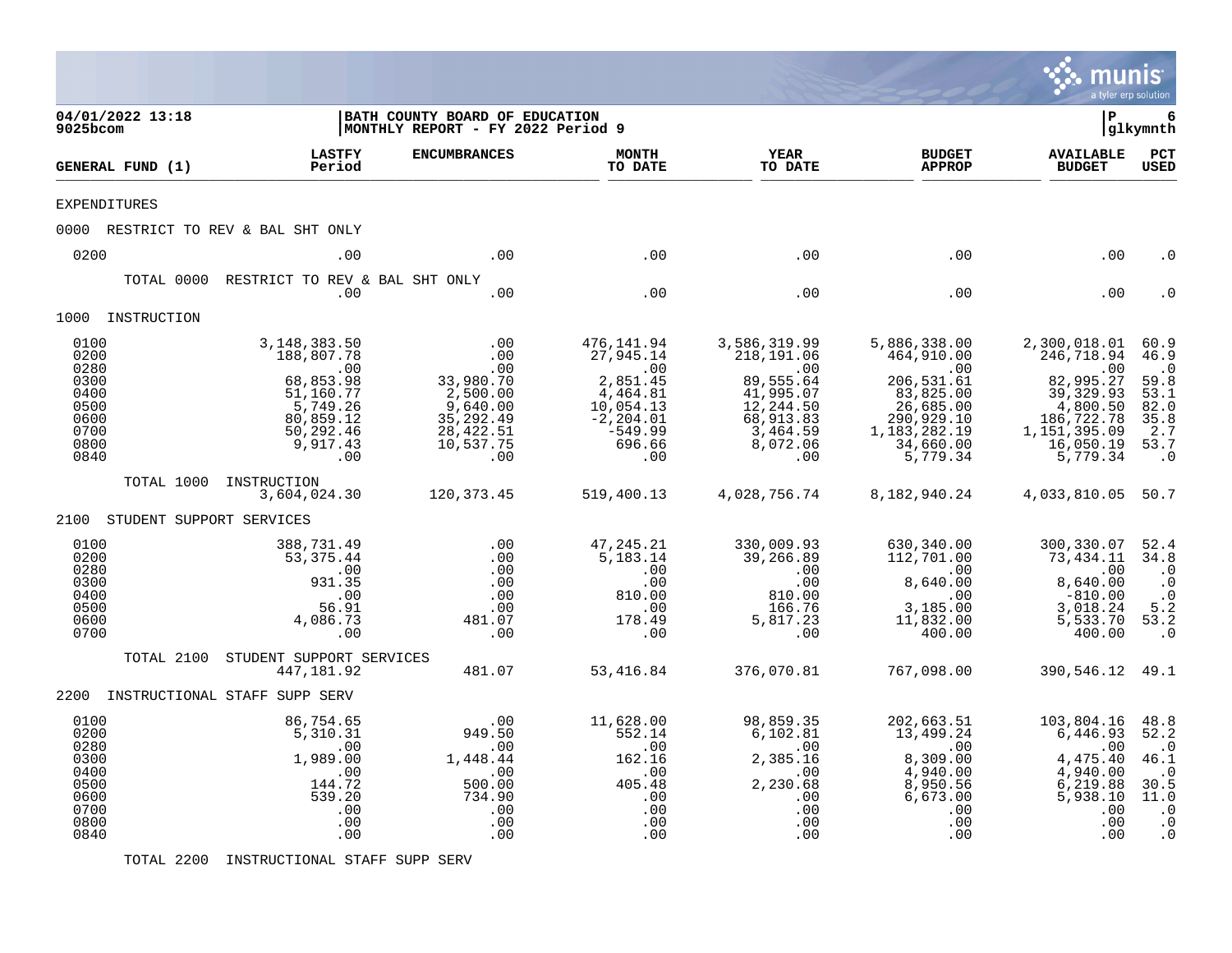

| 04/01/2022 13:18<br>$9025$ bcom                              |                                                                                                  | BATH COUNTY BOARD OF EDUCATION<br>MONTHLY REPORT - FY 2022 Period 9                             |                                                                                     |                                                                                                  |                                                                                                         | ΙP                                                                                                              | 7<br> glkymnth                                                                |
|--------------------------------------------------------------|--------------------------------------------------------------------------------------------------|-------------------------------------------------------------------------------------------------|-------------------------------------------------------------------------------------|--------------------------------------------------------------------------------------------------|---------------------------------------------------------------------------------------------------------|-----------------------------------------------------------------------------------------------------------------|-------------------------------------------------------------------------------|
| GENERAL FUND (1)                                             | LASTFY<br>Period                                                                                 | <b>ENCUMBRANCES</b>                                                                             | <b>MONTH</b><br>TO DATE                                                             | YEAR<br>TO DATE                                                                                  | <b>BUDGET</b><br><b>APPROP</b>                                                                          | <b>AVAILABLE</b><br><b>BUDGET</b>                                                                               | PCT<br><b>USED</b>                                                            |
|                                                              | 94,737.88                                                                                        | 3,632.84                                                                                        | 12,747.78                                                                           | 109,578.00                                                                                       | 245,035.31                                                                                              | 131,824.47 46.2                                                                                                 |                                                                               |
| 2300 DISTRICT ADMIN SUPPORT                                  |                                                                                                  |                                                                                                 |                                                                                     |                                                                                                  |                                                                                                         |                                                                                                                 |                                                                               |
| 0100<br>0200<br>0280<br>0300<br>0400<br>0500<br>0600<br>0700 | 192,598.05<br>91,017.67<br>.00<br>97,859.46<br>16,758.72<br>54, 353.45<br>11,611.46<br>12,895.41 | .00<br>11,732.78<br>$\sim$ 00<br>4,000.00<br>$\ddotsc$<br>16,544.50<br>18, 205.56<br>21, 523.95 | 19,813.38<br>5,258.19<br>.00<br>5,434.24<br>1,812.94<br>3,476.04<br>4,313.80<br>.00 | 173,144.67<br>134,653.26<br>.00<br>93,188.59<br>17,010.32<br>42,424.40<br>49,294.51<br>45,206.59 | 261,566.00<br>375,560.00<br>$.00 \,$<br>178,830.00<br>41,240.00<br>122,000.00<br>97,450.00<br>50,000.00 | 88,421.33 66.2<br>229, 173.96<br>.00<br>81,641.41<br>24, 229.68<br>63,031.10<br>29,949.93<br>$-16,730.54$ 133.5 | 39.0<br>$\cdot$ 0<br>54.4<br>41.3<br>48.3<br>69.3                             |
| 0800<br>0840                                                 | 10,303.06<br>.00                                                                                 | 425.00<br>.00                                                                                   | 663.75<br>.00                                                                       | 14,883.23<br>.00                                                                                 | 29,000.00<br>.00                                                                                        | 13,691.77<br>.00                                                                                                | 52.8<br>$\cdot$ 0                                                             |
|                                                              | TOTAL 2300 DISTRICT ADMIN SUPPORT<br>487,397.28                                                  | 72,431.79                                                                                       | 40,772.34                                                                           | 569,805.57                                                                                       | 1,155,646.00                                                                                            | 513,408.64 55.6                                                                                                 |                                                                               |
| 2400<br>SCHOOL ADMIN SUPPORT                                 |                                                                                                  |                                                                                                 |                                                                                     |                                                                                                  |                                                                                                         |                                                                                                                 |                                                                               |
| 0100<br>0200<br>0280<br>0300<br>0500<br>0600<br>0700         | 573,359.23<br>59,489.88<br>.00<br>.00<br>223.47<br>.00<br>.00                                    | .00<br>.00<br>.00<br>.00<br>.00<br>.00<br>.00                                                   | 62,088.10<br>6,891.75<br>.00<br>.00<br>89.29<br>.00<br>.00                          | 561, 113.39<br>62,189.47<br>.00<br>.00<br>737.29<br>.00<br>.00                                   | 767,565.00<br>97,976.00<br>.00<br>.00<br>1,200.00<br>.00<br>.00                                         | 206,451.61<br>35,786.53<br>.00<br>.00<br>462.71<br>.00<br>.00                                                   | 73.1<br>63.5<br>$\cdot$ 0<br>$\cdot$ 0<br>61.4<br>$\cdot$ 0<br>$\cdot$ 0      |
| TOTAL 2400                                                   | SCHOOL ADMIN SUPPORT<br>633,072.58                                                               | .00                                                                                             | 69,069.14                                                                           | 624,040.15                                                                                       | 866,741.00                                                                                              | 242,700.85 72.0                                                                                                 |                                                                               |
| 2500 BUSINESS SUPPORT SERVICES                               |                                                                                                  |                                                                                                 |                                                                                     |                                                                                                  |                                                                                                         |                                                                                                                 |                                                                               |
| 0100<br>0200<br>0280<br>0300<br>0500<br>0600<br>0700<br>0800 | 159,042.84<br>31,652.00<br>.00<br>.00<br>.00<br>.00<br>3,286.44<br>.00                           | .00<br>.00<br>.00<br>.00<br>.00<br>.00<br>.00<br>.00                                            | 17,239.52<br>3,700.08<br>.00<br>.00<br>.00<br>.00<br>$1,684.30$<br>.00              | 154,939.85<br>33,311.18<br>.00<br>1,200.00<br>183.08<br>00.<br>3,368.60.<br>00.                  | 215,550.00<br>50,760.00<br>.00<br>2,000.00<br>500.00<br>500.00<br>8,000.00<br>.00                       | 60,610.15<br>17,448.82<br>.00<br>800.00<br>316.92<br>500.00<br>4,631.40<br>.00                                  | 71.9<br>65.6<br>$\cdot$ . 0<br>60.0<br>36.6<br>$\cdot$ 0<br>42.1<br>$\cdot$ 0 |
|                                                              | TOTAL 2500 BUSINESS SUPPORT SERVICES<br>193,981.28                                               | .00                                                                                             | 22,623.90                                                                           | 193,002.71                                                                                       | 277,310.00                                                                                              | 84,307.29 69.6                                                                                                  |                                                                               |
|                                                              | 2600 PLANT OPERATIONS AND MAINTENANCE                                                            |                                                                                                 |                                                                                     |                                                                                                  |                                                                                                         |                                                                                                                 |                                                                               |
| 0100<br>0200<br>0280<br>0300<br>0400                         | 377,030.05<br>109,593.52<br>.00<br>53,810.21<br>90,794.33                                        | .00<br>.00<br>.00<br>28, 226.54<br>2,129.67                                                     | 44,010.33<br>14,358.73<br>$\overline{00}$<br>23,844.42<br>9,683.29                  | 417,246.54<br>133, 148.54<br>$\overline{00}$<br>80,088.58<br>96,326.09                           | 577,011.00<br>195,300.00<br>$\overline{00}$<br>214,600.00<br>274,650.00                                 | 159, 764. 46 72. 3<br>62,151.46<br>.00<br>106,284.88<br>176, 194.24                                             | 68.2<br>$\overline{0}$<br>50.5<br>35.9                                        |
| 0500                                                         | 116,422.71                                                                                       | 24, 341.42                                                                                      | 4,361.45                                                                            | 108,614.24                                                                                       | 194,900.00                                                                                              | 61,944.34 68.2                                                                                                  |                                                                               |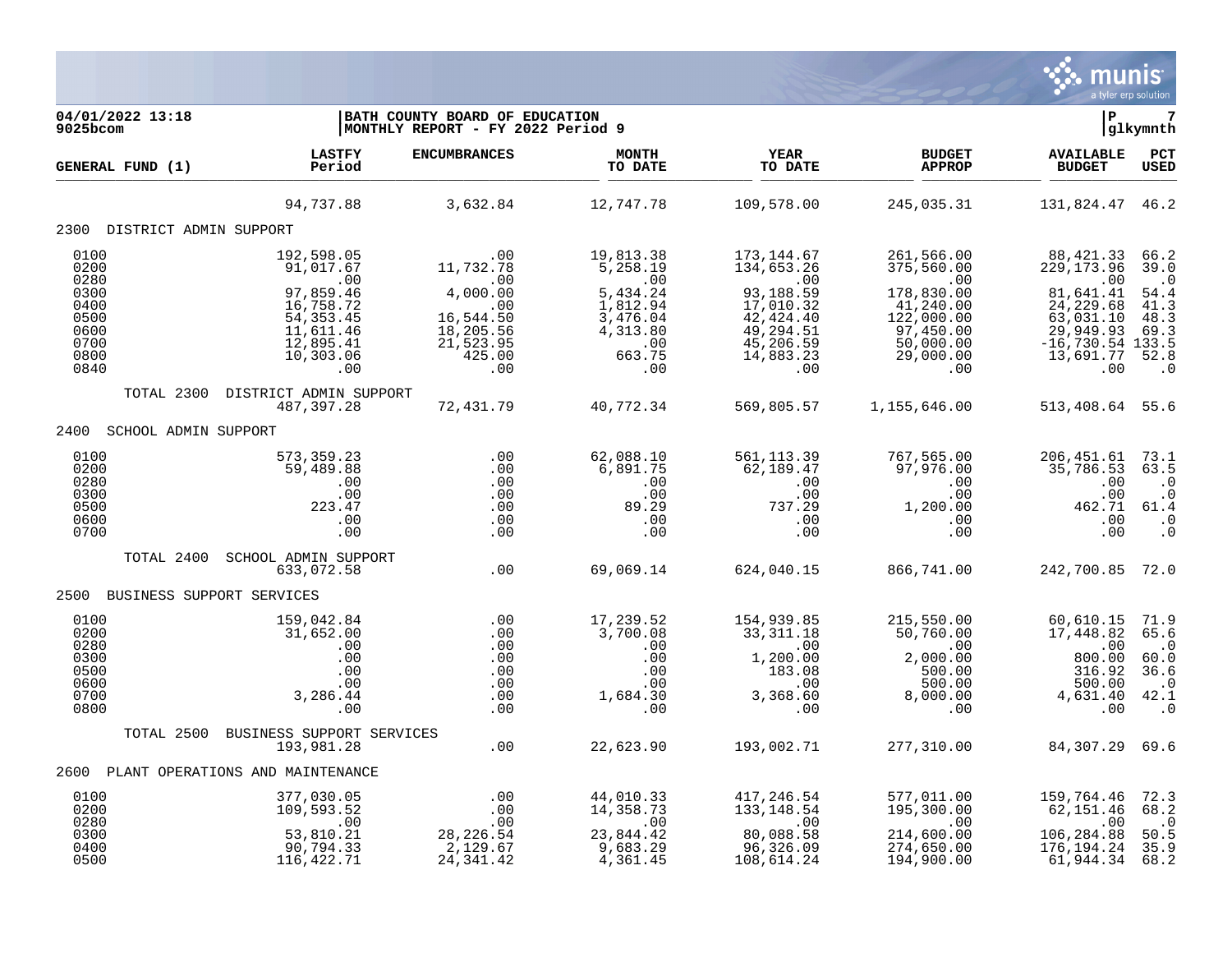

| 04/01/2022 13:18<br>9025bcom                                         |                                                                                                              | BATH COUNTY BOARD OF EDUCATION<br> MONTHLY REPORT - FY 2022 Period 9                                                                                     |                                                                                                   |                                                                                                         |                                                                                                                       | l P                                                                                                       | 8<br>glkymnth                                                                  |
|----------------------------------------------------------------------|--------------------------------------------------------------------------------------------------------------|----------------------------------------------------------------------------------------------------------------------------------------------------------|---------------------------------------------------------------------------------------------------|---------------------------------------------------------------------------------------------------------|-----------------------------------------------------------------------------------------------------------------------|-----------------------------------------------------------------------------------------------------------|--------------------------------------------------------------------------------|
| GENERAL FUND (1)                                                     | <b>LASTFY</b><br>Period                                                                                      | <b>ENCUMBRANCES</b>                                                                                                                                      | <b>MONTH</b><br>TO DATE                                                                           | <b>YEAR</b><br>TO DATE                                                                                  | <b>BUDGET</b><br><b>APPROP</b>                                                                                        | <b>AVAILABLE</b><br><b>BUDGET</b>                                                                         | PCT<br><b>USED</b>                                                             |
| 0600<br>0700<br>0800                                                 | 326,436.48<br>14,928.38<br>16,723.76                                                                         | 46,627.76<br>.00<br>.00                                                                                                                                  | 60,607.05<br>$\sim 00$<br>2,240.82                                                                | 473,935.53<br>.00<br>26,998.63                                                                          | 721,400.00<br>104,064.00<br>31,100.00                                                                                 | 200,836.71<br>104,064.00<br>4,101.37                                                                      | 72.2<br>$\cdot$ 0<br>86.8                                                      |
|                                                                      | TOTAL 2600 PLANT OPERATIONS AND MAINTENANCE<br>1,105,739.44                                                  | 101,325.39                                                                                                                                               | 159,106.09                                                                                        | 1,336,358.15                                                                                            | 2,313,025.00                                                                                                          | 875, 341. 46 62. 2                                                                                        |                                                                                |
| 2700 STUDENT TRANSPORTATION                                          |                                                                                                              |                                                                                                                                                          |                                                                                                   |                                                                                                         |                                                                                                                       |                                                                                                           |                                                                                |
| 0100<br>0200<br>0280<br>0300<br>0400<br>0500<br>0600<br>0700<br>0800 | 292,959.80<br>85,482.61<br>$\sim 00$<br>2,524.75<br>2,715.34<br>60,774.13<br>67,358.22<br>1,399.50<br>375.00 | .00<br>$\begin{array}{c} 0.00 \\ -0.00 \end{array}$<br>$00$<br>00:<br>6, 673.30<br>$\overline{00}$<br>16, 338.25<br>35,650.00<br>109,860.00<br>$\sim$ 00 | 46,935.38<br>14,878.09<br>$\overline{00}$<br>397.44<br>721.12<br>71.51<br>26,038.72<br>.00<br>.00 | 332, 319.11<br>105,236.73<br>$\sim 00$<br>9,336.63<br>3,554.90<br>50,025.32<br>180,416.52<br>.00<br>.00 | 600,236.87<br>202, 283.62<br>$\sim 00$<br>24,150.00<br>21,700.00<br>74,500.00<br>344,100.00<br>118,400.00<br>2,000.00 | 267,917.76<br>97,046.89<br>.00<br>8,140.07<br>18,145.10<br>8,136.43<br>128,033.48<br>8,540.00<br>2,000.00 | 55.4<br>52.0<br>$\cdot$ 0<br>66.3<br>16.4<br>89.1<br>62.8<br>92.8<br>$\cdot$ 0 |
| TOTAL 2700                                                           | STUDENT TRANSPORTATION<br>513,589.35                                                                         | 168,521.55                                                                                                                                               | 89,042.26                                                                                         |                                                                                                         | 680,889.21 1,387,370.49                                                                                               | 537,959.73 61.2                                                                                           |                                                                                |
| 3100 FOOD SERVICE OPERATION                                          |                                                                                                              |                                                                                                                                                          |                                                                                                   |                                                                                                         |                                                                                                                       |                                                                                                           |                                                                                |
| 0100<br>0200<br>0280<br>0600                                         | .00<br>.00<br>.00<br>.00                                                                                     | .00<br>.00<br>.00<br>.00                                                                                                                                 | .00<br>.00<br>.00<br>.00                                                                          | .00<br>.00<br>$.00 \ \,$<br>.00                                                                         | .00<br>.00<br>$.00 \,$<br>.00                                                                                         | .00<br>.00<br>.00<br>.00                                                                                  | $\cdot$ 0<br>$\cdot$ 0<br>$\cdot$ 0<br>$\cdot$ 0                               |
| TOTAL 3100                                                           | FOOD SERVICE OPERATION<br>.00                                                                                | .00                                                                                                                                                      | .00                                                                                               | .00                                                                                                     | .00                                                                                                                   | .00                                                                                                       | $\cdot$ 0                                                                      |
| 3200 DAY CARE OPERATIONS                                             |                                                                                                              |                                                                                                                                                          |                                                                                                   |                                                                                                         |                                                                                                                       |                                                                                                           |                                                                                |
| 0280                                                                 | .00                                                                                                          | .00                                                                                                                                                      | .00                                                                                               | .00                                                                                                     | .00                                                                                                                   | .00                                                                                                       | . 0                                                                            |
|                                                                      | TOTAL 3200 DAY CARE OPERATIONS<br>.00                                                                        | .00                                                                                                                                                      | .00                                                                                               | .00                                                                                                     | .00                                                                                                                   | .00                                                                                                       | . 0                                                                            |
| 3300<br>COMMUNITY SERVICES                                           |                                                                                                              |                                                                                                                                                          |                                                                                                   |                                                                                                         |                                                                                                                       |                                                                                                           |                                                                                |
| 0100<br>0200<br>0280<br>0500<br>0600                                 | 17,160.59<br>5,352.47<br>.00<br>.00<br>.00                                                                   | .00<br>.00<br>.00<br>.00<br>.00                                                                                                                          | 1,816.02<br>621.26<br>.00<br>.00<br>.00                                                           | 16,544.18<br>5,682.49<br>$\,$ .00<br>.00<br>.00                                                         | 25,896.00<br>9,230.00<br>.00<br>.00<br>.00                                                                            | 9,351.82<br>3,547.51<br>.00<br>.00<br>.00                                                                 | 63.9<br>61.6<br>$\cdot$ 0<br>$\cdot$ 0<br>$\cdot$ 0                            |
| TOTAL 3300                                                           | COMMUNITY SERVICES<br>22,513.06                                                                              | .00                                                                                                                                                      | 2,437.28                                                                                          | 22,226.67                                                                                               | 35,126.00                                                                                                             | 12,899.33 63.3                                                                                            |                                                                                |
| 3400                                                                 | ADULT EDUCATION OPERATIONS                                                                                   |                                                                                                                                                          |                                                                                                   |                                                                                                         |                                                                                                                       |                                                                                                           |                                                                                |
| 0280                                                                 | .00                                                                                                          | .00                                                                                                                                                      | .00                                                                                               | .00                                                                                                     | .00                                                                                                                   | .00                                                                                                       | . 0                                                                            |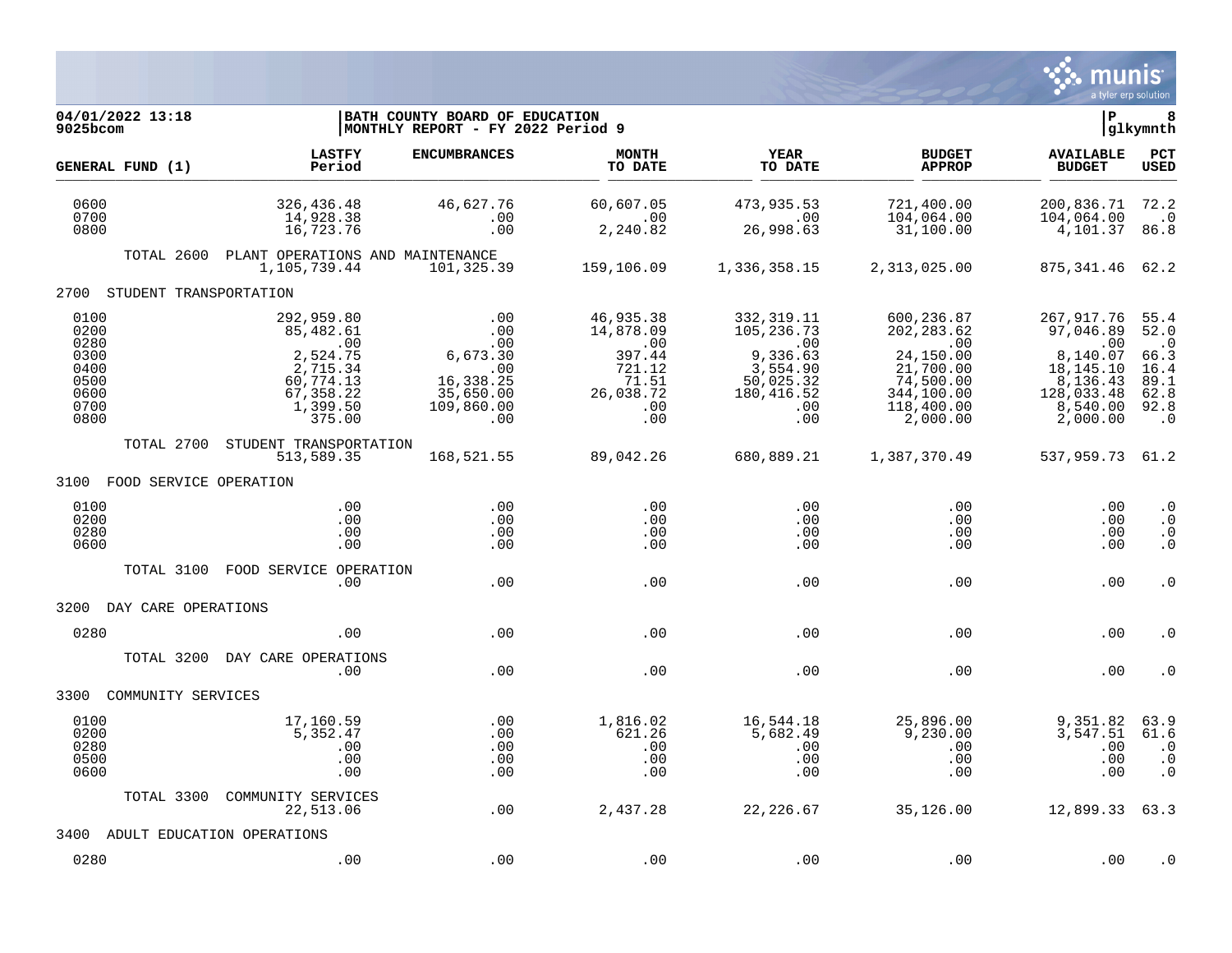

| 9025bcom | 04/01/2022 13:18   |                                            | BATH COUNTY BOARD OF<br>MONTHLY REPORT - FY 2022 Period 9 | <b>EDUCATION</b>        |                        |                                | ∣P                                | 9<br> glkymnth |
|----------|--------------------|--------------------------------------------|-----------------------------------------------------------|-------------------------|------------------------|--------------------------------|-----------------------------------|----------------|
|          | GENERAL FUND (1)   | <b>LASTFY</b><br>Period                    | <b>ENCUMBRANCES</b>                                       | <b>MONTH</b><br>TO DATE | <b>YEAR</b><br>TO DATE | <b>BUDGET</b><br><b>APPROP</b> | <b>AVAILABLE</b><br><b>BUDGET</b> | PCT<br>USED    |
|          | TOTAL 3400         | ADULT EDUCATION OPERATIONS<br>.00          | .00                                                       | .00                     | .00                    | .00                            | .00                               | $\cdot$ 0      |
| 5100     | DEBT SERVICE       |                                            |                                                           |                         |                        |                                |                                   |                |
| 0800     |                    | 194,693.45                                 | .00                                                       | .00                     | 211, 363. 33           | 211,364.00                     |                                   | .67100.0       |
|          | TOTAL 5100         | DEBT SERVICE<br>194,693.45                 | .00                                                       | .00                     | 211,363.33             | 211,364.00                     |                                   | $.67$ 100.0    |
| 5200     | FUND TRANSFERS     |                                            |                                                           |                         |                        |                                |                                   |                |
| 0900     |                    | 24,971.00                                  | .00                                                       | 21,541.00               | 37,697.00              | 50,000.00                      | 12,303.00                         | 75.4           |
|          | TOTAL 5200         | TRANSFERS<br>FUND<br>24,971.00             | .00                                                       | 21,541.00               | 37,697.00              | 50,000.00                      | 12,303.00                         | 75.4           |
| 5300     | CONTINGENCY        |                                            |                                                           |                         |                        |                                |                                   |                |
| 0840     |                    | .00                                        | .00                                                       | .00                     | .00                    | 575,000.00                     | 575,000.00                        | $\cdot$ 0      |
|          |                    | TOTAL 5300 CONTINGENCY<br>.00              | .00                                                       | .00                     | .00                    | 575,000.00                     | 575,000.00                        | $\cdot$ 0      |
|          | TOTAL EXPENDITURES | 7,321,901.54                               | 466,766.09                                                | 990,156.76              | 8,189,788.34           | 16,066,656.04                  | 7,410,101.61                      | 53.9           |
|          |                    | TOTAL FOR GENERAL FUND (1)<br>5,747,752.42 | $-466, 766.09$                                            | $-46, 303.94$           | 5,676,978.08           | .00                            | $-5, 210, 211.99$                 | $\cdot$ 0      |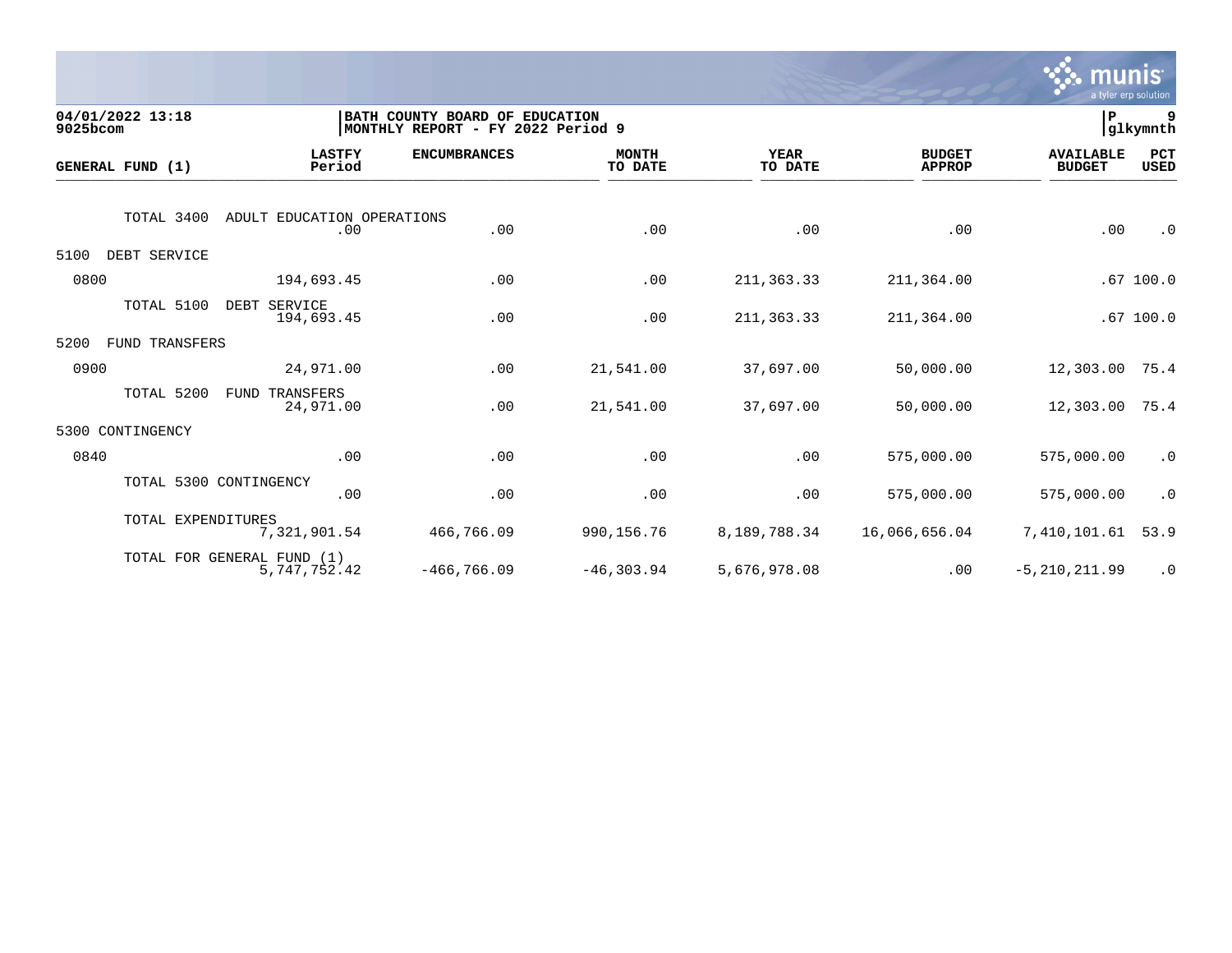|                                        |                         |                                                                     |                         |                        |                                | munis                              | a tyler erp solution        |
|----------------------------------------|-------------------------|---------------------------------------------------------------------|-------------------------|------------------------|--------------------------------|------------------------------------|-----------------------------|
| 04/01/2022 13:18<br>$9025$ bcom        |                         | BATH COUNTY BOARD OF EDUCATION<br>MONTHLY REPORT - FY 2022 Period 9 |                         |                        |                                | l P                                | 10<br>glkymnth              |
| SPECIAL REVENUE (2)                    | <b>LASTFY</b><br>Period | <b>ENCUMBRANCES</b>                                                 | <b>MONTH</b><br>TO DATE | YEAR<br>TO DATE        | <b>BUDGET</b><br><b>APPROP</b> | <b>AVAILABLE</b><br><b>BUDGET</b>  | $_{\rm PCT}$<br><b>USED</b> |
| <b>REVENUES</b>                        |                         |                                                                     |                         |                        |                                |                                    |                             |
| 0999 BEGINNING BALANCE                 |                         |                                                                     |                         |                        |                                |                                    |                             |
| TOTAL 0999 BEGINNING BALANCE           | .00                     | .00                                                                 | .00                     | .00                    | .00                            | .00                                | . 0                         |
| RECEIPTS                               |                         |                                                                     |                         |                        |                                |                                    |                             |
| REVENUE FROM LOCAL SOURCES             |                         |                                                                     |                         |                        |                                |                                    |                             |
| TUITION                                |                         |                                                                     |                         |                        |                                |                                    |                             |
| 1310 TUIT IND                          | .00                     | .00                                                                 | .00                     | .00                    | .00                            | .00                                | $\cdot$ 0                   |
| TOTAL TUITION                          | .00                     | .00                                                                 | .00                     | .00                    | .00                            | .00                                | $\cdot$ 0                   |
| EARNINGS ON INVESTMENTS                |                         |                                                                     |                         |                        |                                |                                    |                             |
| 1510 INT ON INV                        | 137,332.08              | .00                                                                 | 50,243.35               | 143,432.63             | 185,000.00                     | 41,567.37                          | 77.5                        |
| TOTAL EARNINGS ON INVESTMENTS          | 137,332.08              | .00                                                                 | 50, 243.35              | 143,432.63             | 185,000.00                     | 41,567.37 77.5                     |                             |
| FOOD SERVICE                           |                         |                                                                     |                         |                        |                                |                                    |                             |
| 1637 VENDING                           | .00                     | .00                                                                 | .00                     | .00                    | .00                            | .00                                | $\cdot$ 0                   |
| TOTAL FOOD SERVICE                     | .00                     | .00                                                                 | .00                     | .00                    | .00                            | .00                                | $\cdot$ 0                   |
| STUDENT ACTIVITIES                     |                         |                                                                     |                         |                        |                                |                                    |                             |
| 1740 FEES<br>1790 OTHER STUD           | .00<br>.00              | .00<br>.00                                                          | .00<br>.00              | .00<br>.00             | .00<br>.00                     | .00<br>.00                         | $\cdot$ 0<br>$\cdot$ 0      |
| TOTAL STUDENT ACTIVITIES               | .00                     | .00                                                                 | .00                     | .00                    | .00                            | .00                                | $\cdot$ 0                   |
| OTHER REVENUE FROM LOCAL SOURCES       |                         |                                                                     |                         |                        |                                |                                    |                             |
| 1920 CONTRIBUTE<br>1990 MISC REV       | 123,670.86<br>68,138.54 | .00<br>.00                                                          | 2,590.00<br>.00         | 98,195.87<br>84,818.76 | .00<br>81, 435.87              | $-98, 195.87$<br>$-3,382.89$ 104.2 | $\cdot$ 0                   |
| TOTAL OTHER REVENUE FROM LOCAL SOURCES | 191,809.40              | .00                                                                 | 2,590.00                | 183,014.63             | 81,435.87                      | $-101,578.76$ 224.7                |                             |
| TOTAL REVENUE FROM LOCAL SOURCES       | 329, 141.48             | .00                                                                 | 52,833.35               | 326, 447. 26           | 266, 435.87                    | $-60,011.39$ 122.5                 |                             |

REVENUE FROM STATE SOURCES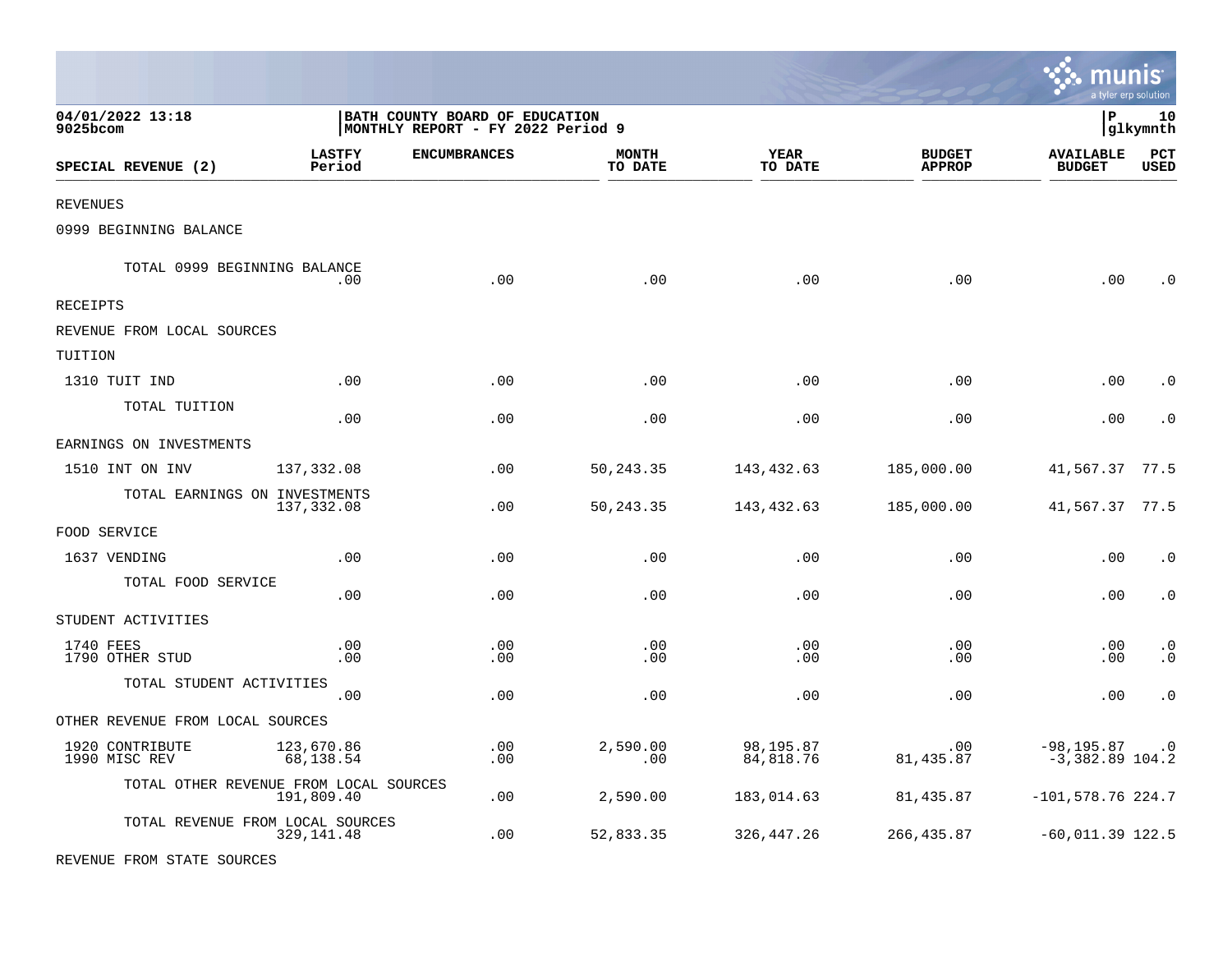

| 04/01/2022 13:18<br>9025bcom                 | BATH COUNTY BOARD OF EDUCATION<br> MONTHLY REPORT - FY 2022 Period 9 |                     |                         |                         |                                |                                   |                                |  |
|----------------------------------------------|----------------------------------------------------------------------|---------------------|-------------------------|-------------------------|--------------------------------|-----------------------------------|--------------------------------|--|
| SPECIAL REVENUE (2)                          | <b>LASTFY</b><br>Period                                              | <b>ENCUMBRANCES</b> | <b>MONTH</b><br>TO DATE | <b>YEAR</b><br>TO DATE  | <b>BUDGET</b><br><b>APPROP</b> | <b>AVAILABLE</b><br><b>BUDGET</b> | PCT<br><b>USED</b>             |  |
| STATE PROGRAM                                |                                                                      |                     |                         |                         |                                |                                   |                                |  |
| 3111 SEEK                                    | 478,720.00                                                           | .00                 | .00                     | .00                     | 478,720.00                     | 478,720.00                        | $\cdot$ 0                      |  |
| TOTAL STATE PROGRAM                          |                                                                      |                     |                         |                         |                                |                                   |                                |  |
|                                              | 478,720.00                                                           | .00                 | .00                     | .00                     | 478,720.00                     | 478,720.00                        | $\cdot$ 0                      |  |
| EXPENDITURE REIMBURSEMENTS                   |                                                                      |                     |                         |                         |                                |                                   |                                |  |
| 3131 MISC REIMB                              | .00                                                                  | .00                 | .00                     | .00                     | .00                            | .00                               | $\cdot$ 0                      |  |
|                                              | TOTAL EXPENDITURE REIMBURSEMENTS<br>.00                              | .00                 | .00                     | .00                     | .00                            | .00                               | $\cdot$ 0                      |  |
| RESTRICTED                                   |                                                                      |                     |                         |                         |                                |                                   |                                |  |
| 3200 RES STATE                               | 713,536.94                                                           | .00                 | 60,673.80               | 720,023.73              | 849, 375.52                    | 129,351.79                        | 84.8                           |  |
| TOTAL RESTRICTED                             | 713,536.94                                                           | .00                 | 60,673.80               | 720,023.73              | 849, 375.52                    | 129,351.79                        | 84.8                           |  |
| REVENUE ON BEHALF PAYMENTS                   |                                                                      |                     |                         |                         |                                |                                   |                                |  |
| 3900 ON-BEHALF                               | .00                                                                  | .00                 | .00                     | .00                     | .00                            | .00                               | $\cdot$ 0                      |  |
|                                              | TOTAL REVENUE ON BEHALF PAYMENTS<br>.00                              | .00                 | .00                     | .00                     | .00                            | .00                               | $\cdot$ 0                      |  |
|                                              | TOTAL REVENUE FROM STATE SOURCES<br>1,192,256.94                     | .00                 | 60,673.80               | 720,023.73              | 1,328,095.52                   | 608,071.79                        | 54.2                           |  |
| REVENUE FROM FEDERAL SOURCES                 |                                                                      |                     |                         |                         |                                |                                   |                                |  |
| RESTRICTED THROUGH THE STATE                 |                                                                      |                     |                         |                         |                                |                                   |                                |  |
| 4500 RES FED/ST                              | 1,709,663.97                                                         | $-44,372.00$        | 275,890.00              | 3, 265, 536.59          | 6,947,387.00                   | 3,726,222.41 46.4                 |                                |  |
|                                              | TOTAL RESTRICTED THROUGH THE STATE<br>1,709,663.97                   | $-44,372.00$        | 275,890.00              | 3, 265, 536.59          | 6,947,387.00                   | 3,726,222.41                      | 46.4                           |  |
|                                              | TOTAL REVENUE FROM FEDERAL SOURCES<br>1,709,663.97                   | $-44,372.00$        | 275,890.00              | 3, 265, 536.59          | 6,947,387.00                   | 3,726,222.41 46.4                 |                                |  |
| OTHER RECEIPTS                               |                                                                      |                     |                         |                         |                                |                                   |                                |  |
| <b>INTERFUND TRANSFERS</b>                   |                                                                      |                     |                         |                         |                                |                                   |                                |  |
| 5210 FND XFER<br>5251 FF ESS<br>5261 FF OPER | 37,887.00<br>.00<br>.00                                              | .00<br>.00<br>.00   | 21,541.00<br>.00<br>.00 | 37,697.00<br>.00<br>.00 | 50,000.00<br>.00<br>.00        | 12,303.00<br>.00<br>.00           | 75.4<br>$\cdot$ 0<br>$\cdot$ 0 |  |

TOTAL INTERFUND TRANSFERS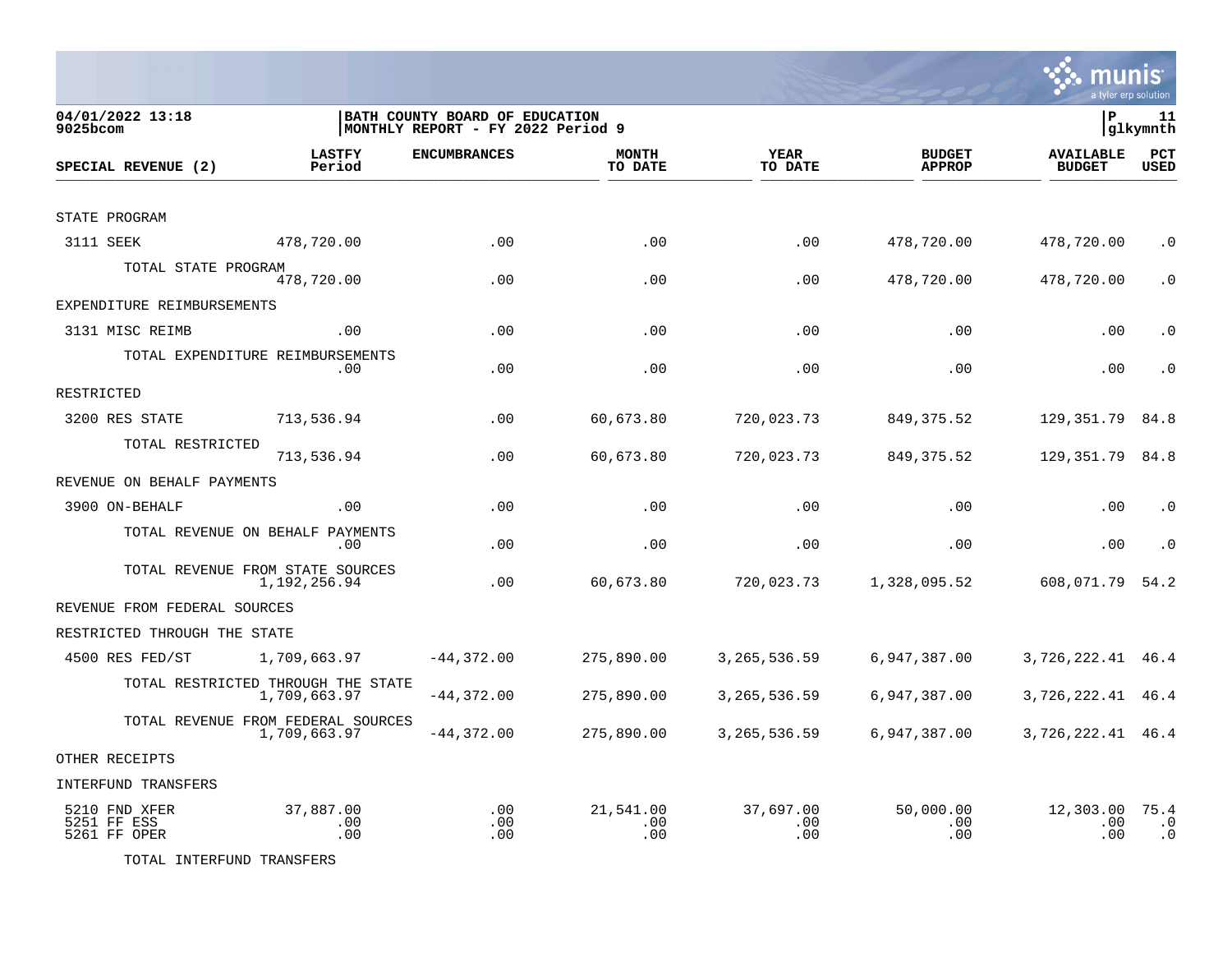

| 04/01/2022 13:18<br>9025bcom |                         | BATH COUNTY BOARD OF EDUCATION<br>MONTHLY REPORT - FY 2022 Period 9 |                         |                        |                                |                                   |                    |
|------------------------------|-------------------------|---------------------------------------------------------------------|-------------------------|------------------------|--------------------------------|-----------------------------------|--------------------|
| SPECIAL REVENUE (2)          | <b>LASTFY</b><br>Period | <b>ENCUMBRANCES</b>                                                 | <b>MONTH</b><br>TO DATE | <b>YEAR</b><br>TO DATE | <b>BUDGET</b><br><b>APPROP</b> | <b>AVAILABLE</b><br><b>BUDGET</b> | PCT<br><b>USED</b> |
|                              | .00                     | .00                                                                 | 21,541.00               | 37,697.00              | 50,000.00                      | 12,303.00                         | 75.4               |
| TOTAL OTHER RECEIPTS         | 37,887.00               | .00                                                                 | 21,541.00               | 37,697.00              | 50,000.00                      | 12,303.00                         | 75.4               |
| TOTAL RECEIPTS               | 3, 268, 949, 39         | $-44.372.00$                                                        | 410,938.15              | 4.349.704.58           | 8,591,918.39                   | 4,286,585.81                      | 50.1               |
| TOTAL REVENUE                | 3,268,949.39            | $-44.372.00$                                                        | 410,938.15              | 4,349,704.58           | 8,591,918.39                   | 4,286,585.81                      | 50.1               |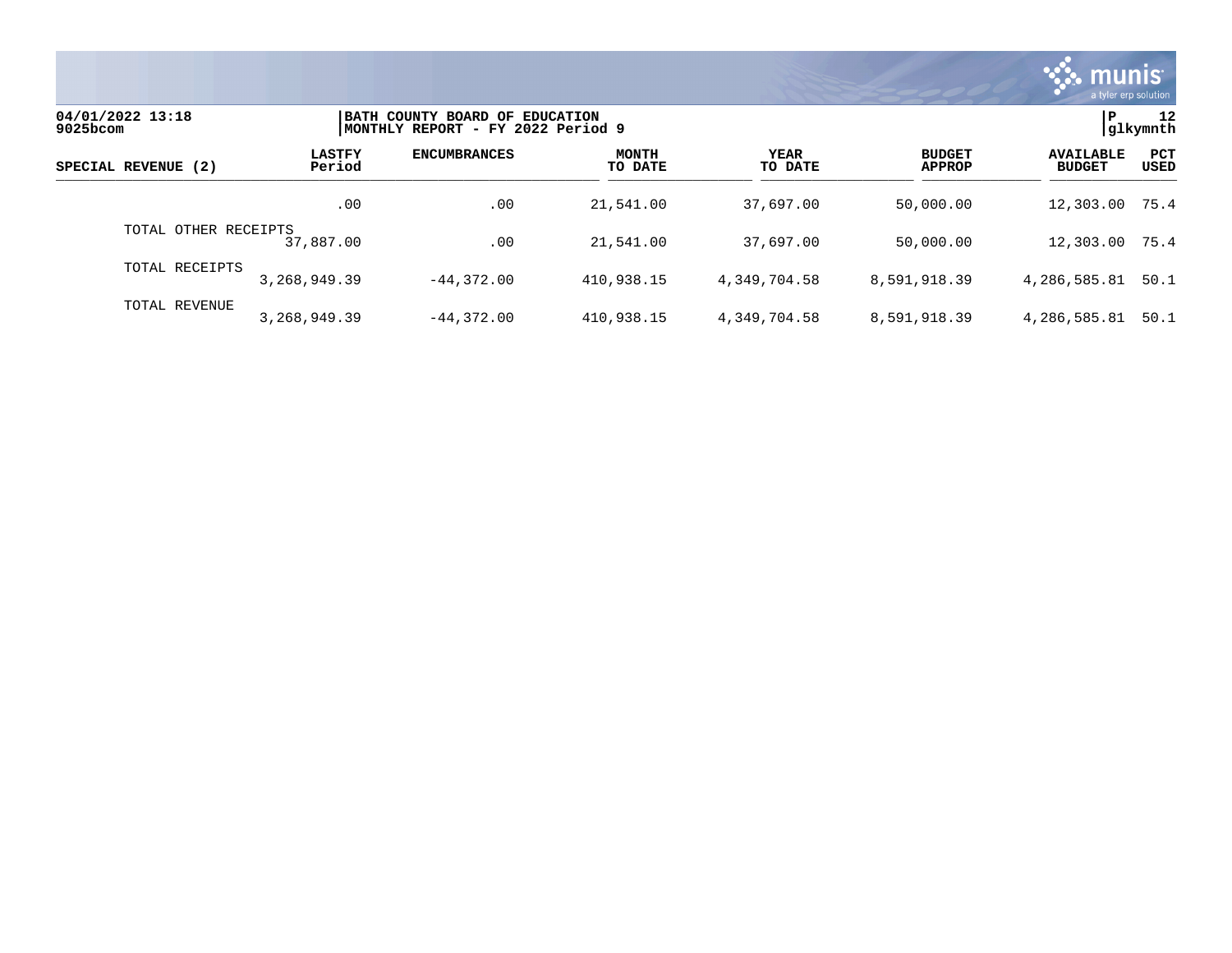

| 04/01/2022 13:18<br>$9025$ bcom                                              |                                                                                                                    | BATH COUNTY BOARD OF EDUCATION<br>MONTHLY REPORT - FY 2022 Period 9                                     |                                                                                                         |                                                                                                                                          |                                                                                                                               | l P                                                                                                                                                                  | 13<br> glkymnth                                                  |
|------------------------------------------------------------------------------|--------------------------------------------------------------------------------------------------------------------|---------------------------------------------------------------------------------------------------------|---------------------------------------------------------------------------------------------------------|------------------------------------------------------------------------------------------------------------------------------------------|-------------------------------------------------------------------------------------------------------------------------------|----------------------------------------------------------------------------------------------------------------------------------------------------------------------|------------------------------------------------------------------|
| SPECIAL REVENUE (2)                                                          | <b>LASTFY</b><br>Period                                                                                            | <b>ENCUMBRANCES</b>                                                                                     | <b>MONTH</b><br>TO DATE                                                                                 | <b>YEAR</b><br>TO DATE                                                                                                                   | <b>BUDGET</b><br><b>APPROP</b>                                                                                                | <b>AVAILABLE</b><br><b>BUDGET</b>                                                                                                                                    | $_{\rm PCT}$<br><b>USED</b>                                      |
| <b>EXPENDITURES</b>                                                          |                                                                                                                    |                                                                                                         |                                                                                                         |                                                                                                                                          |                                                                                                                               |                                                                                                                                                                      |                                                                  |
| 1000 INSTRUCTION                                                             |                                                                                                                    |                                                                                                         |                                                                                                         |                                                                                                                                          |                                                                                                                               |                                                                                                                                                                      |                                                                  |
| 0100<br>0200<br>0300<br>0400<br>0500<br>0600<br>0700<br>0800<br>0840<br>0900 | 1,319,696.98<br>264,802.42<br>13,571.40<br>1,703.76<br>3,297.98<br>389,782.37<br>43,341.85<br>810.00<br>.00<br>.00 | .00<br>.00<br>250.00<br>.00<br>.00<br>44, 112. 72<br>676,996.66<br>785.00<br>.00<br>.00                 | 187,010.78<br>58,805.35<br>6,488.90<br>212.97<br>1,088.60<br>8,744.31<br>45,759.84<br>.00<br>.00<br>.00 | 1,729,361.50<br>523,926.37<br>36,894.82<br>1,916.73<br>3,051.87<br>366, 245.36<br>244,669.69<br>1,084.98<br>$\cdot$ 00<br>.00            | 5,482,264.55<br>377,444.05<br>38,012.00<br>40,056.67<br>29, 421.58<br>199,892.20<br>147,093.62<br>1,400.00<br>6,070.10<br>.00 | 3,752,903.05 31.5<br>$-146, 482.32$ 138.8<br>867.18<br>38, 139.94<br>26,369.71<br>$-210, 465.88$ 205.3<br>$-774, 572.73$ 626.6<br>$-469.98$ 133.6<br>6,070.10<br>.00 | 97.7<br>4.8<br>10.4<br>$\cdot$ 0<br>$\cdot$ 0                    |
| TOTAL 1000                                                                   | INSTRUCTION<br>2,037,006.76                                                                                        | 722, 144.38                                                                                             | 308,110.75                                                                                              | 2,907,151.32                                                                                                                             | 6,321,654.77                                                                                                                  | 2,692,359.07 57.4                                                                                                                                                    |                                                                  |
| 2100 STUDENT SUPPORT SERVICES                                                |                                                                                                                    |                                                                                                         |                                                                                                         |                                                                                                                                          |                                                                                                                               |                                                                                                                                                                      |                                                                  |
| 0100<br>0200<br>0300<br>0400<br>0500<br>0600<br>0700<br>0800<br>0840         | 123,886.07<br>42,431.28<br>.00<br>.00<br>3,325.01<br>2,697.30<br>.00<br>35.00<br>.00                               | .00<br>.00<br>.00<br>.00<br>1,393.65<br>5,752.70<br>$\sim 00$<br>300.00<br>$\overline{\phantom{0}}$ .00 | 33,055.28<br>12,765.42<br>.00<br>.00<br>2,149.13<br>1,941.19<br>378.10<br>378.10<br>.00                 | 290,501.05<br>100,039.32<br>$\sim 00$<br>.00<br>20,361.13<br>2,727.19<br>$\begin{array}{c} 0.00 \\ -508.10 \end{array}$<br>508.10<br>.00 | 320,703.08<br>92,364.76<br>3,000.00<br>.00<br>12,242.39<br>$43,209.80$<br>3,000.00<br>1,250.00<br>$.00\,$                     | 30,202.03<br>$-7,674.56$ 108.3<br>3,000.00<br>.00<br>$-9,512.39$ 177.7<br>34,729.91<br>3,000.00<br>441.90 64.7<br>.00                                                | 90.6<br>$\cdot$ 0<br>$\cdot$ 0<br>19.6<br>$\cdot$ 0<br>$\cdot$ 0 |
| TOTAL 2100                                                                   | STUDENT SUPPORT SERVICES<br>172,374.66                                                                             | 7,446.35                                                                                                | 50,289.12                                                                                               | 414,136.79                                                                                                                               | 475,770.03                                                                                                                    | 54,186.89                                                                                                                                                            | 88.6                                                             |
|                                                                              | 2200 INSTRUCTIONAL STAFF SUPP SERV                                                                                 |                                                                                                         |                                                                                                         |                                                                                                                                          |                                                                                                                               |                                                                                                                                                                      |                                                                  |
| 0100<br>0200<br>0300<br>0400<br>0500<br>0600<br>0700<br>0800                 | 297,075.43<br>95,753.72<br>28, 251.70<br>.00<br>1,541.32<br>18, 211.38<br>30,984.97<br>.00                         | .00<br>.00<br>3,114.00<br>.00<br>2,673.97<br>42,968.99<br>.00<br>.00                                    | 23,493.10<br>8,234.16<br>1,901.00<br>.00<br>.00<br>.00<br>2,650.00<br>.00                               | 230,531.43<br>79,152.66<br>44,033.83<br>.00<br>1,261.70<br>30,804.17<br>5,611.97<br>.00                                                  | 378,205.00<br>127,424.57<br>62,445.00<br>$\sim$ 00<br>23, 212.61<br>27,832.43<br>15,845.20<br>1,500.00                        | 147,673.57<br>48, 271.91<br>15,297.17<br>.00<br>19,276.94<br>$-45,940.73$ 265.1<br>10, 233.23<br>1,500.00                                                            | 61.0<br>62.1<br>75.5<br>$\cdot$ 0<br>17.0<br>35.4<br>$\cdot$ 0   |
| TOTAL 2200                                                                   | INSTRUCTIONAL STAFF SUPP SERV<br>471,818.52                                                                        | 48,756.96                                                                                               | 36,278.26                                                                                               | 391,395.76                                                                                                                               | 636,464.81                                                                                                                    | 196, 312.09 69.2                                                                                                                                                     |                                                                  |
| 2300 DISTRICT ADMIN SUPPORT                                                  |                                                                                                                    |                                                                                                         |                                                                                                         |                                                                                                                                          |                                                                                                                               |                                                                                                                                                                      |                                                                  |
| 0100<br>0200<br>0300<br>0400                                                 | .00<br>.00<br>.00<br>.00                                                                                           | .00<br>.00<br>.00<br>.00                                                                                | .00<br>.00<br>.00<br>.00                                                                                | .00<br>.00<br>.00<br>.00                                                                                                                 | .00<br>.00<br>.00<br>.00                                                                                                      | .00<br>.00<br>.00<br>.00                                                                                                                                             | $\cdot$ 0<br>$\cdot$ 0<br>$\cdot$ 0<br>$\cdot$ 0                 |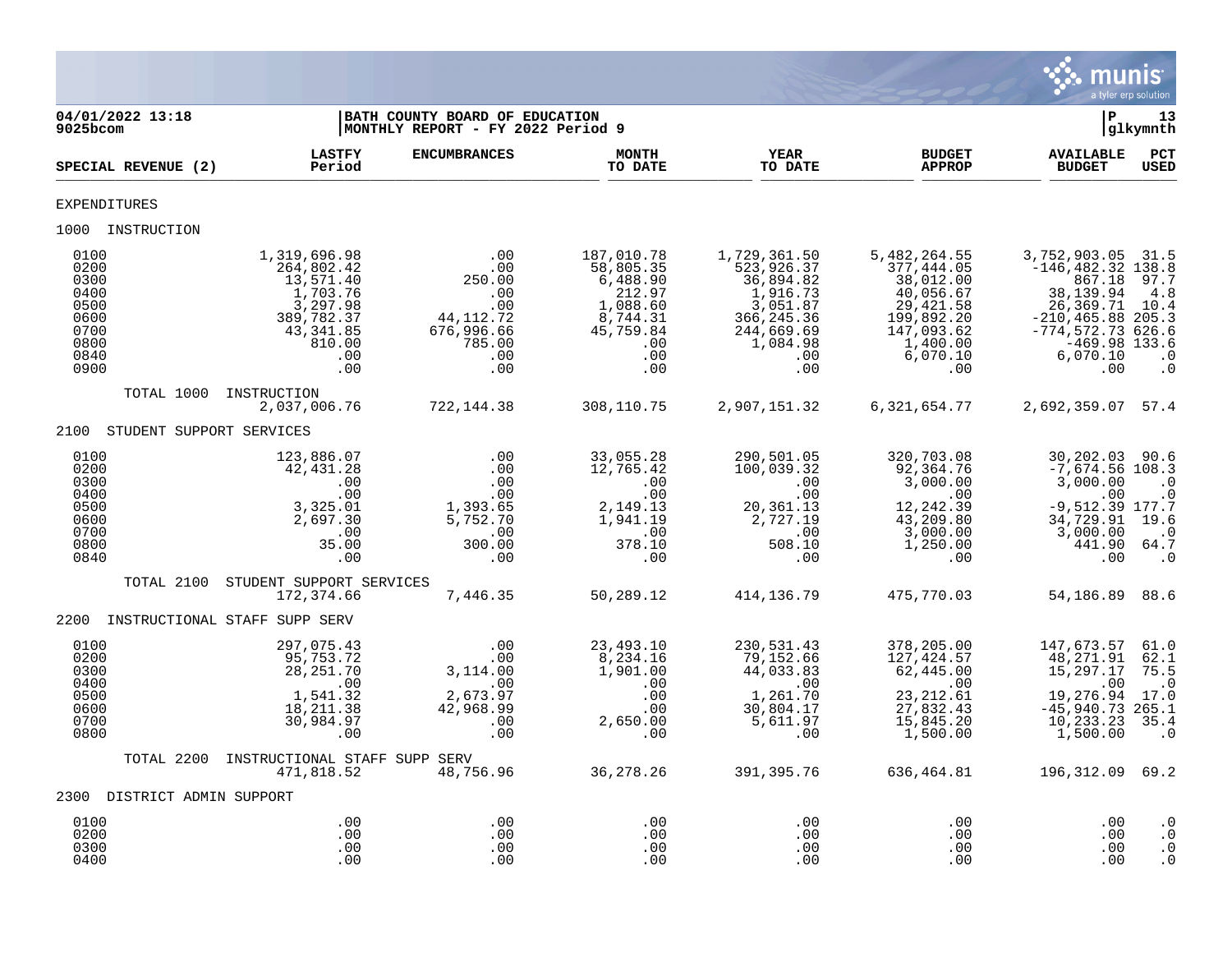

## **04/01/2022 13:18 |BATH COUNTY BOARD OF EDUCATION |P 14 9025bcom |MONTHLY REPORT - FY 2022 Period 9 |glkymnth**

| SPECIAL REVENUE (2)                                  | <b>LASTFY</b><br>Period                                                        | <b>ENCUMBRANCES</b>                                          | <b>MONTH</b><br>TO DATE                                   | <b>YEAR</b><br>TO DATE                                                                             | <b>BUDGET</b><br><b>APPROP</b>                                          | <b>AVAILABLE</b><br><b>BUDGET</b>                                                              | PCT<br><b>USED</b>                                                                      |
|------------------------------------------------------|--------------------------------------------------------------------------------|--------------------------------------------------------------|-----------------------------------------------------------|----------------------------------------------------------------------------------------------------|-------------------------------------------------------------------------|------------------------------------------------------------------------------------------------|-----------------------------------------------------------------------------------------|
| 0500<br>0600<br>0700<br>0800                         | .00<br>.00<br>.00<br>.00                                                       | .00<br>.00<br>.00<br>.00                                     | .00<br>.00<br>.00<br>.00                                  | .00<br>226.17<br>.00<br>.00                                                                        | .00<br>.00<br>.00<br>$.00 \,$                                           | .00<br>$-226.17$<br>.00<br>.00                                                                 | $\cdot$ 0<br>$\cdot$ 0<br>$\cdot$ 0<br>$\cdot$ 0                                        |
| TOTAL 2300                                           | DISTRICT ADMIN SUPPORT<br>.00                                                  | .00                                                          | .00                                                       | 226.17                                                                                             | .00                                                                     | $-226.17$                                                                                      | $\cdot$ 0                                                                               |
| 2400<br>SCHOOL ADMIN SUPPORT                         |                                                                                |                                                              |                                                           |                                                                                                    |                                                                         |                                                                                                |                                                                                         |
| 0100<br>0200<br>0300<br>0600<br>0700<br>0800         | .00<br>.00<br>.00<br>.00<br>.00<br>.00                                         | .00<br>.00<br>.00<br>.00<br>.00<br>.00                       | .00<br>.00<br>.00<br>.00<br>.00<br>.00                    | .00<br>.00<br>.00<br>.00<br>.00<br>.00                                                             | .00<br>.00<br>.00<br>.00<br>.00<br>.00                                  | .00<br>.00<br>.00<br>.00<br>.00<br>.00                                                         | $\cdot$ 0<br>$\cdot$ 0<br>$\cdot$ 0<br>$\cdot$ 0<br>$\cdot$ 0<br>$\cdot$ 0              |
| TOTAL 2400                                           | SCHOOL ADMIN SUPPORT<br>.00                                                    | .00                                                          | .00                                                       | .00                                                                                                | .00                                                                     | .00                                                                                            | $\cdot$ 0                                                                               |
| 2500<br>BUSINESS SUPPORT SERVICES                    |                                                                                |                                                              |                                                           |                                                                                                    |                                                                         |                                                                                                |                                                                                         |
| 0100<br>0200<br>0300<br>0400<br>0500<br>0600<br>0700 | .00<br>.00<br>.00<br>.00<br>.00<br>.00<br>.00                                  | .00<br>.00<br>.00<br>.00<br>.00<br>.00<br>.00                | .00<br>.00<br>.00<br>.00<br>.00<br>.00<br>.00             | .00<br>.00<br>.00<br>.00<br>.00<br>.00<br>.00                                                      | .00<br>$.00 \,$<br>.00<br>.00<br>.00<br>.00<br>$.00 \,$                 | .00<br>.00<br>.00<br>.00<br>.00<br>.00<br>.00                                                  | $\cdot$ 0<br>$\cdot$ 0<br>$\cdot$ 0<br>$\cdot$ 0<br>$\cdot$ 0<br>$\cdot$ 0<br>$\cdot$ 0 |
| TOTAL 2500                                           | BUSINESS SUPPORT SERVICES<br>.00                                               | .00                                                          | .00                                                       | .00                                                                                                | .00                                                                     | .00                                                                                            | . 0                                                                                     |
|                                                      | 2600 PLANT OPERATIONS AND MAINTENANCE                                          |                                                              |                                                           |                                                                                                    |                                                                         |                                                                                                |                                                                                         |
| 0100<br>0200<br>0300<br>0400<br>0500<br>0600<br>0700 | 8,391.52<br>2,612.00<br>42,369.29<br>13,024.19<br>1,044.67<br>92,305.03<br>.00 | .00<br>.00<br>1,875.00<br>3,448.46<br>.00<br>2,620.00<br>00. | .00<br>$00$<br>$00$<br>99.73<br>129.87<br>1,794.89<br>.00 | 3,442.99<br>1,175.14<br>$\frac{1}{2}$ , 014.31<br>2, 887.22<br>1, 177.74<br>23,555.32<br>11,654.00 | 11,932.80<br>5,191.46<br>8,500.00<br>2,500.00<br>20,000.00<br>53,418.00 | 8,489.81<br>4,016.32<br>$-6,889.31$<br>2,164.32<br>1,322.26<br>$-6, 175.32$ 130.9<br>41,764.00 | 28.9<br>22.6<br>$\cdot$ 0<br>74.5<br>47.1<br>21.8                                       |
| TOTAL 2600                                           | PLANT OPERATIONS AND MAINTENANCE<br>159,746.70                                 | 7,943.46                                                     | 2,024.49                                                  | 48,906.72                                                                                          | 101,542.26                                                              | 44,692.08                                                                                      | 56.0                                                                                    |
| STUDENT TRANSPORTATION<br>2700                       |                                                                                |                                                              |                                                           |                                                                                                    |                                                                         |                                                                                                |                                                                                         |
| 0100<br>0200<br>0300<br>0600<br>0700                 | 13,536.28<br>4,406.41<br>.00<br>.00<br>.00                                     | $\,.\,00$<br>.00<br>.00<br>.00<br>113,878.00                 | 1,481.40<br>500.82<br>.00<br>.00<br>.00                   | 20,331.93<br>6,901.77<br>.00<br>283.35<br>7,500.00                                                 | 22,500.00<br>12,453.00<br>.00<br>.00<br>129,157.00                      | 2,168.07<br>5,551.23<br>.00<br>$-283.35$<br>7,779.00                                           | 90.4<br>55.4<br>$\cdot$ 0<br>$\cdot$ 0<br>94.0                                          |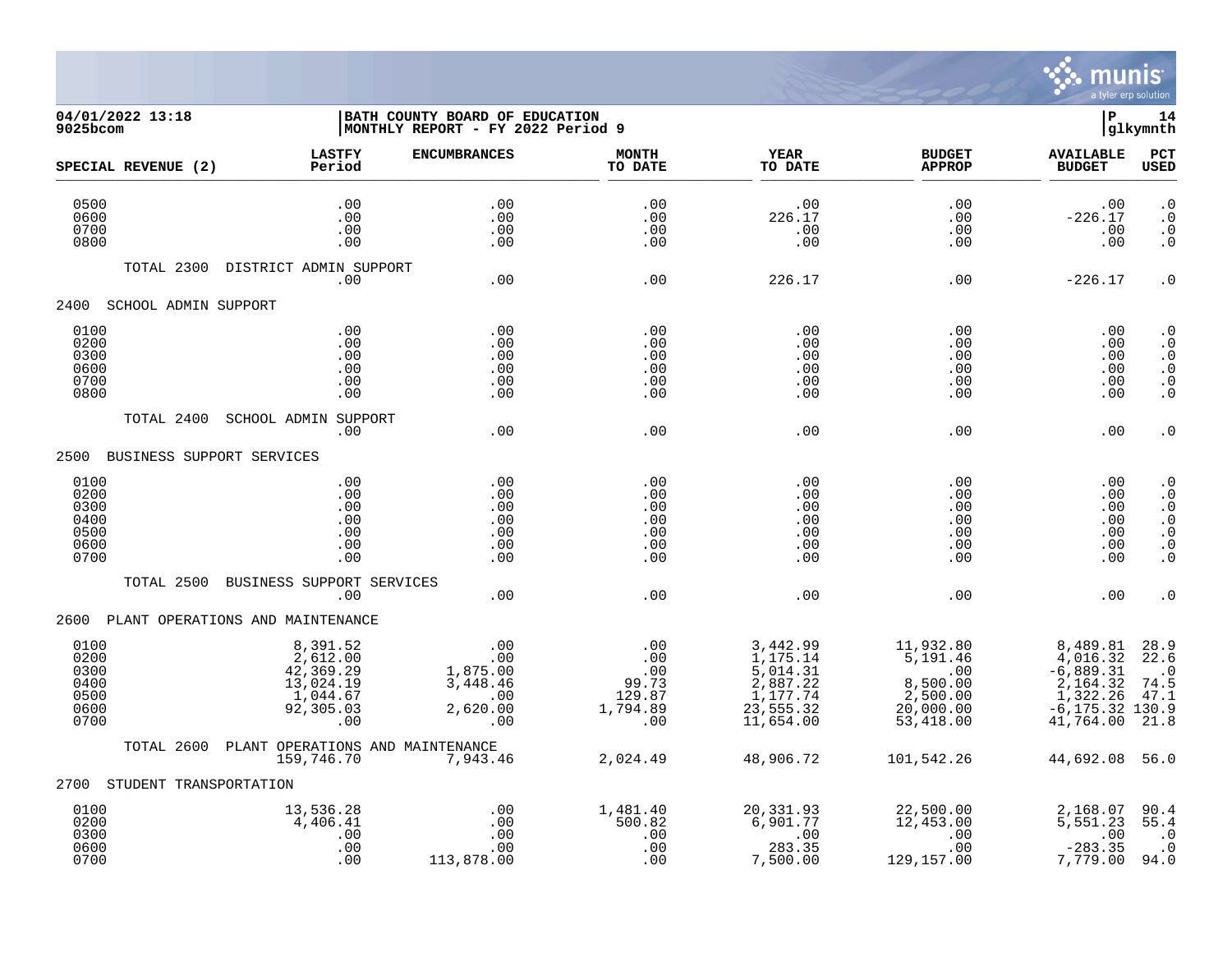

| 04/01/2022 13:18<br>$9025$ bcom                                      |                                                                                                | BATH COUNTY BOARD OF EDUCATION<br> MONTHLY REPORT - FY 2022 Period 9 |                                                                                  |                                                                                           |                                                                                              | ΙP                                                                                                             | 15<br> glkymnth                                                |
|----------------------------------------------------------------------|------------------------------------------------------------------------------------------------|----------------------------------------------------------------------|----------------------------------------------------------------------------------|-------------------------------------------------------------------------------------------|----------------------------------------------------------------------------------------------|----------------------------------------------------------------------------------------------------------------|----------------------------------------------------------------|
| SPECIAL REVENUE (2)                                                  | <b>LASTFY</b><br>Period                                                                        | <b>ENCUMBRANCES</b>                                                  | <b>MONTH</b><br>TO DATE                                                          | <b>YEAR</b><br>TO DATE                                                                    | <b>BUDGET</b><br><b>APPROP</b>                                                               | <b>AVAILABLE</b><br><b>BUDGET</b>                                                                              | PCT<br>USED                                                    |
| 0800                                                                 | .00                                                                                            | .00                                                                  | .00                                                                              | .00                                                                                       | .00                                                                                          | .00                                                                                                            | $\cdot$ 0                                                      |
| TOTAL 2700                                                           | STUDENT TRANSPORTATION<br>17,942.69                                                            | 113,878.00                                                           | 1,982.22                                                                         | 35,017.05                                                                                 | 164,110.00                                                                                   | 15,214.95                                                                                                      | 90.7                                                           |
| FOOD SERVICE OPERATION<br>3100                                       |                                                                                                |                                                                      |                                                                                  |                                                                                           |                                                                                              |                                                                                                                |                                                                |
| 0100<br>0200<br>0300<br>0500<br>0600<br>0700<br>0800                 | .00<br>.00<br>.00<br>.00<br>2,193.69<br>$-10.00$<br>.00                                        | .00<br>.00<br>.00<br>.00<br>.00<br>.00<br>.00                        | .00<br>.00<br>.00<br>.00<br>.00<br>.00<br>.00                                    | .00<br>.00<br>.00<br>.00<br>.00<br>$-2,723.50$<br>.00                                     | .00<br>.00<br>750.00<br>1,250.00<br>.00<br>22,000.00<br>.00                                  | .00<br>.00<br>750.00<br>1,250.00<br>.00<br>24,723.50 -12.4<br>.00                                              | $\cdot$ 0<br>$\cdot$ 0<br>$\cdot$ 0<br>. 0<br>$\cdot$ 0<br>. 0 |
| TOTAL 3100                                                           | FOOD SERVICE OPERATION<br>2,183.69                                                             | .00                                                                  | .00                                                                              | $-2,723.50$                                                                               | 24,000.00                                                                                    | $26,723.50 -11.4$                                                                                              |                                                                |
| 3200<br>DAY CARE OPERATIONS                                          |                                                                                                |                                                                      |                                                                                  |                                                                                           |                                                                                              |                                                                                                                |                                                                |
| 0100<br>0200<br>0500<br>0600                                         | .00<br>.00<br>.00<br>.00                                                                       | .00<br>.00<br>.00<br>.00                                             | .00<br>.00<br>.00<br>9,221.20                                                    | .00<br>.00<br>4.77<br>14,806.97                                                           | 225,000.00<br>122,200.00<br>.00<br>152,800.00                                                | 225,000.00<br>122,200.00<br>$-4.77$<br>137,993.03                                                              | $\boldsymbol{\cdot}$ 0<br>$\cdot$ 0<br>$\cdot$ 0<br>9.7        |
| TOTAL 3200                                                           | DAY CARE OPERATIONS<br>.00                                                                     | .00                                                                  | 9,221.20                                                                         | 14,811.74                                                                                 | 500,000.00                                                                                   | 485,188.26                                                                                                     | 3.0                                                            |
| 3300<br>COMMUNITY SERVICES                                           |                                                                                                |                                                                      |                                                                                  |                                                                                           |                                                                                              |                                                                                                                |                                                                |
| 0100<br>0200<br>0300<br>0400<br>0500<br>0600<br>0700<br>0800<br>0900 | 168, 316. 25<br>15,274.86<br>198.00<br>447.04<br>99.00<br>36,089.16<br>414.12<br>120.00<br>.00 | .00<br>.00<br>.00<br>.00<br>.00<br>10,032.71<br>.00<br>.00<br>.00    | 21,684.52<br>3,631.76<br>.00<br>55.88<br>531.50<br>6,081.30<br>.00<br>.00<br>.00 | 187,795.18<br>27,320.00<br>417.00<br>502.92<br>531.50<br>35,975.89<br>.00<br>60.00<br>.00 | 282,658.32<br>57,942.62<br>699.00<br>400.00<br>3,959.50<br>22,557.08<br>.00<br>160.00<br>.00 | 94,863.14<br>30,622.62<br>282.00<br>$-102.92$ 125.7<br>3,428.00<br>$-23, 451.52 204.0$<br>.00<br>100.00<br>.00 | 66.4<br>47.2<br>59.7<br>13.4<br>$\cdot$ 0<br>37.5<br>$\cdot$ 0 |
| TOTAL 3300                                                           | COMMUNITY SERVICES<br>220,958.43                                                               | 10,032.71                                                            | 31,984.96                                                                        | 252,602.49                                                                                | 368, 376.52                                                                                  | 105, 741.32 71.3                                                                                               |                                                                |
| DEBT SERVICE<br>5100                                                 |                                                                                                |                                                                      |                                                                                  |                                                                                           |                                                                                              |                                                                                                                |                                                                |
| 0800                                                                 | .00                                                                                            | .00                                                                  | .00                                                                              | .00                                                                                       | .00                                                                                          | .00                                                                                                            | . 0                                                            |
| TOTAL 5100                                                           | DEBT SERVICE<br>.00                                                                            | .00                                                                  | .00                                                                              | .00                                                                                       | .00                                                                                          | .00                                                                                                            | $\cdot$ 0                                                      |
| 5200<br>FUND TRANSFERS                                               |                                                                                                |                                                                      |                                                                                  |                                                                                           |                                                                                              |                                                                                                                |                                                                |
| 0900                                                                 | .00                                                                                            | .00                                                                  | 12,147.43                                                                        | 125,343.96                                                                                | .00                                                                                          | $-125, 343.96$                                                                                                 | . 0                                                            |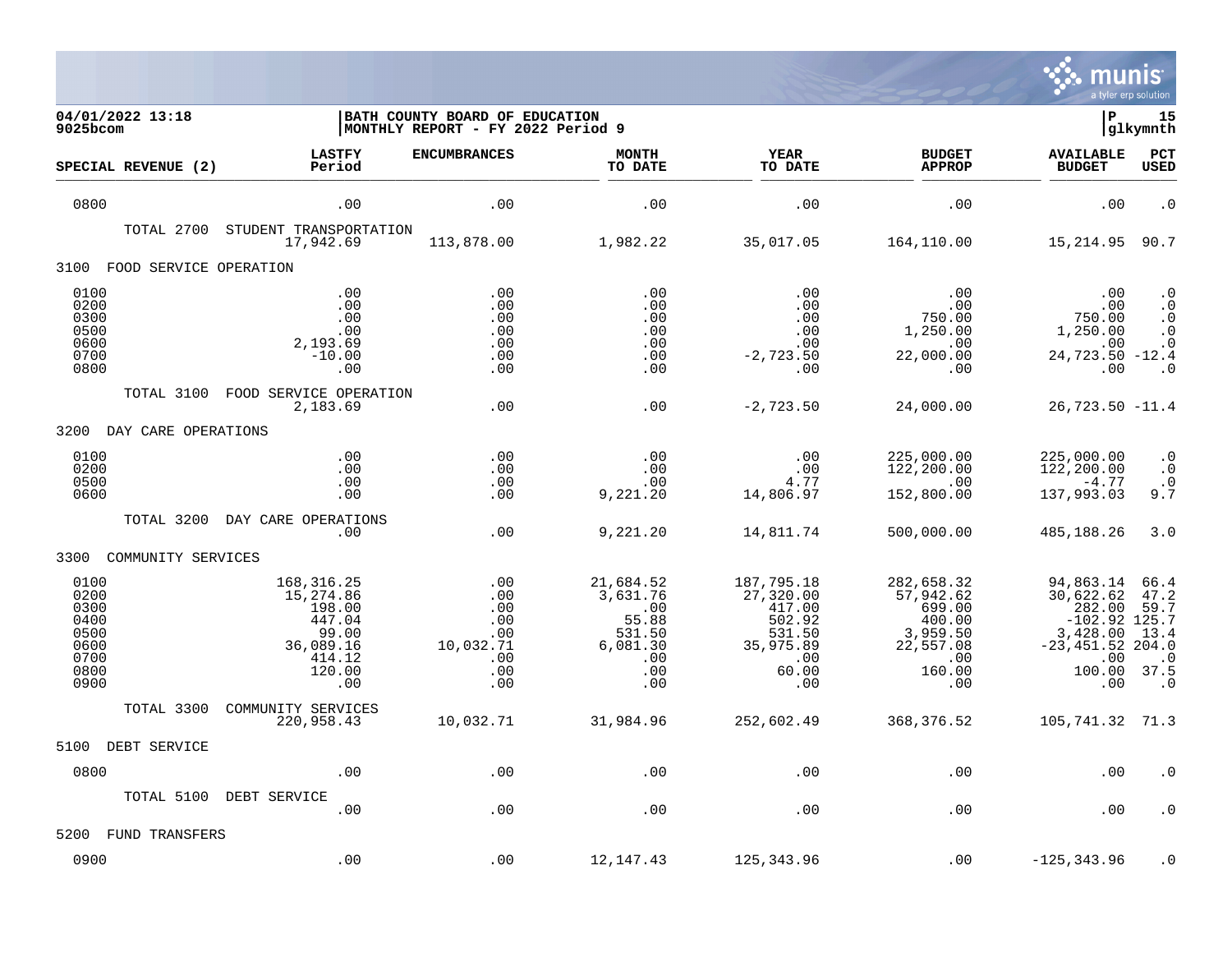|                               |                         |                                                                     |                         |                        |                                | munis l<br>a tyler erp solution   |                |
|-------------------------------|-------------------------|---------------------------------------------------------------------|-------------------------|------------------------|--------------------------------|-----------------------------------|----------------|
| 04/01/2022 13:18<br>9025bcom  |                         | BATH COUNTY BOARD OF EDUCATION<br>MONTHLY REPORT - FY 2022 Period 9 |                         |                        |                                | l P                               | 16<br>glkymnth |
| SPECIAL REVENUE (2)           | <b>LASTFY</b><br>Period | <b>ENCUMBRANCES</b>                                                 | <b>MONTH</b><br>TO DATE | <b>YEAR</b><br>TO DATE | <b>BUDGET</b><br><b>APPROP</b> | <b>AVAILABLE</b><br><b>BUDGET</b> | PCT<br>USED    |
| TOTAL 5200                    | FUND TRANSFERS<br>.00   | .00                                                                 | 12, 147. 43             | 125,343.96             | .00                            | $-125, 343.96$                    | $\cdot$ 0      |
| TOTAL EXPENDITURES            | 3,082,031.45            | 910,201.86                                                          | 452,038.43              | 4,186,868.50           | 8,591,918.39                   | 3,494,848.03                      | 59.3           |
| TOTAL FOR SPECIAL REVENUE (2) | 186, 917.94             | $-954, 573.86$                                                      | $-41, 100.28$           | 162,836.08             | .00                            | 791,737.78                        | $\cdot$ 0      |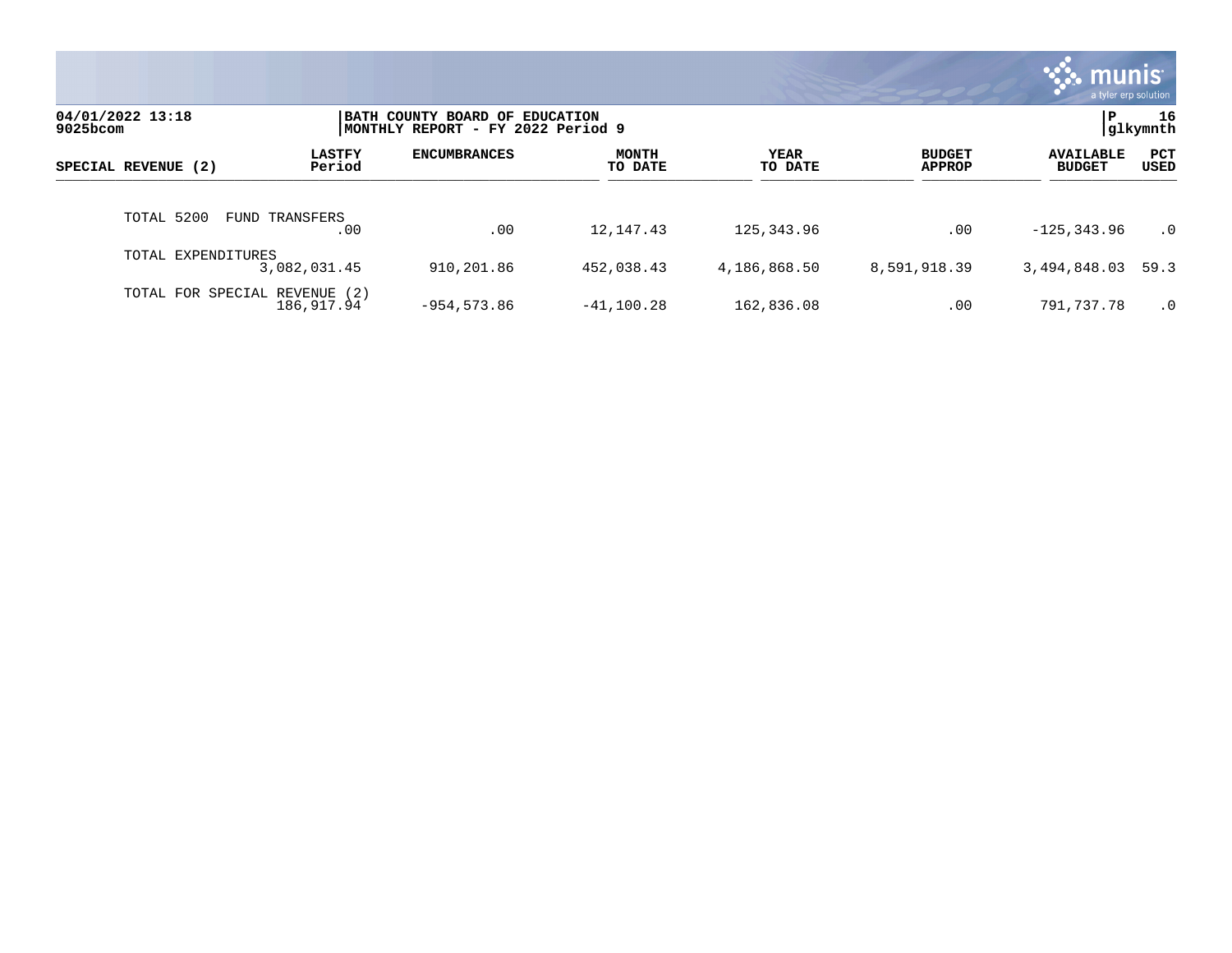|                                                |                                                    |                                                                     |                         |                              |                                | <b>::: munis</b>                  | a tyler erp solution               |
|------------------------------------------------|----------------------------------------------------|---------------------------------------------------------------------|-------------------------|------------------------------|--------------------------------|-----------------------------------|------------------------------------|
| 04/01/2022 13:18<br>$9025$ bcom                |                                                    | BATH COUNTY BOARD OF EDUCATION<br>MONTHLY REPORT - FY 2022 Period 9 |                         |                              |                                | l P                               | 17<br> glkymnth                    |
| DISTRICT ACTIVITY FD (ANNUAL) Period           | <b>LASTFY</b>                                      | <b>ENCUMBRANCES</b>                                                 | <b>MONTH</b><br>TO DATE | YEAR<br>TO DATE              | <b>BUDGET</b><br><b>APPROP</b> | <b>AVAILABLE</b><br><b>BUDGET</b> | PCT<br><b>USED</b>                 |
| <b>REVENUES</b>                                |                                                    |                                                                     |                         |                              |                                |                                   |                                    |
| 0999 BEGINNING BALANCE                         |                                                    |                                                                     |                         |                              |                                |                                   |                                    |
| TOTAL 0999 BEGINNING BALANCE                   | 96,410.11                                          | .00                                                                 | .00                     | 100,372.68                   | 100,372.68                     |                                   | .00100.0                           |
| RECEIPTS                                       |                                                    |                                                                     |                         |                              |                                |                                   |                                    |
| REVENUE FROM LOCAL SOURCES                     |                                                    |                                                                     |                         |                              |                                |                                   |                                    |
| STUDENT ACTIVITIES                             |                                                    |                                                                     |                         |                              |                                |                                   |                                    |
| 1740 FEES<br>1750 DONATIONS<br>1790 OTHER STUD | .00<br>.00<br>1,751.63                             | .00<br>.00<br>.00                                                   | .00<br>.00<br>6,552.67  | 2,078.00<br>.00<br>27,781.98 | 2,078.00<br>.00<br>27,781.98   |                                   | .00 100.0<br>$.00$ .0<br>.00 100.0 |
| TOTAL STUDENT ACTIVITIES                       | 1,751.63                                           | .00                                                                 | 6,552.67                | 29,859.98                    | 29,859.98                      |                                   | .00 100.0                          |
| OTHER REVENUE FROM LOCAL SOURCES               |                                                    |                                                                     |                         |                              |                                |                                   |                                    |
| 1920 CONTRIBUTE<br>1990 MISC REV               | 9,050.00<br>.00                                    | .00<br>.00                                                          | 3,000.00<br>.00         | 8,000.00<br>1,423.90         | 8,000.00<br>1,423.90           |                                   | .00 100.0<br>.00 100.0             |
|                                                | TOTAL OTHER REVENUE FROM LOCAL SOURCES<br>9,050.00 | .00                                                                 | 3,000.00                | 9,423.90                     | 9,423.90                       |                                   | .00100.0                           |
| TOTAL REVENUE FROM LOCAL SOURCES               | 10,801.63                                          | .00                                                                 | 9,552.67                | 39,283.88                    | 39,283.88                      |                                   | .00100.0                           |
| REVENUE FROM FEDERAL SOURCES                   |                                                    |                                                                     |                         |                              |                                |                                   |                                    |
| FEDERAL REIMBURSEMENT                          |                                                    |                                                                     |                         |                              |                                |                                   |                                    |
| 4810 MED REIMB                                 | .00                                                | .00                                                                 | .00                     | .00                          | .00                            | .00                               | $\cdot$ 0                          |
| TOTAL FEDERAL REIMBURSEMENT                    | .00                                                | .00                                                                 | .00                     | .00                          | .00                            | .00                               | $\cdot$ 0                          |
| TOTAL REVENUE FROM FEDERAL SOURCES             | .00                                                | .00                                                                 | .00                     | .00                          | .00                            | .00                               | $\cdot$ 0                          |
| OTHER RECEIPTS                                 |                                                    |                                                                     |                         |                              |                                |                                   |                                    |
| INTERFUND TRANSFERS                            |                                                    |                                                                     |                         |                              |                                |                                   |                                    |
| 5210 FND XFER                                  | 6,576.71                                           | .00                                                                 | .00                     | .00                          | .00                            | .00                               | $\cdot$ 0                          |
| TOTAL INTERFUND TRANSFERS                      | 6,576.71                                           | .00                                                                 | .00                     | .00                          | .00                            | .00                               | $\cdot$ 0                          |

and the contract of the contract of the contract of the contract of the contract of the contract of the contract of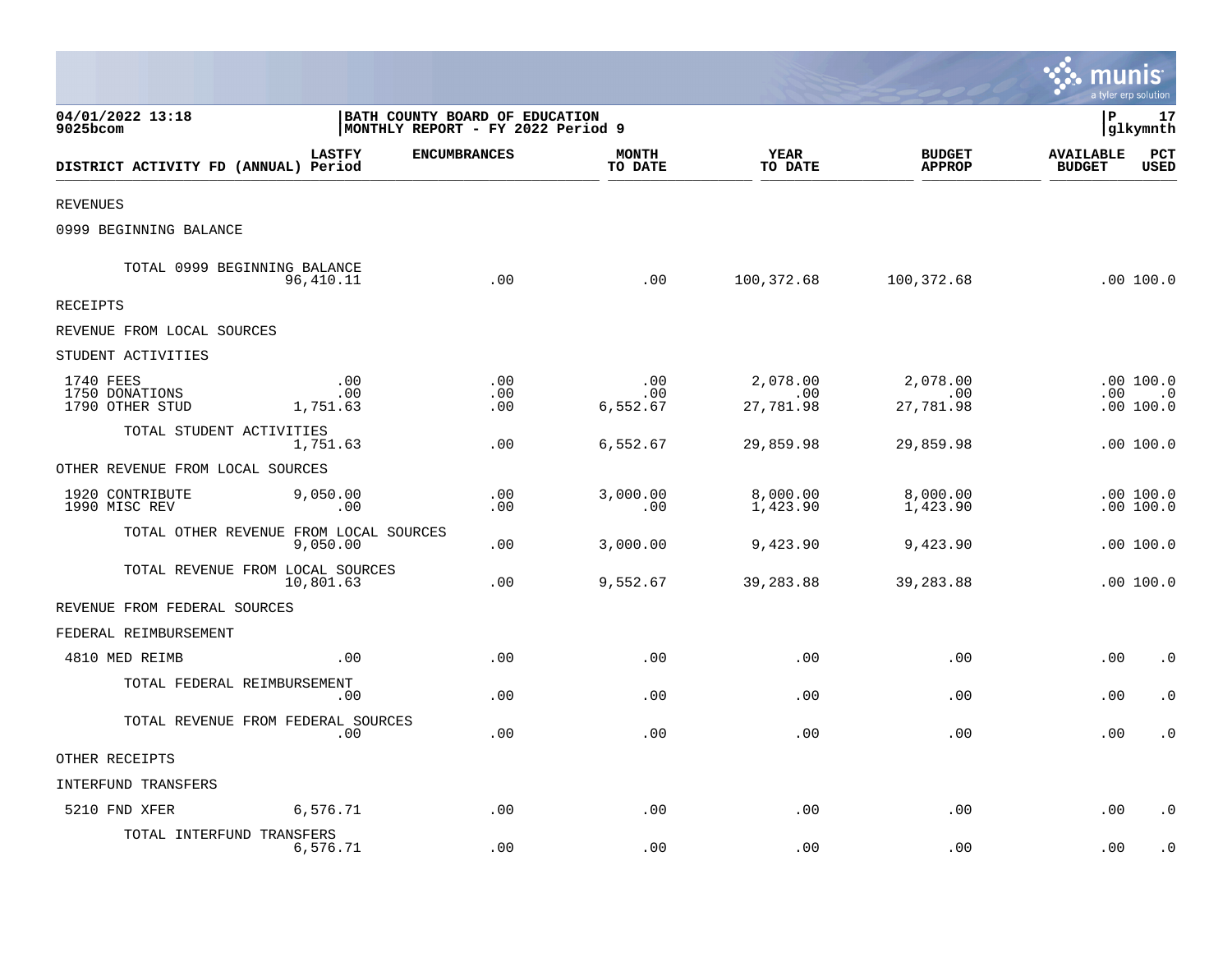

| 04/01/2022 13:18<br>$9025$ bcom      |               | BATH COUNTY BOARD OF EDUCATION<br>MONTHLY REPORT - FY 2022 Period 9 |                         |                 |                                |                                                         |           |  |
|--------------------------------------|---------------|---------------------------------------------------------------------|-------------------------|-----------------|--------------------------------|---------------------------------------------------------|-----------|--|
| DISTRICT ACTIVITY FD (ANNUAL) Period | <b>LASTFY</b> | <b>ENCUMBRANCES</b>                                                 | <b>MONTH</b><br>TO DATE | YEAR<br>TO DATE | <b>BUDGET</b><br><b>APPROP</b> | <b>PCT</b><br><b>AVAILABLE</b><br><b>BUDGET</b><br>USED |           |  |
| TOTAL OTHER RECEIPTS                 | 6,576.71      | .00                                                                 | .00                     | .00             | .00                            | .00                                                     | $\cdot$ 0 |  |
| TOTAL RECEIPTS                       | 17,378.34     | .00                                                                 | 9,552.67                | 39,283.88       | 39,283.88                      | .00 100.0                                               |           |  |
| TOTAL REVENUE                        | 113,788.45    | .00                                                                 | 9,552.67                | 139,656.56      | 139,656.56                     | .00 100.0                                               |           |  |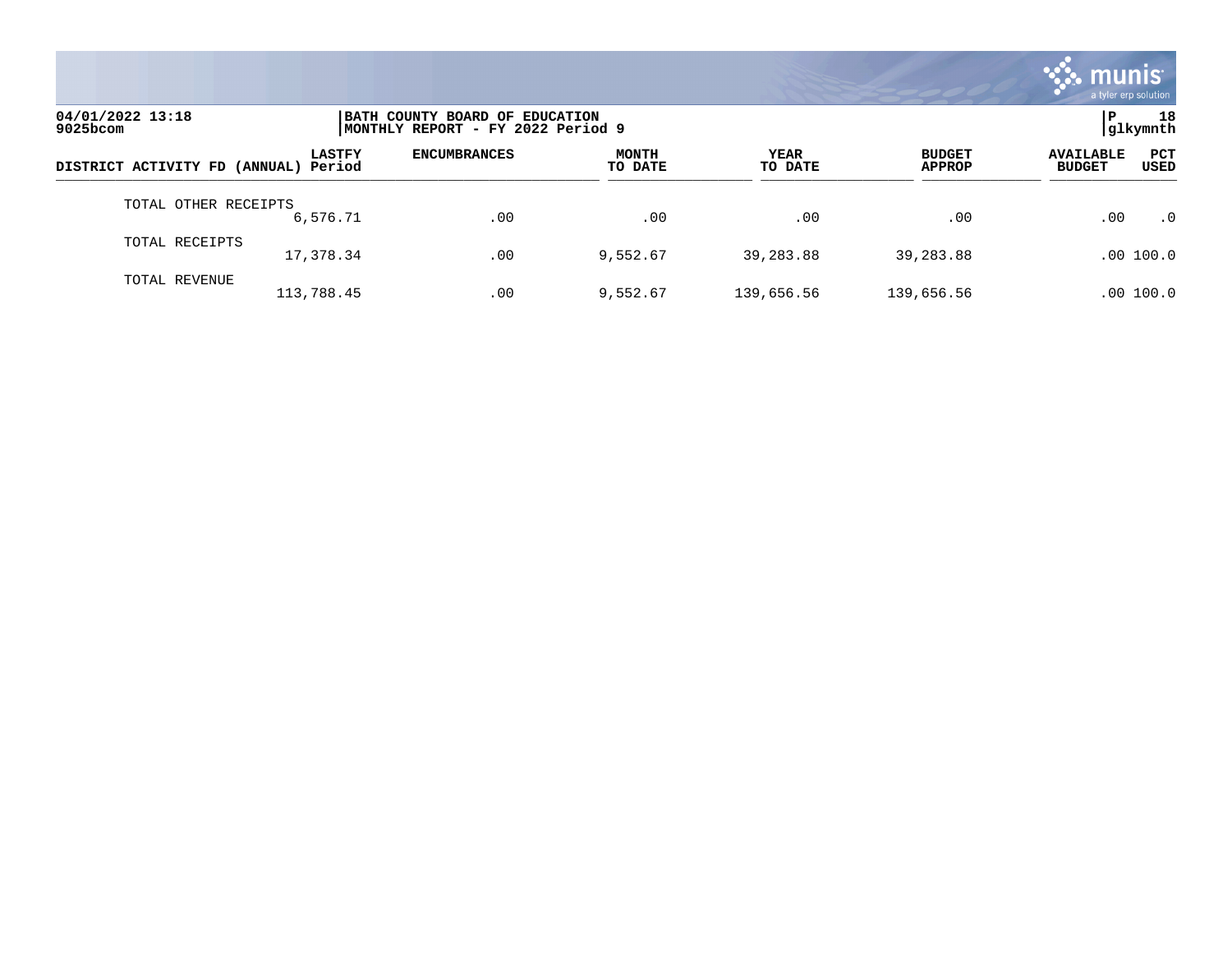

| 04/01/2022 13:18<br>9025bcom                                 |                                                                      | BATH COUNTY BOARD OF EDUCATION<br>MONTHLY REPORT - FY 2022 Period 9 |                                                                         |                                                                                |                                                                                         | ΙP                                                                                               | 19<br>glkymnth                                                                |
|--------------------------------------------------------------|----------------------------------------------------------------------|---------------------------------------------------------------------|-------------------------------------------------------------------------|--------------------------------------------------------------------------------|-----------------------------------------------------------------------------------------|--------------------------------------------------------------------------------------------------|-------------------------------------------------------------------------------|
| DISTRICT ACTIVITY FD (ANNUAL) Period                         | <b>LASTFY</b>                                                        | <b>ENCUMBRANCES</b>                                                 | <b>MONTH</b><br>TO DATE                                                 | <b>YEAR</b><br>TO DATE                                                         | <b>BUDGET</b><br><b>APPROP</b>                                                          | <b>AVAILABLE</b><br><b>BUDGET</b>                                                                | <b>PCT</b><br>USED                                                            |
| <b>EXPENDITURES</b>                                          |                                                                      |                                                                     |                                                                         |                                                                                |                                                                                         |                                                                                                  |                                                                               |
| 1000 INSTRUCTION                                             |                                                                      |                                                                     |                                                                         |                                                                                |                                                                                         |                                                                                                  |                                                                               |
| 0100<br>0200<br>0300<br>0400<br>0500<br>0600<br>0700<br>0800 | .00<br>.00<br>1,581.55<br>600.00<br>241.02<br>9,553.77<br>.00<br>.00 | .00<br>.00<br>.00<br>.00<br>15,000.00<br>18,986.90<br>.00<br>.00    | .00<br>.00<br>2,500.00<br>.00<br>$-14,529.38$<br>4,458.90<br>.00<br>.00 | .00<br>.00<br>2,659.00<br>$\ldots$<br>$-10, 126.45$<br>21,249.67<br>.00<br>.00 | 4,509.90<br>868.00<br>500.00<br>962.07<br>8,000.00<br>111, 255.32<br>557.05<br>4,124.53 | 4,509.90<br>868.00<br>$-2,159.00 531.8$<br>962.07<br>3,126.45<br>71,018.75<br>557.05<br>4,124.53 | $\cdot$ 0<br>$\cdot$ 0<br>$\cdot$ 0<br>60.9<br>36.2<br>$\cdot$ 0<br>$\cdot$ 0 |
| TOTAL 1000<br>INSTRUCTION                                    | 11,976.34                                                            | 33,986.90                                                           | $-7,570.48$                                                             | 13,782.22                                                                      | 130,776.87                                                                              | 83,007.75                                                                                        | 36.5                                                                          |
| 2100<br>STUDENT SUPPORT SERVICES                             |                                                                      |                                                                     |                                                                         |                                                                                |                                                                                         |                                                                                                  |                                                                               |
| 0600                                                         | 33.95                                                                | .00                                                                 | 57.55                                                                   | 96.11                                                                          | 1,501.90                                                                                | 1,405.79                                                                                         | 6.4                                                                           |
| TOTAL 2100<br>STUDENT SUPPORT SERVICES                       | 33.95                                                                | .00                                                                 | 57.55                                                                   | 96.11                                                                          | 1,501.90                                                                                | 1,405.79                                                                                         | 6.4                                                                           |
| 2200<br>INSTRUCTIONAL STAFF SUPP SERV                        |                                                                      |                                                                     |                                                                         |                                                                                |                                                                                         |                                                                                                  |                                                                               |
| 0600<br>0700                                                 | .00<br>.00                                                           | 400.13<br>$\overline{00}$                                           | 3,884.00<br>.00                                                         | 8,173.67<br>.00                                                                | 5,518.44<br>.00                                                                         | $-3,055.36$ 155.4<br>.00                                                                         | $\cdot$ 0                                                                     |
| TOTAL 2200<br>INSTRUCTIONAL STAFF SUPP SERV                  | .00                                                                  | 400.13                                                              | 3,884.00                                                                | 8,173.67                                                                       | 5,518.44                                                                                | $-3,055.36$ 155.4                                                                                |                                                                               |
| 2600<br>PLANT OPERATIONS AND MAINTENANCE                     |                                                                      |                                                                     |                                                                         |                                                                                |                                                                                         |                                                                                                  |                                                                               |
| 0600                                                         | 102.28                                                               | .00                                                                 | .00                                                                     | .00                                                                            | .00                                                                                     | .00                                                                                              | $\cdot$ 0                                                                     |
| TOTAL 2600<br>PLANT OPERATIONS AND MAINTENANCE               | 102.28                                                               | .00                                                                 | .00                                                                     | .00                                                                            | .00                                                                                     | .00                                                                                              | $\cdot$ 0                                                                     |
| 2700 STUDENT TRANSPORTATION                                  |                                                                      |                                                                     |                                                                         |                                                                                |                                                                                         |                                                                                                  |                                                                               |
| 0100<br>0200<br>0800                                         | .00<br>.00<br>.00                                                    | .00<br>.00<br>.00                                                   | .00<br>.00<br>.00                                                       | .00<br>.00<br>.00                                                              | .00<br>.00<br>1,859.35                                                                  | .00<br>.00<br>1,859.35                                                                           | $\cdot$ 0<br>$\cdot$ 0<br>$\cdot$ 0                                           |
| TOTAL 2700 STUDENT TRANSPORTATION                            | .00                                                                  | .00                                                                 | .00                                                                     | .00                                                                            | 1,859.35                                                                                | 1,859.35                                                                                         | $\cdot$ 0                                                                     |
| TOTAL EXPENDITURES                                           | 12,112.57                                                            | 34,387.03                                                           | $-3,628.93$                                                             | 22,052.00                                                                      | 139,656.56                                                                              | 83, 217.53                                                                                       | 40.4                                                                          |
| TOTAL FOR DISTRICT ACTIVITY FD (ANNUAL) (21)<br>101,675.88   |                                                                      | $-34, 387.03$                                                       | 13,181.60                                                               | 117,604.56                                                                     | .00                                                                                     | $-83, 217.53$                                                                                    | $\cdot$ 0                                                                     |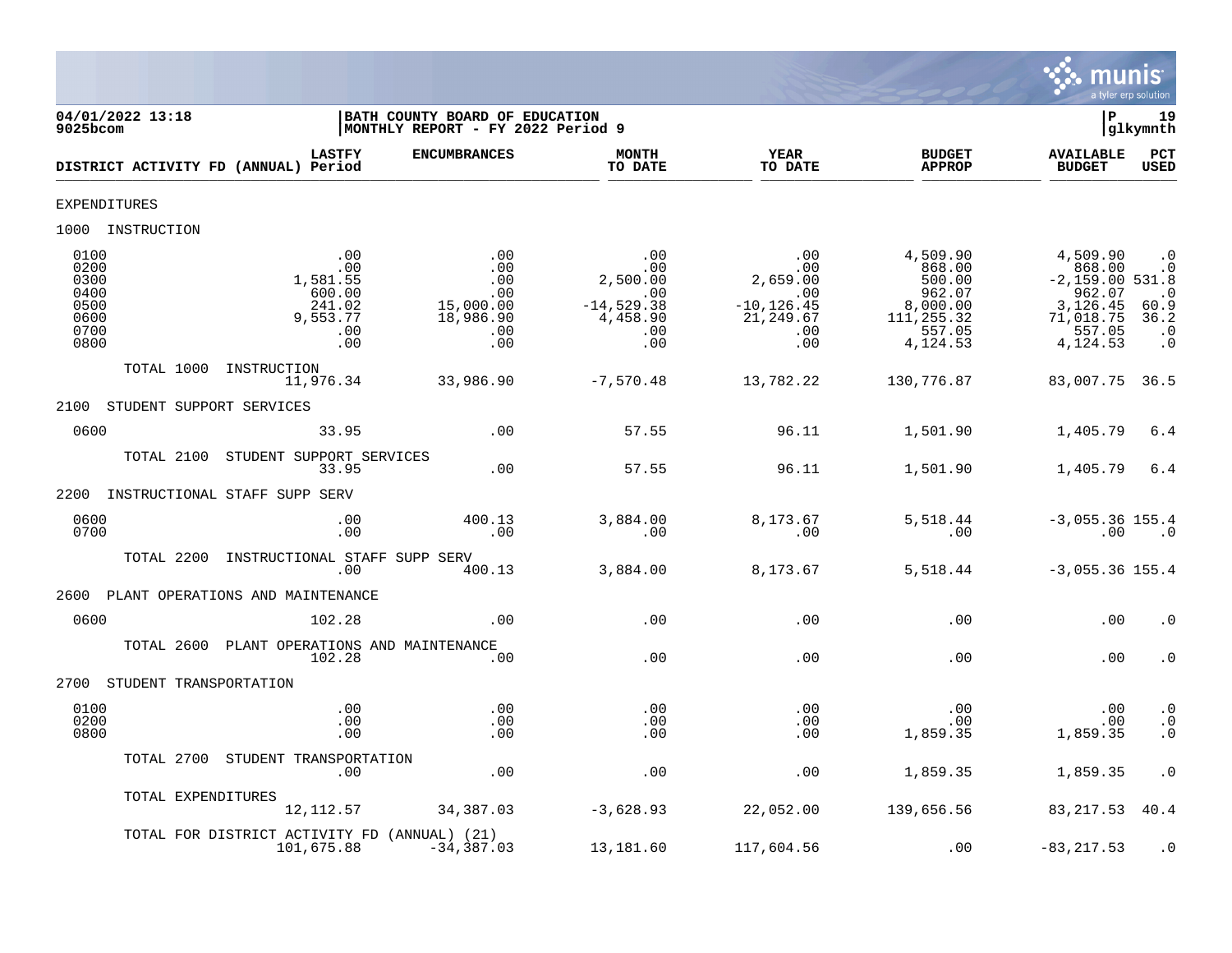|                                                              |                                                                     |                          |                          |                          |                                | <b>munis</b><br>a tyler erp solution |                                                  |
|--------------------------------------------------------------|---------------------------------------------------------------------|--------------------------|--------------------------|--------------------------|--------------------------------|--------------------------------------|--------------------------------------------------|
| 04/01/2022 13:18<br>9025bcom                                 | BATH COUNTY BOARD OF EDUCATION<br>MONTHLY REPORT - FY 2022 Period 9 |                          |                          |                          |                                | P                                    | 20<br>glkymnth                                   |
| SPEC REV - STUDENT ACTIVITY (2Period                         | <b>LASTFY</b>                                                       | <b>ENCUMBRANCES</b>      | <b>MONTH</b><br>TO DATE  | YEAR<br>TO DATE          | <b>BUDGET</b><br><b>APPROP</b> | <b>AVAILABLE</b><br><b>BUDGET</b>    | PCT<br>USED                                      |
| <b>REVENUES</b>                                              |                                                                     |                          |                          |                          |                                |                                      |                                                  |
| RECEIPTS                                                     |                                                                     |                          |                          |                          |                                |                                      |                                                  |
| REVENUE FROM LOCAL SOURCES                                   |                                                                     |                          |                          |                          |                                |                                      |                                                  |
| STUDENT ACTIVITIES                                           |                                                                     |                          |                          |                          |                                |                                      |                                                  |
| 1710 ADMISSIONS<br>1730 DUES<br>1740 FEES<br>1790 OTHER STUD | .00<br>.00<br>.00<br>.00                                            | .00<br>.00<br>.00<br>.00 | .00<br>.00<br>.00<br>.00 | .00<br>.00<br>.00<br>.00 | .00<br>.00<br>.00<br>.00       | .00<br>.00<br>.00<br>.00             | $\cdot$ 0<br>$\cdot$ 0<br>$\cdot$ 0<br>$\cdot$ 0 |
| TOTAL STUDENT ACTIVITIES                                     | .00                                                                 | .00                      | .00                      | .00                      | .00                            | .00                                  | $\boldsymbol{\cdot}$ 0                           |
| OTHER REVENUE FROM LOCAL SOURCES                             |                                                                     |                          |                          |                          |                                |                                      |                                                  |
| 1920 CONTRIBUTE                                              | .00                                                                 | .00                      | .00                      | .00                      | .00                            | .00                                  | $\cdot$ 0                                        |
| TOTAL OTHER REVENUE FROM LOCAL SOURCES                       | .00                                                                 | .00                      | .00                      | .00                      | .00                            | .00                                  | $\cdot$ 0                                        |
| TOTAL REVENUE FROM LOCAL SOURCES                             | .00                                                                 | .00                      | .00                      | .00                      | .00                            | .00                                  | $\cdot$ 0                                        |
| TOTAL RECEIPTS                                               | .00                                                                 | .00                      | .00                      | .00                      | .00                            | .00                                  | $\cdot$ 0                                        |
| TOTAL REVENUE                                                | .00                                                                 | .00                      | .00                      | .00                      | .00                            | .00                                  | $\cdot$ 0                                        |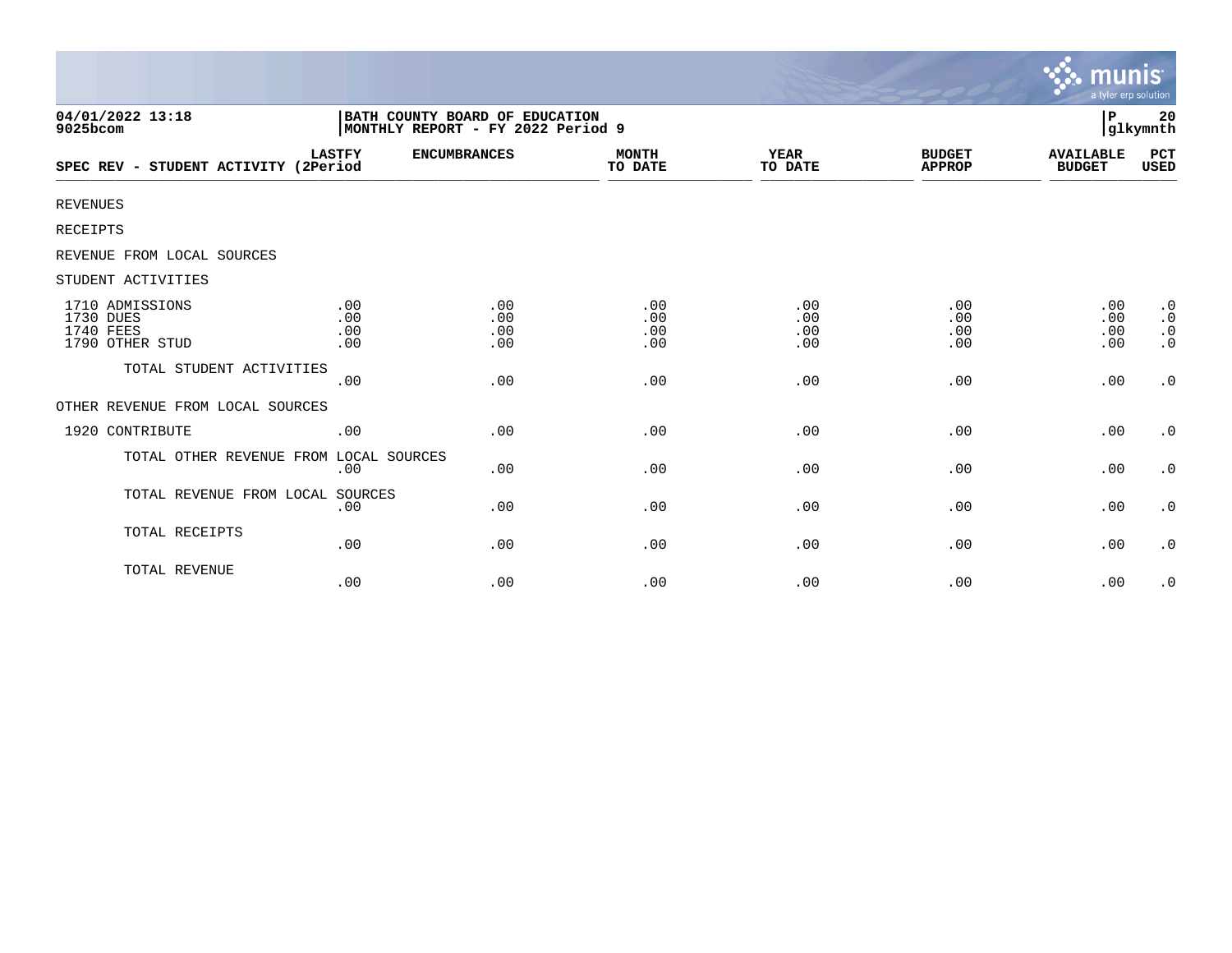

| 04/01/2022 13:18<br>$9025$ bcom                      |                                                 | BATH COUNTY BOARD OF EDUCATION<br>MONTHLY REPORT - FY 2022 Period 9 |                                               |                                               |                                               | ${\bf P}$                                     | 21<br>glkymnth                                                                                                                                    |
|------------------------------------------------------|-------------------------------------------------|---------------------------------------------------------------------|-----------------------------------------------|-----------------------------------------------|-----------------------------------------------|-----------------------------------------------|---------------------------------------------------------------------------------------------------------------------------------------------------|
| SPEC REV - STUDENT ACTIVITY (2Period                 | <b>LASTFY</b>                                   | <b>ENCUMBRANCES</b>                                                 | <b>MONTH</b><br>TO DATE                       | <b>YEAR</b><br>TO DATE                        | <b>BUDGET</b><br><b>APPROP</b>                | <b>AVAILABLE</b><br><b>BUDGET</b>             | PCT<br><b>USED</b>                                                                                                                                |
| <b>EXPENDITURES</b>                                  |                                                 |                                                                     |                                               |                                               |                                               |                                               |                                                                                                                                                   |
| 1000<br>INSTRUCTION                                  |                                                 |                                                                     |                                               |                                               |                                               |                                               |                                                                                                                                                   |
| 0100<br>0300<br>0400<br>0500<br>0600<br>0700<br>0800 | .00<br>.00<br>.00<br>$.00$<br>.00<br>.00<br>.00 | .00<br>.00<br>.00<br>.00<br>.00<br>.00<br>.00                       | .00<br>.00<br>.00<br>.00<br>.00<br>.00<br>.00 | .00<br>.00<br>.00<br>.00<br>.00<br>.00<br>.00 | .00<br>.00<br>.00<br>.00<br>.00<br>.00<br>.00 | .00<br>.00<br>.00<br>.00<br>.00<br>.00<br>.00 | $\cdot$ 0<br>$\boldsymbol{\cdot}$ 0<br>$\cdot$ 0<br>$\begin{smallmatrix} . & 0 \\ . & 0 \end{smallmatrix}$<br>$\boldsymbol{\cdot}$ 0<br>$\cdot$ 0 |
| TOTAL 1000                                           | INSTRUCTION<br>.00                              | .00                                                                 | .00                                           | .00                                           | .00                                           | .00                                           | $\cdot$ 0                                                                                                                                         |
| STUDENT SUPPORT SERVICES<br>2100                     |                                                 |                                                                     |                                               |                                               |                                               |                                               |                                                                                                                                                   |
| 0100<br>0300<br>0400<br>0500<br>0600<br>0700<br>0800 | .00<br>.00<br>.00<br>.00<br>.00<br>.00<br>.00   | .00<br>.00<br>.00<br>.00<br>.00<br>.00<br>.00                       | .00<br>.00<br>.00<br>.00<br>.00<br>.00<br>.00 | .00<br>.00<br>.00<br>.00<br>.00<br>.00<br>.00 | .00<br>.00<br>.00<br>.00<br>.00<br>.00<br>.00 | .00<br>.00<br>.00<br>.00<br>.00<br>.00<br>.00 | $\cdot$ 0<br>$\cdot$ 0<br>$\cdot$ 0<br>$\begin{array}{c} 0 \\ 0 \\ 0 \\ 0 \end{array}$<br>$\cdot$ 0                                               |
| TOTAL 2100                                           | STUDENT SUPPORT SERVICES                        |                                                                     |                                               |                                               |                                               |                                               |                                                                                                                                                   |
| 2200<br>INSTRUCTIONAL STAFF SUPP SERV                | .00                                             | .00                                                                 | .00                                           | .00                                           | .00                                           | .00                                           | $\cdot$ 0                                                                                                                                         |
| 0100<br>0300<br>0400<br>0500<br>0600<br>0700<br>0800 | .00<br>.00<br>.00<br>.00<br>.00<br>.00<br>.00   | .00<br>.00<br>.00<br>.00<br>.00<br>.00<br>.00                       | .00<br>.00<br>.00<br>.00<br>.00<br>.00<br>.00 | .00<br>.00<br>.00<br>.00<br>.00<br>.00<br>.00 | .00<br>.00<br>.00<br>.00<br>.00<br>.00<br>.00 | .00<br>.00<br>.00<br>.00<br>.00<br>.00<br>.00 | $\cdot$ 0<br>$\cdot$ 0<br>$\begin{smallmatrix} 0.1 \\ 0.1 \end{smallmatrix}$<br>$\ddot{0}$<br>$\boldsymbol{\cdot}$ 0<br>$\overline{0}$            |
| TOTAL 2200                                           | INSTRUCTIONAL STAFF SUPP SERV<br>.00            | .00                                                                 | .00                                           | .00                                           | .00                                           | .00                                           | $\cdot$ 0                                                                                                                                         |
| PLANT OPERATIONS AND MAINTENANCE<br>2600             |                                                 |                                                                     |                                               |                                               |                                               |                                               |                                                                                                                                                   |
| 0100<br>0300<br>0400<br>0500<br>0600<br>0700<br>0800 | .00<br>.00<br>.00<br>.00<br>.00<br>.00<br>.00   | .00<br>.00<br>.00<br>.00<br>.00<br>.00<br>.00                       | .00<br>.00<br>.00<br>.00<br>.00<br>.00<br>.00 | .00<br>.00<br>.00<br>.00<br>.00<br>.00<br>.00 | .00<br>.00<br>.00<br>.00<br>.00<br>.00<br>.00 | .00<br>.00<br>.00<br>.00<br>.00<br>.00<br>.00 | $\cdot$ 0<br>$\cdot$ 0<br>$\boldsymbol{\cdot}$ 0<br>$\ddot{0}$<br>$\boldsymbol{\cdot}$ 0<br>$\boldsymbol{\cdot}$ 0<br>$\cdot$ 0                   |
| TOTAL 2600                                           | PLANT OPERATIONS AND MAINTENANCE<br>.00         | .00                                                                 | .00                                           | .00                                           | .00                                           | .00                                           | $\cdot$ 0                                                                                                                                         |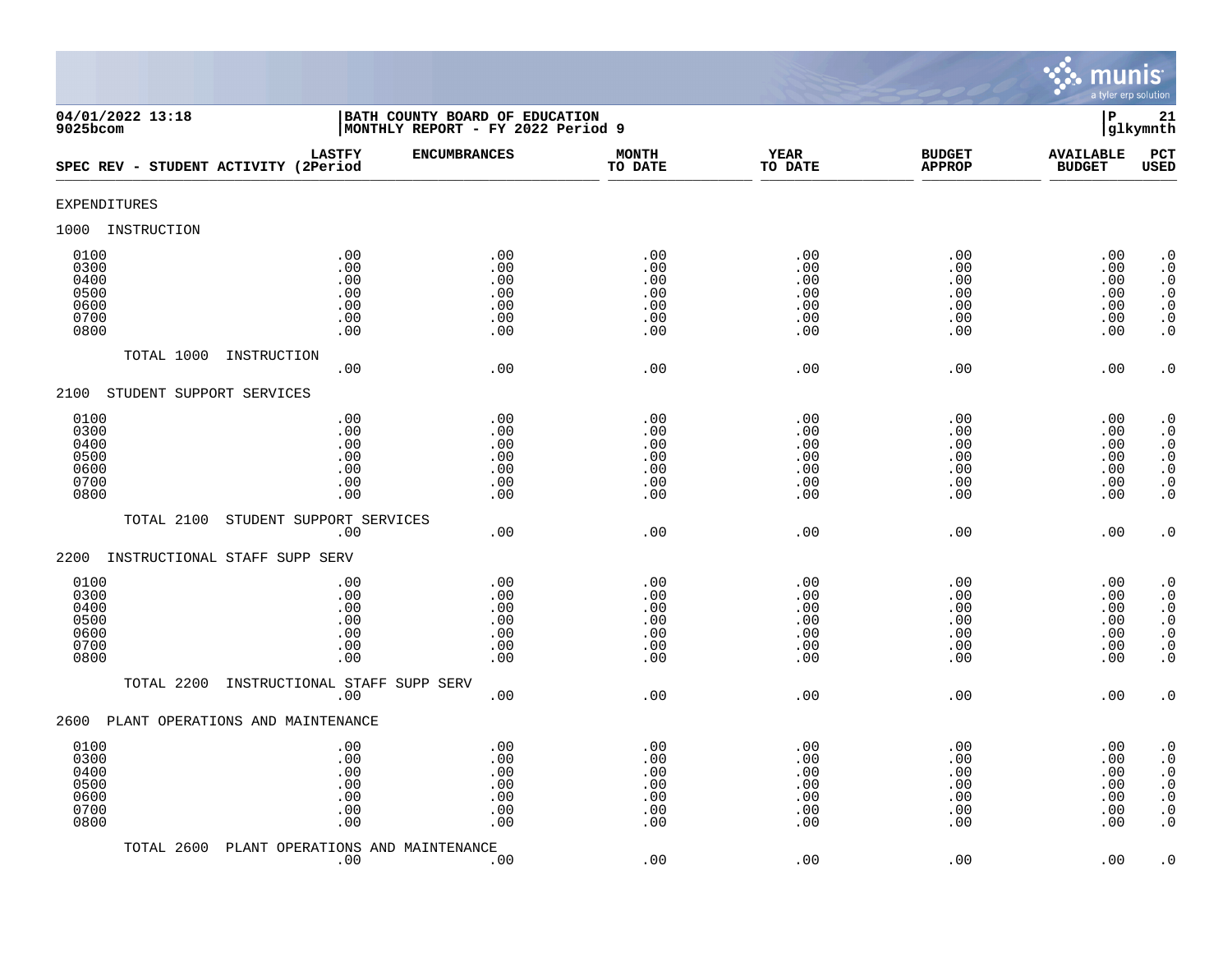

| 9025bcom                                             | 04/01/2022 13:18        |                                               | BATH COUNTY BOARD OF<br>MONTHLY REPORT - FY 2022 Period 9 | <b>EDUCATION</b>                              |                                               |                                               | P                                             | 22<br>glkymnth                                                                          |
|------------------------------------------------------|-------------------------|-----------------------------------------------|-----------------------------------------------------------|-----------------------------------------------|-----------------------------------------------|-----------------------------------------------|-----------------------------------------------|-----------------------------------------------------------------------------------------|
| SPEC REV -                                           | STUDENT ACTIVITY        | <b>LASTFY</b><br>(2Period                     | <b>ENCUMBRANCES</b>                                       | <b>MONTH</b><br>TO DATE                       | <b>YEAR</b><br>TO DATE                        | <b>BUDGET</b><br><b>APPROP</b>                | <b>AVAILABLE</b><br><b>BUDGET</b>             | PCT<br>USED                                                                             |
| 2700                                                 | STUDENT TRANSPORTATION  |                                               |                                                           |                                               |                                               |                                               |                                               |                                                                                         |
| 0100<br>0300<br>0400<br>0500<br>0600<br>0700<br>0800 |                         | .00<br>.00<br>.00<br>.00<br>.00<br>.00<br>.00 | .00<br>.00<br>.00<br>.00<br>.00<br>.00<br>.00             | .00<br>.00<br>.00<br>.00<br>.00<br>.00<br>.00 | .00<br>.00<br>.00<br>.00<br>.00<br>.00<br>.00 | .00<br>.00<br>.00<br>.00<br>.00<br>.00<br>.00 | .00<br>.00<br>.00<br>.00<br>.00<br>.00<br>.00 | $\cdot$ 0<br>$\cdot$ 0<br>$\cdot$ 0<br>$\cdot$ 0<br>$\cdot$ 0<br>$\cdot$ 0<br>$\cdot$ 0 |
|                                                      | TOTAL 2700<br>STUDENT   | TRANSPORTATION<br>.00                         | .00                                                       | .00                                           | .00                                           | .00                                           | .00                                           | $\cdot$ 0                                                                               |
|                                                      | TOTAL EXPENDITURES      | .00                                           | .00                                                       | .00                                           | .00                                           | .00                                           | .00                                           | $\cdot$ 0                                                                               |
|                                                      | SPEC REV -<br>TOTAL FOR | STUDENT ACTIVITY<br>.00                       | (25)<br>.00                                               | .00                                           | .00                                           | .00                                           | .00                                           | $\cdot$ 0                                                                               |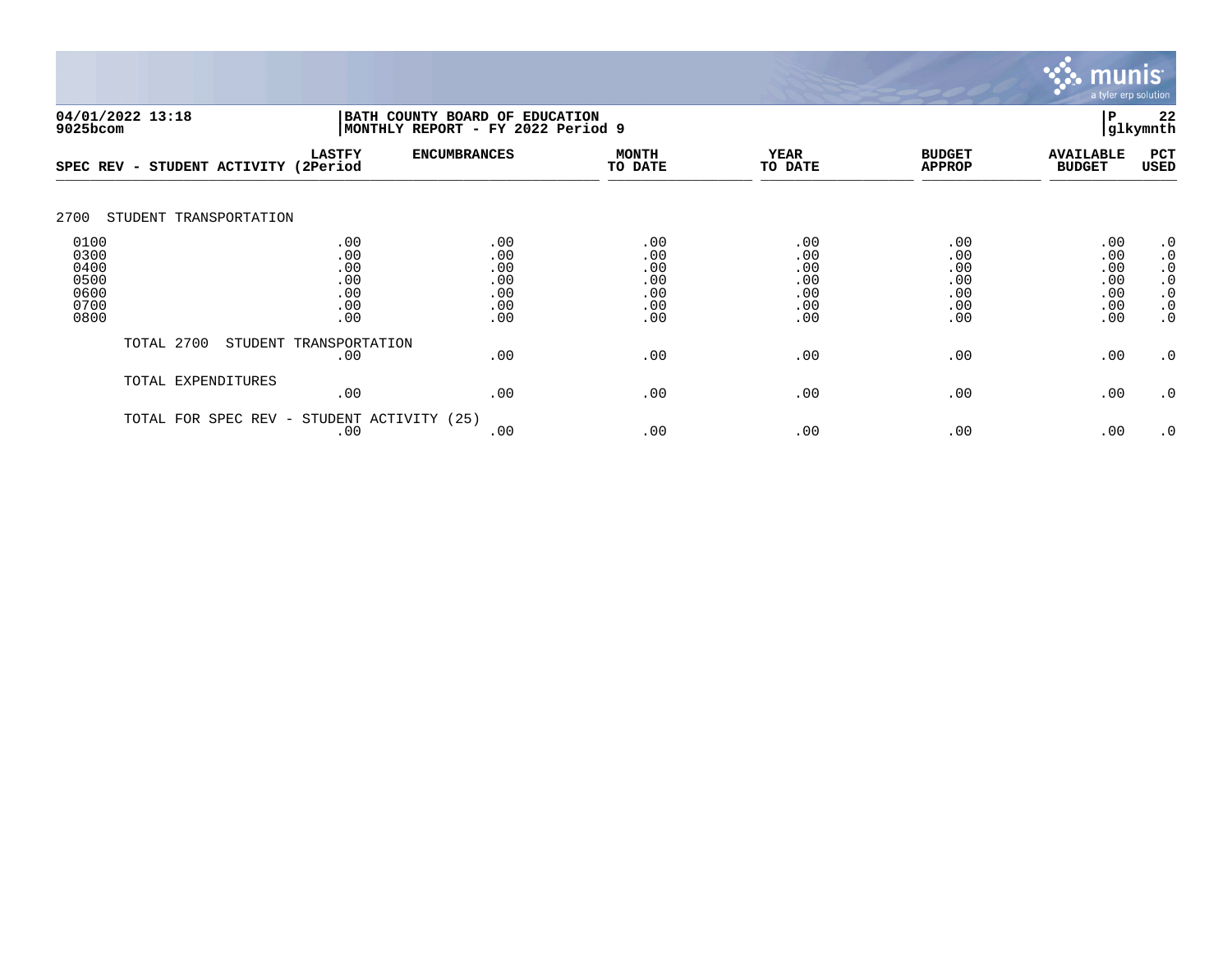|                                  |                         |                                                                     |                         |                        |                                | mun<br>a tyler erp solution       |                    |
|----------------------------------|-------------------------|---------------------------------------------------------------------|-------------------------|------------------------|--------------------------------|-----------------------------------|--------------------|
| 04/01/2022 13:18<br>9025bcom     |                         | BATH COUNTY BOARD OF EDUCATION<br>MONTHLY REPORT - FY 2022 Period 9 |                         |                        |                                | ΙP                                | 23<br> glkymnth    |
| CAPITAL OUTLAY FUND (310)        | <b>LASTFY</b><br>Period | <b>ENCUMBRANCES</b>                                                 | <b>MONTH</b><br>TO DATE | <b>YEAR</b><br>TO DATE | <b>BUDGET</b><br><b>APPROP</b> | <b>AVAILABLE</b><br><b>BUDGET</b> | PCT<br><b>USED</b> |
| <b>REVENUES</b>                  |                         |                                                                     |                         |                        |                                |                                   |                    |
| 0999 BEGINNING BALANCE           |                         |                                                                     |                         |                        |                                |                                   |                    |
| TOTAL 0999 BEGINNING BALANCE     | .00                     | .00                                                                 | .00                     | .00                    | .00                            | .00                               | $\cdot$ 0          |
| RECEIPTS                         |                         |                                                                     |                         |                        |                                |                                   |                    |
| REVENUE FROM STATE SOURCES       |                         |                                                                     |                         |                        |                                |                                   |                    |
| RESTRICTED                       |                         |                                                                     |                         |                        |                                |                                   |                    |
| 3200 RES STATE                   | 86,105.00               | .00                                                                 | .00                     | 89,753.00              | 179,506.00                     | 89,753.00                         | 50.0               |
| TOTAL RESTRICTED                 | 86,105.00               | .00                                                                 | .00                     | 89,753.00              | 179,506.00                     | 89,753.00                         | 50.0               |
| TOTAL REVENUE FROM STATE SOURCES | 86,105.00               | .00                                                                 | .00                     | 89,753.00              | 179,506.00                     | 89,753.00                         | 50.0               |
| OTHER RECEIPTS                   |                         |                                                                     |                         |                        |                                |                                   |                    |
| <b>INTERFUND TRANSFERS</b>       |                         |                                                                     |                         |                        |                                |                                   |                    |
| 5210 FND XFER                    | .00                     | .00                                                                 | .00                     | .00                    | .00                            | .00                               | $\cdot$ 0          |
| TOTAL INTERFUND TRANSFERS        | .00                     | .00                                                                 | .00                     | .00                    | .00                            | .00                               | $\cdot$ 0          |
| TOTAL OTHER RECEIPTS             | .00                     | .00                                                                 | .00                     | .00                    | .00                            | .00                               | $\cdot$ 0          |
| TOTAL RECEIPTS                   | 86,105.00               | .00                                                                 | .00                     | 89,753.00              | 179,506.00                     | 89,753.00                         | 50.0               |
| TOTAL REVENUE                    | 86,105.00               | .00                                                                 | .00                     | 89,753.00              | 179,506.00                     | 89,753.00                         | 50.0               |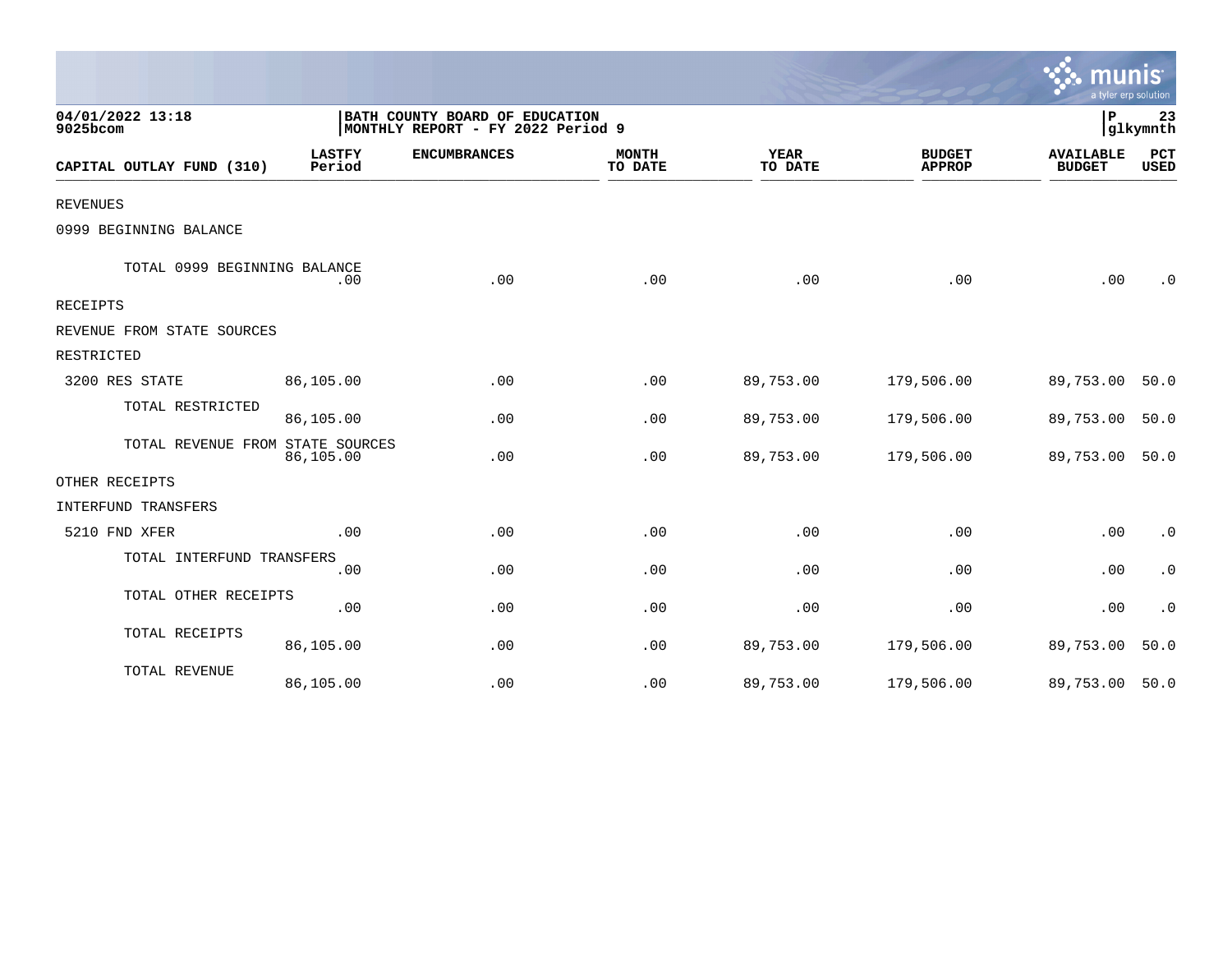

| 04/01/2022 13:18<br>9025bcom             |                                         | BATH COUNTY BOARD OF EDUCATION<br>MONTHLY REPORT - FY 2022 Period 9 |                         |                        |                                | P                                 | 24<br>glkymnth                                |
|------------------------------------------|-----------------------------------------|---------------------------------------------------------------------|-------------------------|------------------------|--------------------------------|-----------------------------------|-----------------------------------------------|
| CAPITAL OUTLAY FUND (310)                | <b>LASTFY</b><br>Period                 | <b>ENCUMBRANCES</b>                                                 | <b>MONTH</b><br>TO DATE | <b>YEAR</b><br>TO DATE | <b>BUDGET</b><br><b>APPROP</b> | <b>AVAILABLE</b><br><b>BUDGET</b> | PCT<br><b>USED</b>                            |
| EXPENDITURES                             |                                         |                                                                     |                         |                        |                                |                                   |                                               |
| 2600<br>PLANT OPERATIONS AND MAINTENANCE |                                         |                                                                     |                         |                        |                                |                                   |                                               |
| 0400<br>0500                             | .00<br>.00                              | .00<br>.00                                                          | .00<br>.00              | .00<br>.00             | .00<br>.00                     | .00<br>.00                        | $\cdot$ 0<br>$\cdot$ 0                        |
| TOTAL 2600                               | PLANT OPERATIONS AND MAINTENANCE<br>.00 | .00                                                                 | .00                     | .00                    | .00                            | .00                               | $\cdot$ 0                                     |
| DEBT SERVICE<br>5100                     |                                         |                                                                     |                         |                        |                                |                                   |                                               |
| 0800<br>0840                             | .00<br>.00                              | .00<br>.00                                                          | .00<br>.00              | .00<br>.00             | .00<br>179,506.00              | .00<br>179,506.00                 | $\begin{smallmatrix} 0 \ 0 \end{smallmatrix}$ |
| TOTAL 5100                               | DEBT SERVICE<br>.00                     | .00                                                                 | .00                     | .00                    | 179,506.00                     | 179,506.00                        | $\cdot$ 0                                     |
| 5200<br>FUND TRANSFERS                   |                                         |                                                                     |                         |                        |                                |                                   |                                               |
| 0900                                     | 111,592.00                              | .00                                                                 | .00                     | .00                    | .00                            | .00                               | $\cdot$ 0                                     |
| TOTAL 5200<br>FUND                       | TRANSFERS<br>111,592.00                 | .00                                                                 | .00                     | .00                    | .00                            | .00                               | $\cdot$ 0                                     |
| TOTAL EXPENDITURES                       | 111,592.00                              | .00                                                                 | .00                     | .00                    | 179,506.00                     | 179,506.00                        | $\cdot$ 0                                     |
| TOTAL FOR CAPITAL OUTLAY FUND            | (310)<br>$-25, 487.00$                  | .00                                                                 | .00                     | 89,753.00              | .00                            | $-89,753.00$                      | $\cdot$ 0                                     |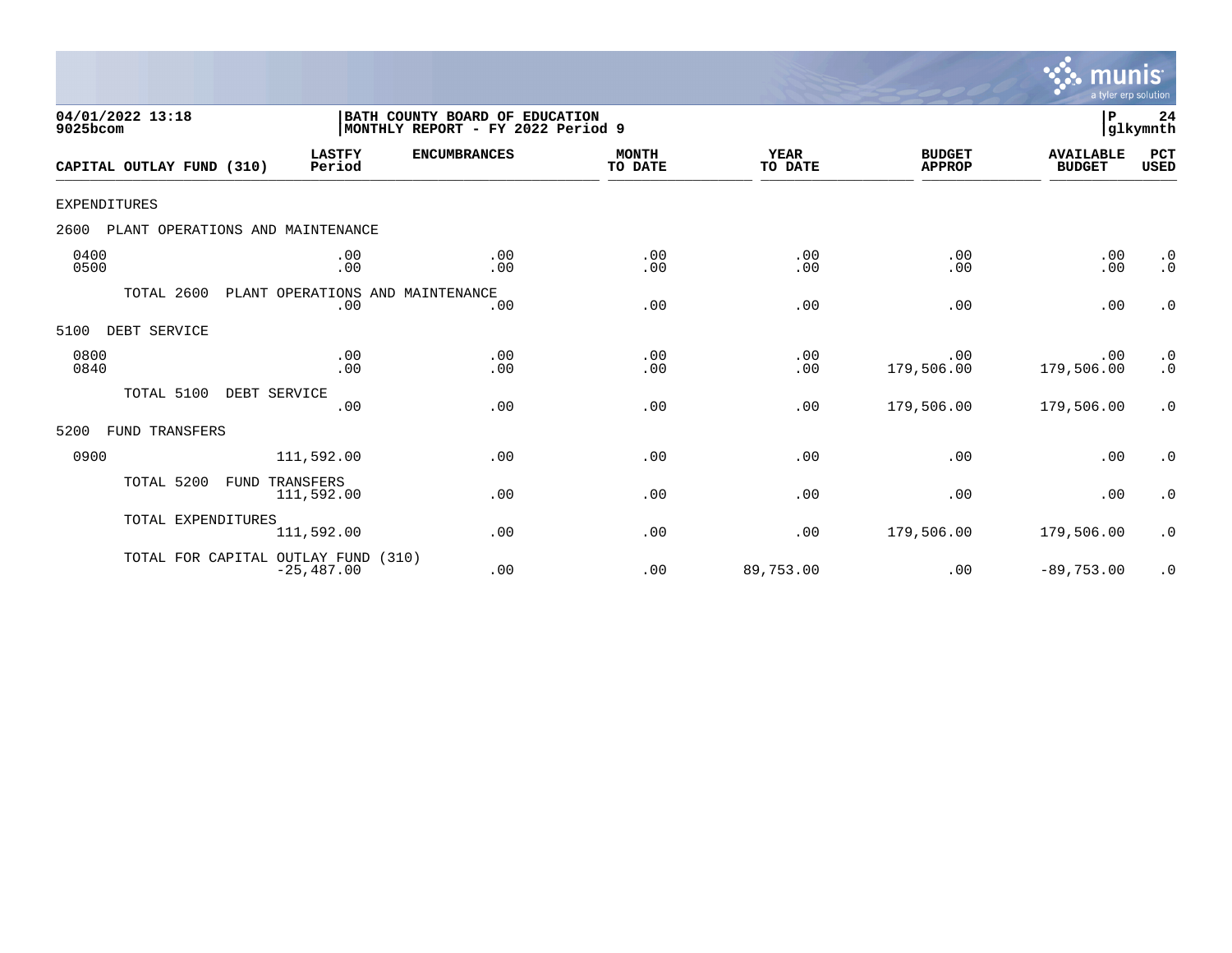|                                                                                                   |                                               |                                                                     |                                        |                                               |                                               | munis                                                 | a tyler erp solution                                           |
|---------------------------------------------------------------------------------------------------|-----------------------------------------------|---------------------------------------------------------------------|----------------------------------------|-----------------------------------------------|-----------------------------------------------|-------------------------------------------------------|----------------------------------------------------------------|
| 04/01/2022 13:18<br>9025bcom                                                                      |                                               | BATH COUNTY BOARD OF EDUCATION<br>MONTHLY REPORT - FY 2022 Period 9 |                                        |                                               |                                               | l P                                                   | 25<br>glkymnth                                                 |
| BUILDING FUND (5 CENT LEVY) (3Period                                                              | <b>LASTFY</b>                                 | <b>ENCUMBRANCES</b>                                                 | <b>MONTH</b><br>TO DATE                | YEAR<br>TO DATE                               | <b>BUDGET</b><br><b>APPROP</b>                | <b>AVAILABLE</b><br><b>BUDGET</b>                     | <b>PCT</b><br><b>USED</b>                                      |
| <b>REVENUES</b>                                                                                   |                                               |                                                                     |                                        |                                               |                                               |                                                       |                                                                |
| 0999 BEGINNING BALANCE                                                                            |                                               |                                                                     |                                        |                                               |                                               |                                                       |                                                                |
| TOTAL 0999 BEGINNING BALANCE                                                                      | .00                                           | .00                                                                 | .00                                    | .00                                           | .00                                           | .00                                                   | $\cdot$ 0                                                      |
| RECEIPTS                                                                                          |                                               |                                                                     |                                        |                                               |                                               |                                                       |                                                                |
| REVENUE FROM LOCAL SOURCES                                                                        |                                               |                                                                     |                                        |                                               |                                               |                                                       |                                                                |
| AD VALOREM TAXES                                                                                  |                                               |                                                                     |                                        |                                               |                                               |                                                       |                                                                |
| 1111 GRP TAX<br>1113 PSCRP TAX<br>1115 DLQ TAX<br>1116 DISTL TAX<br>1117 MV TAX<br>1118 UNMND TAX | 621,784.00<br>.00<br>.00<br>.00<br>.00<br>.00 | .00<br>.00<br>.00<br>.00<br>.00<br>.00                              | .00<br>.00<br>.00<br>.00<br>.00<br>.00 | 662,440.00<br>.00<br>.00<br>.00<br>.00<br>.00 | 650,000.00<br>.00<br>.00<br>.00<br>.00<br>.00 | $-12,440.00$ 101.9<br>.00<br>.00<br>.00<br>.00<br>.00 | $\cdot$ 0<br>$\ddot{0}$<br>$\cdot$ 0<br>$\cdot$ 0<br>$\cdot$ 0 |
| TOTAL AD VALOREM TAXES                                                                            | 621,784.00                                    | .00                                                                 | .00                                    | 662,440.00                                    | 650,000.00                                    | $-12,440.00$ 101.9                                    |                                                                |
| PENALTIES & INTEREST ON TAXES                                                                     |                                               |                                                                     |                                        |                                               |                                               |                                                       |                                                                |
| 1140 PEN & INT                                                                                    | .00                                           | .00                                                                 | .00                                    | .00                                           | .00                                           | .00                                                   | $\cdot$ 0                                                      |
| TOTAL PENALTIES & INTEREST ON TAXES                                                               | .00.                                          | .00                                                                 | .00                                    | .00                                           | .00                                           | .00                                                   | $\cdot$ 0                                                      |
| OTHER TAXES                                                                                       |                                               |                                                                     |                                        |                                               |                                               |                                                       |                                                                |
| 1191 OMIT TAX<br>1192 EXCISE TAX                                                                  | .00<br>.00                                    | .00<br>.00                                                          | .00<br>.00                             | .00<br>.00                                    | .00<br>.00                                    | .00<br>.00                                            | $\cdot$ 0<br>$\cdot$ 0                                         |
| TOTAL OTHER TAXES                                                                                 | .00                                           | .00                                                                 | .00                                    | .00                                           | .00                                           | .00                                                   | $\cdot$ 0                                                      |
| EARNINGS ON INVESTMENTS                                                                           |                                               |                                                                     |                                        |                                               |                                               |                                                       |                                                                |
| 1510 INT ON INV                                                                                   | .00                                           | .00                                                                 | .00                                    | .00                                           | .00                                           | .00                                                   | $\cdot$ 0                                                      |
| TOTAL EARNINGS ON INVESTMENTS                                                                     | .00                                           | .00                                                                 | .00                                    | .00                                           | .00                                           | .00                                                   | $\cdot$ 0                                                      |
| TOTAL REVENUE FROM LOCAL SOURCES                                                                  | 621,784.00                                    | .00                                                                 | .00                                    | 662,440.00                                    | 650,000.00                                    | $-12,440.00 101.9$                                    |                                                                |
| REVENUE FROM STATE SOURCES                                                                        |                                               |                                                                     |                                        |                                               |                                               |                                                       |                                                                |

 $\mathcal{L}$ 

RESTRICTED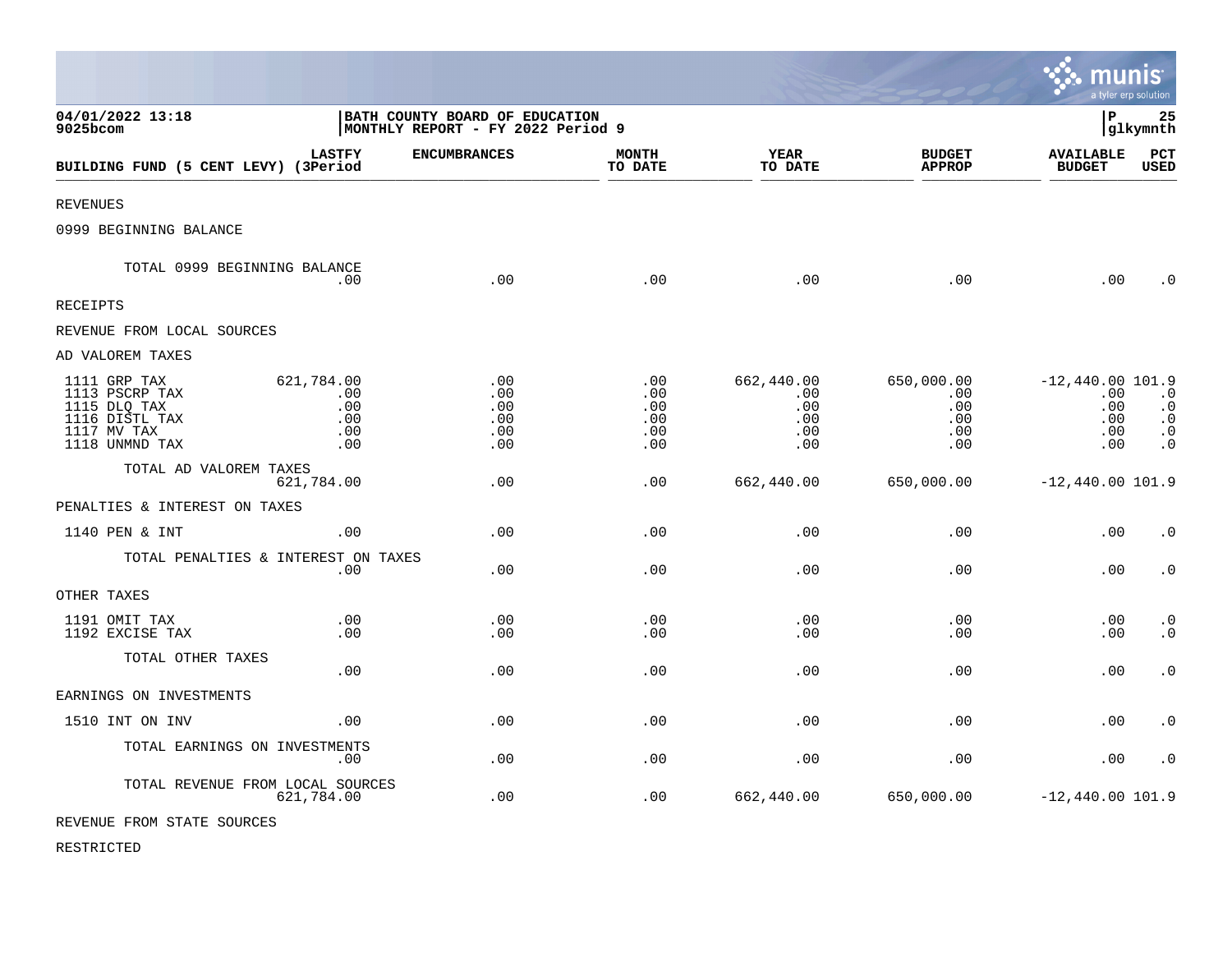

| 04/01/2022 13:18<br>9025bcom                                                                                  |                                        | BATH COUNTY BOARD OF EDUCATION<br> MONTHLY REPORT - FY 2022 Period 9 |                                        |                                        |                                        | lР                                     | 26<br>glkymnth                                                             |
|---------------------------------------------------------------------------------------------------------------|----------------------------------------|----------------------------------------------------------------------|----------------------------------------|----------------------------------------|----------------------------------------|----------------------------------------|----------------------------------------------------------------------------|
| BUILDING FUND (5 CENT LEVY) (3Period                                                                          | <b>LASTFY</b>                          | <b>ENCUMBRANCES</b>                                                  | <b>MONTH</b><br>TO DATE                | <b>YEAR</b><br>TO DATE                 | <b>BUDGET</b><br><b>APPROP</b>         | <b>AVAILABLE</b><br><b>BUDGET</b>      | PCT<br>USED                                                                |
| 3200 RES STATE                                                                                                | 506,216.00                             | .00                                                                  | .00                                    | 497,138.00                             | 994, 274.00                            | 497,136.00                             | 50.0                                                                       |
| TOTAL RESTRICTED                                                                                              | 506,216.00                             | .00                                                                  | .00                                    | 497,138.00                             | 994, 274.00                            | 497,136.00                             | 50.0                                                                       |
| TOTAL REVENUE FROM STATE SOURCES                                                                              | 506,216.00                             | .00                                                                  | .00                                    | 497,138.00                             | 994,274.00                             | 497,136.00                             | 50.0                                                                       |
| OTHER RECEIPTS                                                                                                |                                        |                                                                      |                                        |                                        |                                        |                                        |                                                                            |
| INTERFUND TRANSFERS                                                                                           |                                        |                                                                      |                                        |                                        |                                        |                                        |                                                                            |
| 5210 FND XFER                                                                                                 | .00                                    | .00                                                                  | .00                                    | .00                                    | .00                                    | .00                                    | $\cdot$ 0                                                                  |
| TOTAL INTERFUND TRANSFERS                                                                                     | .00                                    | .00                                                                  | .00                                    | .00                                    | .00                                    | .00                                    | $\cdot$ 0                                                                  |
| SALE OR COMP FOR LOSS OF ASSETS                                                                               |                                        |                                                                      |                                        |                                        |                                        |                                        |                                                                            |
| 5311 SALE LAND<br>5312 LOSS LAND<br>5331 SALE BLDG<br>5332 LOSS BLDG<br>5341<br>SALE EOUIP<br>5342 LOSS EQUIP | .00<br>.00<br>.00<br>.00<br>.00<br>.00 | .00<br>.00<br>.00<br>.00<br>.00<br>.00                               | .00<br>.00<br>.00<br>.00<br>.00<br>.00 | .00<br>.00<br>.00<br>.00<br>.00<br>.00 | .00<br>.00<br>.00<br>.00<br>.00<br>.00 | .00<br>.00<br>.00<br>.00<br>.00<br>.00 | $\cdot$ 0<br>$\cdot$ 0<br>$\cdot$ 0<br>$\cdot$ 0<br>$\cdot$ 0<br>$\cdot$ 0 |
| TOTAL SALE OR COMP FOR LOSS OF ASSETS                                                                         | .00                                    | .00                                                                  | .00                                    | .00                                    | .00                                    | .00                                    | $\cdot$ 0                                                                  |
| TOTAL OTHER RECEIPTS                                                                                          | .00                                    | .00                                                                  | .00                                    | .00                                    | .00                                    | .00                                    | $\cdot$ 0                                                                  |
| TOTAL RECEIPTS                                                                                                | 1,128,000.00                           | .00                                                                  | .00                                    | 1,159,578.00                           | 1,644,274.00                           | 484,696.00                             | 70.5                                                                       |
| TOTAL REVENUE                                                                                                 | 1,128,000.00                           | .00                                                                  | .00                                    | 1,159,578.00                           | 1,644,274.00                           | 484,696.00 70.5                        |                                                                            |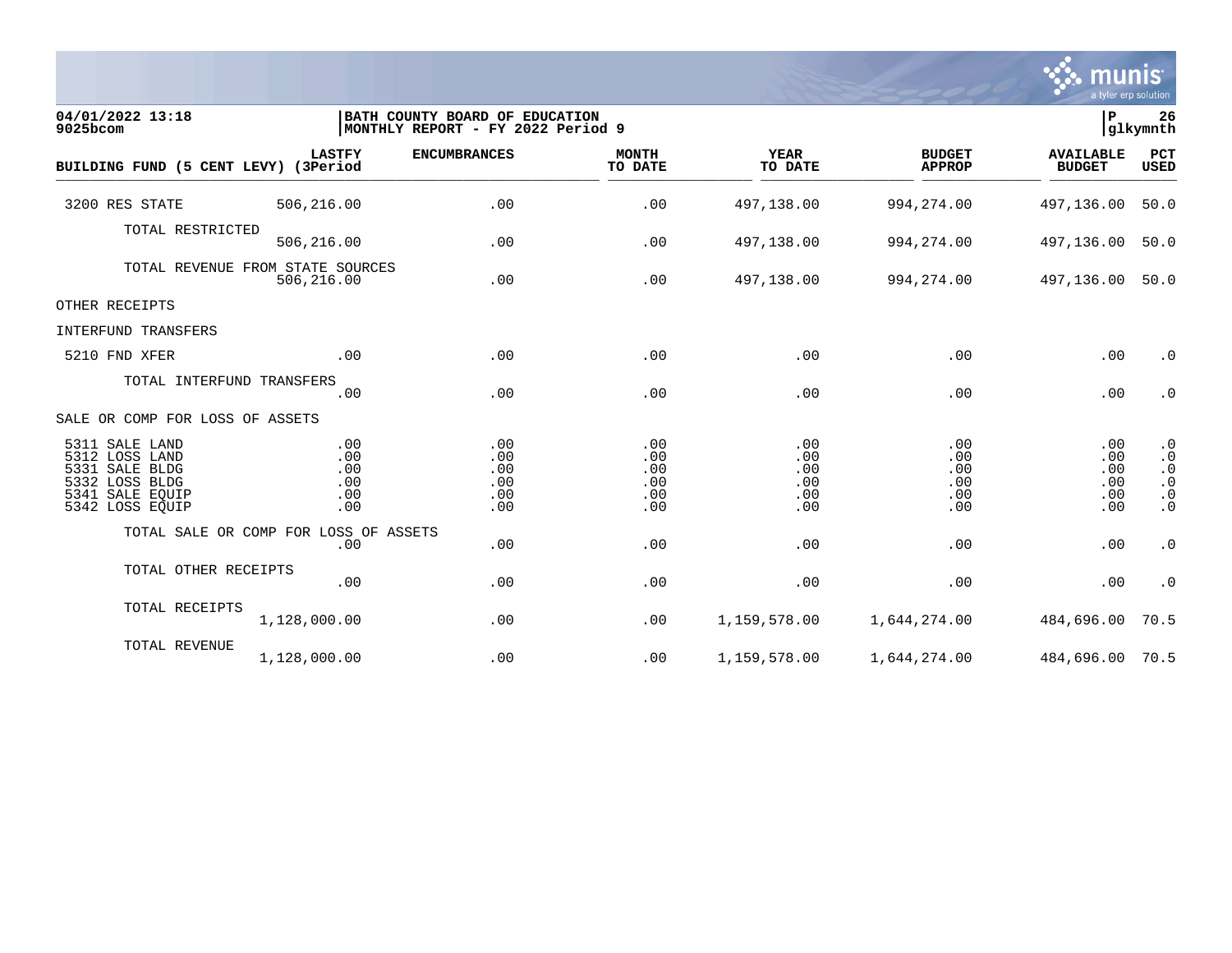

| 04/01/2022 13:18<br>9025bcom         |                                                              | BATH COUNTY BOARD OF EDUCATION<br>MONTHLY REPORT - FY 2022 Period 9 |                         |                        |                                | P                                 | 27<br> glkymnth        |
|--------------------------------------|--------------------------------------------------------------|---------------------------------------------------------------------|-------------------------|------------------------|--------------------------------|-----------------------------------|------------------------|
| BUILDING FUND (5 CENT LEVY) (3Period | <b>LASTFY</b>                                                | <b>ENCUMBRANCES</b>                                                 | <b>MONTH</b><br>TO DATE | <b>YEAR</b><br>TO DATE | <b>BUDGET</b><br><b>APPROP</b> | <b>AVAILABLE</b><br><b>BUDGET</b> | PCT<br>USED            |
| <b>EXPENDITURES</b>                  |                                                              |                                                                     |                         |                        |                                |                                   |                        |
| BUILDING IMPROVEMENTS<br>4700        |                                                              |                                                                     |                         |                        |                                |                                   |                        |
| 0400<br>0840                         | .00<br>.00                                                   | .00<br>.00                                                          | .00<br>.00              | .00<br>.00             | .00<br>299,995.98              | .00<br>299,995.98                 | $\cdot$ 0<br>$\cdot$ 0 |
| TOTAL 4700                           | BUILDING IMPROVEMENTS<br>.00                                 | .00                                                                 | .00                     | .00                    | 299,995.98                     | 299,995.98                        | $\cdot$ 0              |
| DEBT SERVICE<br>5100                 |                                                              |                                                                     |                         |                        |                                |                                   |                        |
| 0300<br>0800                         | .00<br>.00                                                   | .00<br>.00                                                          | .00<br>.00              | .00<br>.00             | .00<br>.00                     | .00<br>.00                        | $\cdot$ 0<br>$\cdot$ 0 |
| TOTAL 5100                           | DEBT SERVICE<br>.00                                          | .00                                                                 | .00                     | .00                    | .00                            | .00                               | $\cdot$ 0              |
| FUND TRANSFERS<br>5200               |                                                              |                                                                     |                         |                        |                                |                                   |                        |
| 0900                                 | 1,457,572.45                                                 | .00                                                                 | 173,449.62              | 1,579,972.08           | 1,344,278.02                   | $-235,694.06$ 117.5               |                        |
| TOTAL 5200                           | <b>FUND TRANSFERS</b><br>1,457,572.45                        | .00                                                                 | 173,449.62              | 1,579,972.08           | 1,344,278.02                   | $-235,694.06$ 117.5               |                        |
| TOTAL EXPENDITURES                   | 1,457,572.45                                                 | .00                                                                 | 173,449.62              | 1,579,972.08           | 1,644,274.00                   | 64,301.92                         | 96.1                   |
|                                      | TOTAL FOR BUILDING FUND (5 CENT LEVY) (320)<br>$-329,572.45$ | .00                                                                 | $-173, 449.62$          | $-420, 394.08$         | .00                            | 420,394.08                        | $\cdot$ 0              |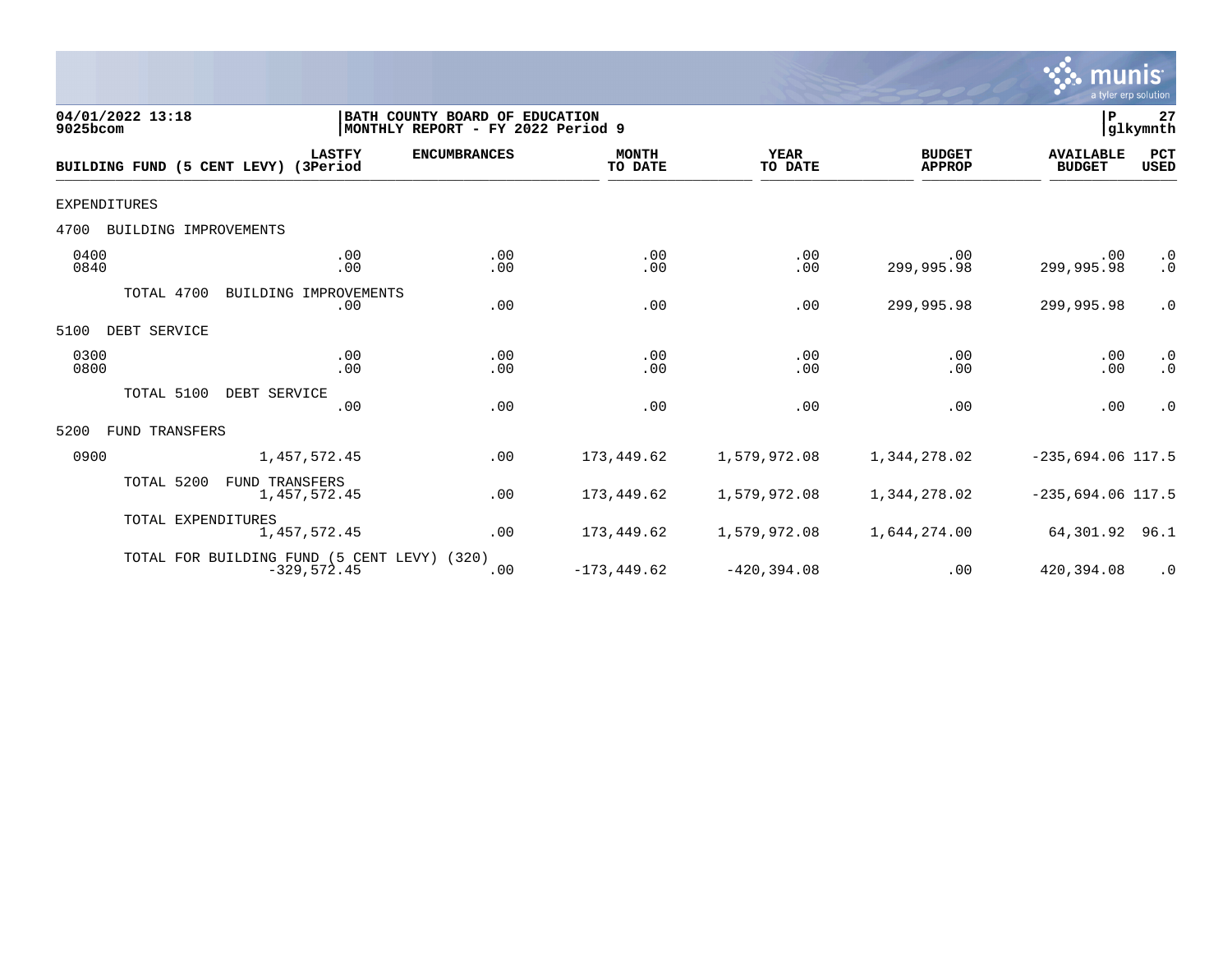|                                  |                                                                     |                     |                         |                        |                                | mu<br>a tyler erp solution        |                    |
|----------------------------------|---------------------------------------------------------------------|---------------------|-------------------------|------------------------|--------------------------------|-----------------------------------|--------------------|
| 04/01/2022 13:18<br>9025bcom     | BATH COUNTY BOARD OF EDUCATION<br>MONTHLY REPORT - FY 2022 Period 9 |                     |                         |                        |                                | P                                 | 28<br>glkymnth     |
| CONSTRUCTION FUND (360)          | <b>LASTFY</b><br>Period                                             | <b>ENCUMBRANCES</b> | <b>MONTH</b><br>TO DATE | <b>YEAR</b><br>TO DATE | <b>BUDGET</b><br><b>APPROP</b> | <b>AVAILABLE</b><br><b>BUDGET</b> | PCT<br><b>USED</b> |
| <b>REVENUES</b>                  |                                                                     |                     |                         |                        |                                |                                   |                    |
| RECEIPTS                         |                                                                     |                     |                         |                        |                                |                                   |                    |
| REVENUE FROM LOCAL SOURCES       |                                                                     |                     |                         |                        |                                |                                   |                    |
| EARNINGS ON INVESTMENTS          |                                                                     |                     |                         |                        |                                |                                   |                    |
| 1510 INT ON INV                  | .00                                                                 | .00                 | .00                     | .00                    | .00                            | .00                               | $\cdot$ 0          |
| TOTAL EARNINGS ON INVESTMENTS    | .00                                                                 | .00                 | .00                     | .00                    | .00                            | .00                               | $\cdot$ 0          |
| TOTAL REVENUE FROM LOCAL SOURCES | .00                                                                 | .00                 | .00                     | .00                    | .00                            | .00                               | $\cdot$ 0          |
| OTHER RECEIPTS                   |                                                                     |                     |                         |                        |                                |                                   |                    |
| BOND ISSUANCE                    |                                                                     |                     |                         |                        |                                |                                   |                    |
| 5110 BOND PRIN                   | .00                                                                 | .00                 | .00                     | .00                    | 1,105,000.00                   | 1,105,000.00                      | $\cdot$ 0          |
| TOTAL BOND ISSUANCE              | .00                                                                 | .00                 | .00                     | .00                    | 1,105,000.00                   | 1,105,000.00                      | $\cdot$ 0          |
| INTERFUND TRANSFERS              |                                                                     |                     |                         |                        |                                |                                   |                    |
| 5210 FND XFER                    | .00                                                                 | .00                 | .00                     | .00                    | 5,599,580.00                   | 5,599,580.00                      | $\cdot$ 0          |
| TOTAL INTERFUND TRANSFERS        | .00                                                                 | .00                 | .00                     | .00                    | 5,599,580.00                   | 5,599,580.00                      | $\cdot$ 0          |
| TOTAL OTHER RECEIPTS             | .00                                                                 | .00                 | .00                     | .00                    | 6,704,580.00                   | 6,704,580.00                      | $\cdot$ 0          |
| TOTAL RECEIPTS                   | .00                                                                 | .00                 | .00                     | .00                    | 6,704,580.00                   | 6,704,580.00                      | $\cdot$ 0          |
| TOTAL REVENUE                    | .00                                                                 | .00                 | .00                     | .00                    | 6,704,580.00                   | 6,704,580.00                      | $\cdot$ 0          |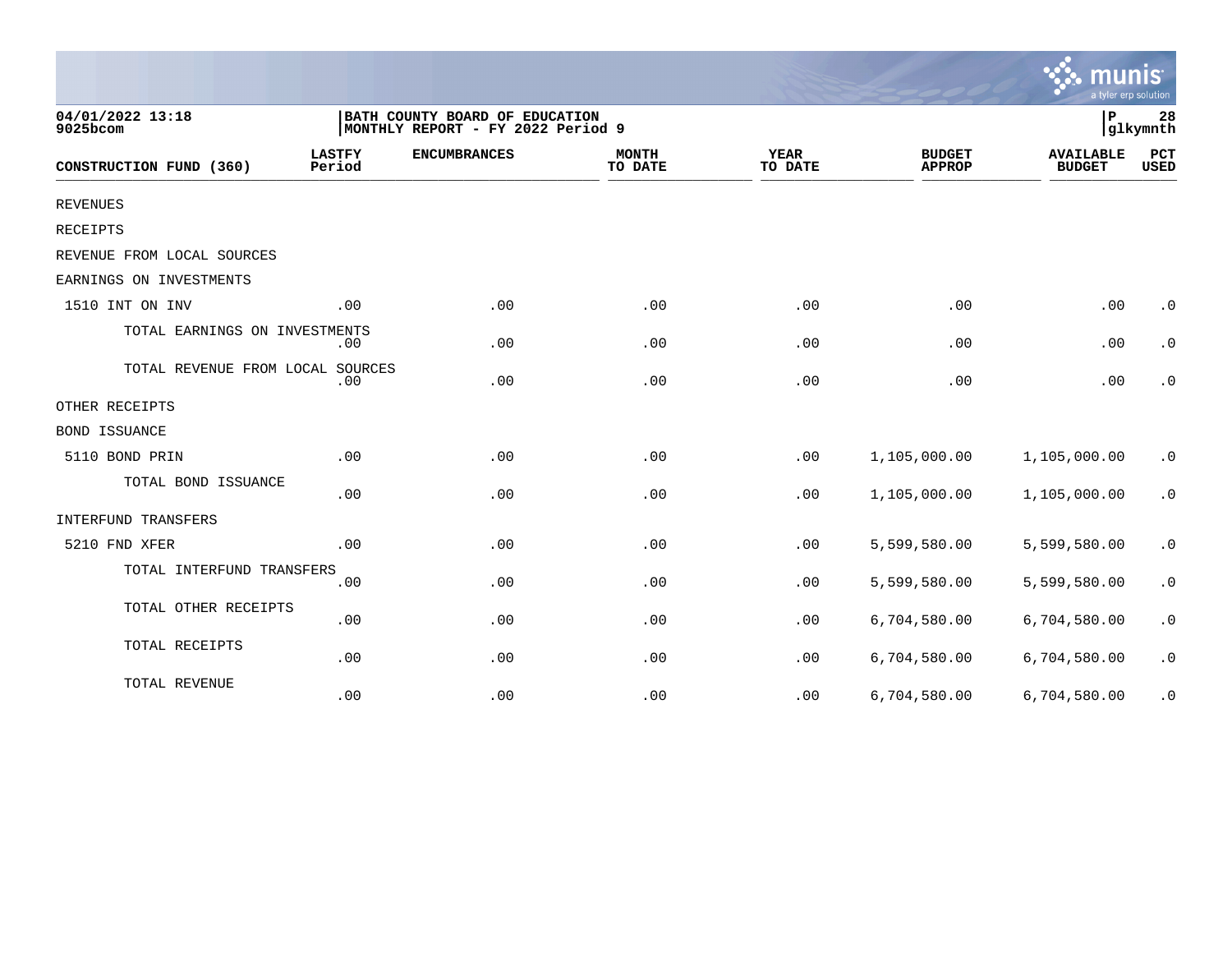|                                                              |                                                                 |                                                                     |                                                      |                                                                     |                                                                                         | mu<br>a tyler erp solution                                                                      | nis                                                                                                  |
|--------------------------------------------------------------|-----------------------------------------------------------------|---------------------------------------------------------------------|------------------------------------------------------|---------------------------------------------------------------------|-----------------------------------------------------------------------------------------|-------------------------------------------------------------------------------------------------|------------------------------------------------------------------------------------------------------|
| 04/01/2022 13:18<br>9025bcom                                 |                                                                 | BATH COUNTY BOARD OF EDUCATION<br>MONTHLY REPORT - FY 2022 Period 9 |                                                      |                                                                     |                                                                                         | l P                                                                                             | 29<br>glkymnth                                                                                       |
| CONSTRUCTION FUND (360)                                      | <b>LASTFY</b><br>Period                                         | <b>ENCUMBRANCES</b>                                                 | <b>MONTH</b><br>TO DATE                              | <b>YEAR</b><br>TO DATE                                              | <b>BUDGET</b><br><b>APPROP</b>                                                          | <b>AVAILABLE</b><br><b>BUDGET</b>                                                               | PCT<br><b>USED</b>                                                                                   |
| EXPENDITURES                                                 |                                                                 |                                                                     |                                                      |                                                                     |                                                                                         |                                                                                                 |                                                                                                      |
|                                                              | 0000 RESTRICT TO REV & BAL SHT ONLY                             |                                                                     |                                                      |                                                                     |                                                                                         |                                                                                                 |                                                                                                      |
| 0900                                                         | .00                                                             | .00                                                                 | .00                                                  | .00                                                                 | .00                                                                                     | .00                                                                                             | . 0                                                                                                  |
| TOTAL 0000                                                   | RESTRICT TO REV & BAL SHT ONLY<br>.00                           | .00                                                                 | .00                                                  | .00                                                                 | .00                                                                                     | .00                                                                                             | . 0                                                                                                  |
| 4300<br>ARCHITECTURAL/ENGIN                                  |                                                                 |                                                                     |                                                      |                                                                     |                                                                                         |                                                                                                 |                                                                                                      |
| 0300                                                         | .00                                                             | .00                                                                 | .00                                                  | .00                                                                 | .00                                                                                     | .00                                                                                             | . 0                                                                                                  |
|                                                              | TOTAL 4300 ARCHITECTURAL/ENGIN<br>.00                           | .00                                                                 | .00                                                  | .00                                                                 | .00                                                                                     | .00                                                                                             | . 0                                                                                                  |
|                                                              | 4500 BUILDING ACQUISTIONS & CONSTRUCTION                        |                                                                     |                                                      |                                                                     |                                                                                         |                                                                                                 |                                                                                                      |
| 0300<br>0400<br>0600<br>0700<br>0800<br>0840                 | .00<br>.00<br>.00<br>.00<br>.00<br>.00                          | .00<br>.00<br>.00<br>.00<br>.00<br>.00                              | .00<br>.00<br>.00<br>.00<br>.00<br>.00               | .00<br>.00<br>.00<br>.00<br>.00<br>.00                              | .00<br>.00<br>.00<br>.00<br>.00<br>.00                                                  | .00<br>.00<br>.00<br>.00<br>.00<br>.00                                                          | $\cdot$ 0<br>$\cdot$ 0<br>$\cdot$ 0<br>$\cdot$ 0<br>$\cdot$ 0<br>$\cdot$ 0                           |
| TOTAL 4500                                                   | BUILDING ACQUISTIONS & CONSTRUCTION<br>.00                      | $.00 \ \,$                                                          | .00                                                  | .00                                                                 | .00                                                                                     | .00                                                                                             | $\cdot$ 0                                                                                            |
| 4700                                                         | BUILDING IMPROVEMENTS                                           |                                                                     |                                                      |                                                                     |                                                                                         |                                                                                                 |                                                                                                      |
| 0300<br>0400<br>0500<br>0600<br>0700<br>0800<br>0840<br>0900 | .00<br>33,915.91<br>.00<br>.00<br>8,749.93<br>.00<br>.00<br>.00 | .00<br>.00<br>.00<br>.00<br>.00<br>.00<br>.00<br>.00                | .00<br>.00<br>.00<br>.00<br>.00<br>.00<br>.00<br>.00 | .00<br>$.00 \,$<br>.00<br>.00<br>2,589.66<br>.00<br>$.00 \,$<br>.00 | 827,675.00<br>5,563,850.00<br>15,000.00<br>.00<br>.00<br>22,100.00<br>275,955.00<br>.00 | 827,675.00<br>5,563,850.00<br>15,000.00<br>.00<br>$-2,589.66$<br>22,100.00<br>275,955.00<br>.00 | $\cdot$ 0<br>$\cdot$ 0<br>$\cdot$ 0<br>$\cdot$ 0<br>$\cdot$ 0<br>$\cdot$ 0<br>$\cdot$ 0<br>$\cdot$ 0 |
| TOTAL 4700                                                   | BUILDING IMPROVEMENTS                                           |                                                                     |                                                      |                                                                     |                                                                                         |                                                                                                 |                                                                                                      |
| 5200 FUND TRANSFERS                                          | 42,665.84                                                       | .00                                                                 | .00                                                  | 2,589.66                                                            | 6,704,580.00                                                                            | 6,701,990.34                                                                                    | $\cdot$ 0                                                                                            |
| 0900                                                         | .00                                                             | .00                                                                 | .00                                                  | .00                                                                 | .00                                                                                     | .00                                                                                             | $\boldsymbol{\cdot}$ 0                                                                               |
|                                                              | TOTAL 5200 FUND TRANSFERS<br>.00                                | .00                                                                 | .00                                                  | .00                                                                 | .00                                                                                     | .00                                                                                             | . $\boldsymbol{0}$                                                                                   |
|                                                              | TOTAL EXPENDITURES<br>42,665.84                                 | $.00$                                                               | .00                                                  | 2,589.66                                                            | 6,704,580.00                                                                            | 6,701,990.34                                                                                    | $\cdot$ 0                                                                                            |
|                                                              | TOTAL FOR CONSTRUCTION FUND (360)                               |                                                                     |                                                      |                                                                     |                                                                                         |                                                                                                 |                                                                                                      |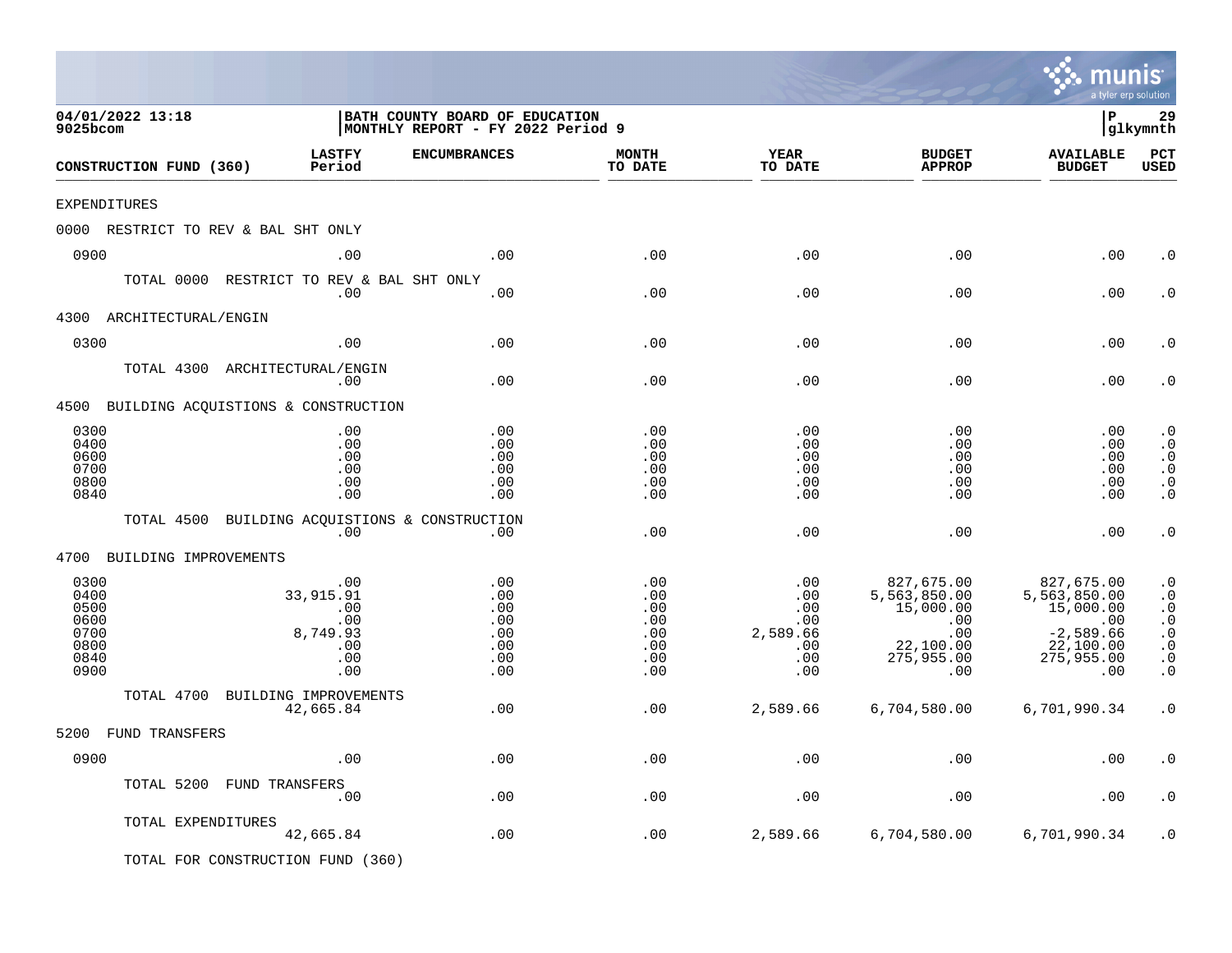|                                 |                         |                                                                     |                         |                 |                                | munis                             | a tyler erp solution |
|---------------------------------|-------------------------|---------------------------------------------------------------------|-------------------------|-----------------|--------------------------------|-----------------------------------|----------------------|
| 04/01/2022 13:18<br>$9025$ bcom |                         | BATH COUNTY BOARD OF EDUCATION<br>MONTHLY REPORT - FY 2022 Period 9 |                         |                 |                                |                                   | 30<br> glkymnth      |
| (360)<br>CONSTRUCTION FUND      | <b>LASTFY</b><br>Period | <b>ENCUMBRANCES</b>                                                 | <b>MONTH</b><br>TO DATE | YEAR<br>TO DATE | <b>BUDGET</b><br><b>APPROP</b> | <b>AVAILABLE</b><br><b>BUDGET</b> | PCT<br>USED          |
|                                 | $-42,665.84$            | .00                                                                 | .00                     | $-2,589.66$     | .00                            | 2,589.66                          | $\cdot$ 0            |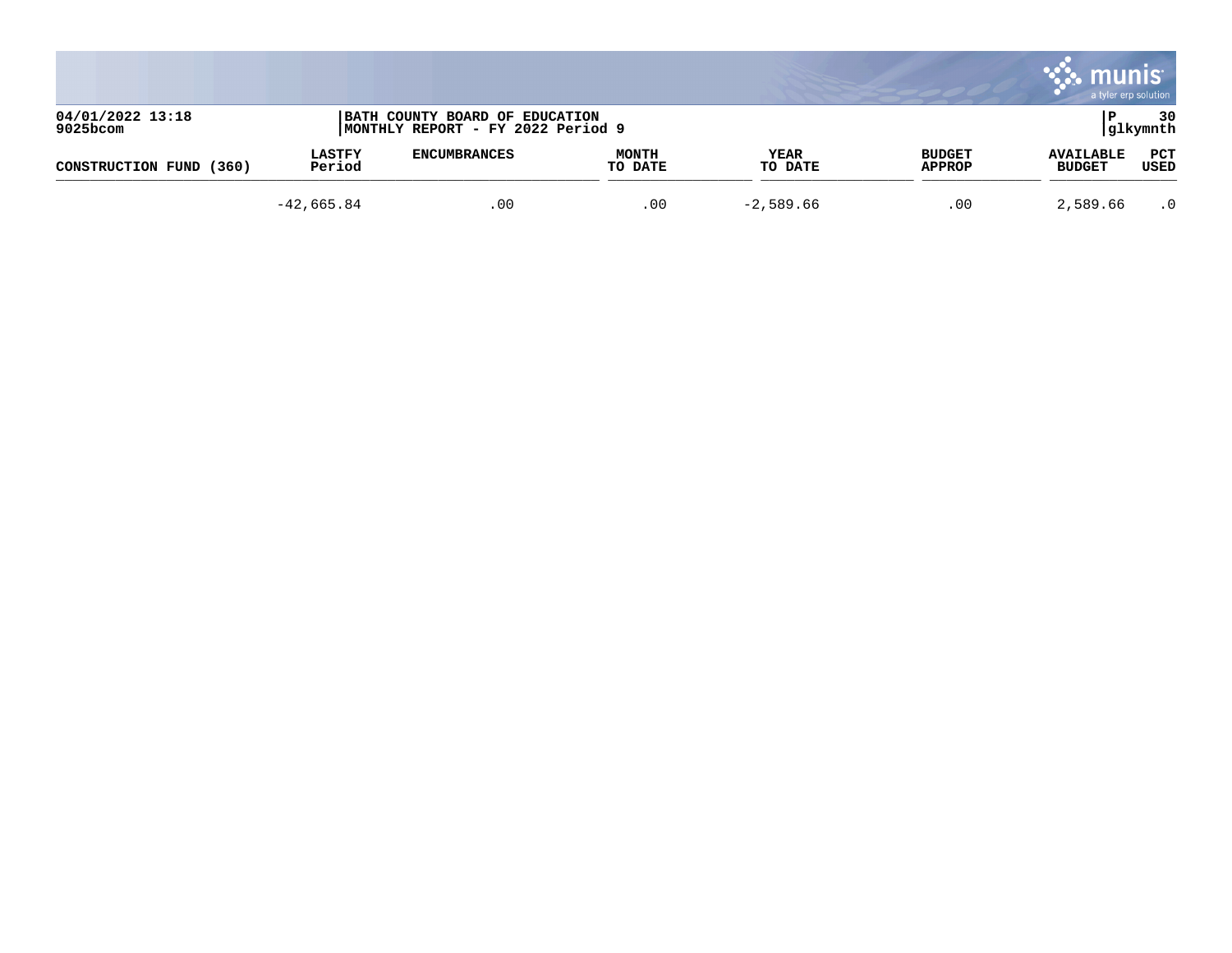|                                  |                         |                                                                      |                         |                        |                                |                                   | a tyler erp solution |
|----------------------------------|-------------------------|----------------------------------------------------------------------|-------------------------|------------------------|--------------------------------|-----------------------------------|----------------------|
| 04/01/2022 13:18<br>9025bcom     |                         | BATH COUNTY BOARD OF EDUCATION<br> MONTHLY REPORT - FY 2022 Period 9 |                         |                        |                                | P                                 | 31<br>glkymnth       |
| DEBT SERVICE FUND (400)          | <b>LASTFY</b><br>Period | <b>ENCUMBRANCES</b>                                                  | <b>MONTH</b><br>TO DATE | <b>YEAR</b><br>TO DATE | <b>BUDGET</b><br><b>APPROP</b> | <b>AVAILABLE</b><br><b>BUDGET</b> | PCT<br>USED          |
| <b>REVENUES</b>                  |                         |                                                                      |                         |                        |                                |                                   |                      |
| RECEIPTS                         |                         |                                                                      |                         |                        |                                |                                   |                      |
| REVENUE FROM LOCAL SOURCES       |                         |                                                                      |                         |                        |                                |                                   |                      |
| EARNINGS ON INVESTMENTS          |                         |                                                                      |                         |                        |                                |                                   |                      |
| 1510 INT ON INV                  | .00                     | .00                                                                  | .00                     | .00                    | .00                            | .00                               | $\cdot$ 0            |
| TOTAL EARNINGS ON INVESTMENTS    | $.00 \,$                | .00                                                                  | .00                     | .00                    | .00                            | .00                               | $\cdot$ 0            |
| TOTAL REVENUE FROM LOCAL SOURCES | $.00 \,$                | .00                                                                  | .00                     | .00                    | .00                            | .00                               | $\cdot$ 0            |
| REVENUE FROM STATE SOURCES       |                         |                                                                      |                         |                        |                                |                                   |                      |
| REVENUE ON BEHALF PAYMENTS       |                         |                                                                      |                         |                        |                                |                                   |                      |
| 3900 ON-BEHALF                   | .00                     | .00                                                                  | .00                     | .00                    | .00                            | .00                               | $\cdot$ 0            |
| TOTAL REVENUE ON BEHALF PAYMENTS | .00                     | .00                                                                  | .00                     | .00                    | .00                            | .00                               | $\cdot$ 0            |
| TOTAL REVENUE FROM STATE SOURCES | .00                     | .00                                                                  | .00                     | .00                    | .00                            | .00                               | $\cdot$ 0            |
| OTHER RECEIPTS                   |                         |                                                                      |                         |                        |                                |                                   |                      |
| <b>BOND ISSUANCE</b>             |                         |                                                                      |                         |                        |                                |                                   |                      |
| 5110 BOND PRIN                   | .00                     | .00                                                                  | .00                     | .00                    | .00                            | .00                               | $\cdot$ 0            |
| TOTAL BOND ISSUANCE              | .00                     | .00                                                                  | .00                     | .00                    | .00                            | .00                               | $\cdot$ 0            |
| INTERFUND TRANSFERS              |                         |                                                                      |                         |                        |                                |                                   |                      |
| 5210 FND XFER                    | 1,345,907.45            | .00                                                                  | 173,449.62              | 1,344,278.08           | 1,344,278.02                   |                                   | $-.06 100.0$         |
| TOTAL INTERFUND TRANSFERS        | 1,345,907.45            | .00                                                                  | 173,449.62              | 1,344,278.08           | 1,344,278.02                   |                                   | $-.06 100.0$         |
| TOTAL OTHER RECEIPTS             | 1,345,907.45            | .00                                                                  | 173,449.62              | 1,344,278.08           | 1,344,278.02                   |                                   | $-.06$ 100.0         |
| TOTAL RECEIPTS                   | 1,345,907.45            | .00                                                                  | 173,449.62              | 1,344,278.08           | 1,344,278.02                   |                                   | $-.06 100.0$         |
| TOTAL REVENUE                    | 1,345,907.45            | .00                                                                  | 173,449.62              | 1,344,278.08           | 1,344,278.02                   |                                   | $-.06 100.0$         |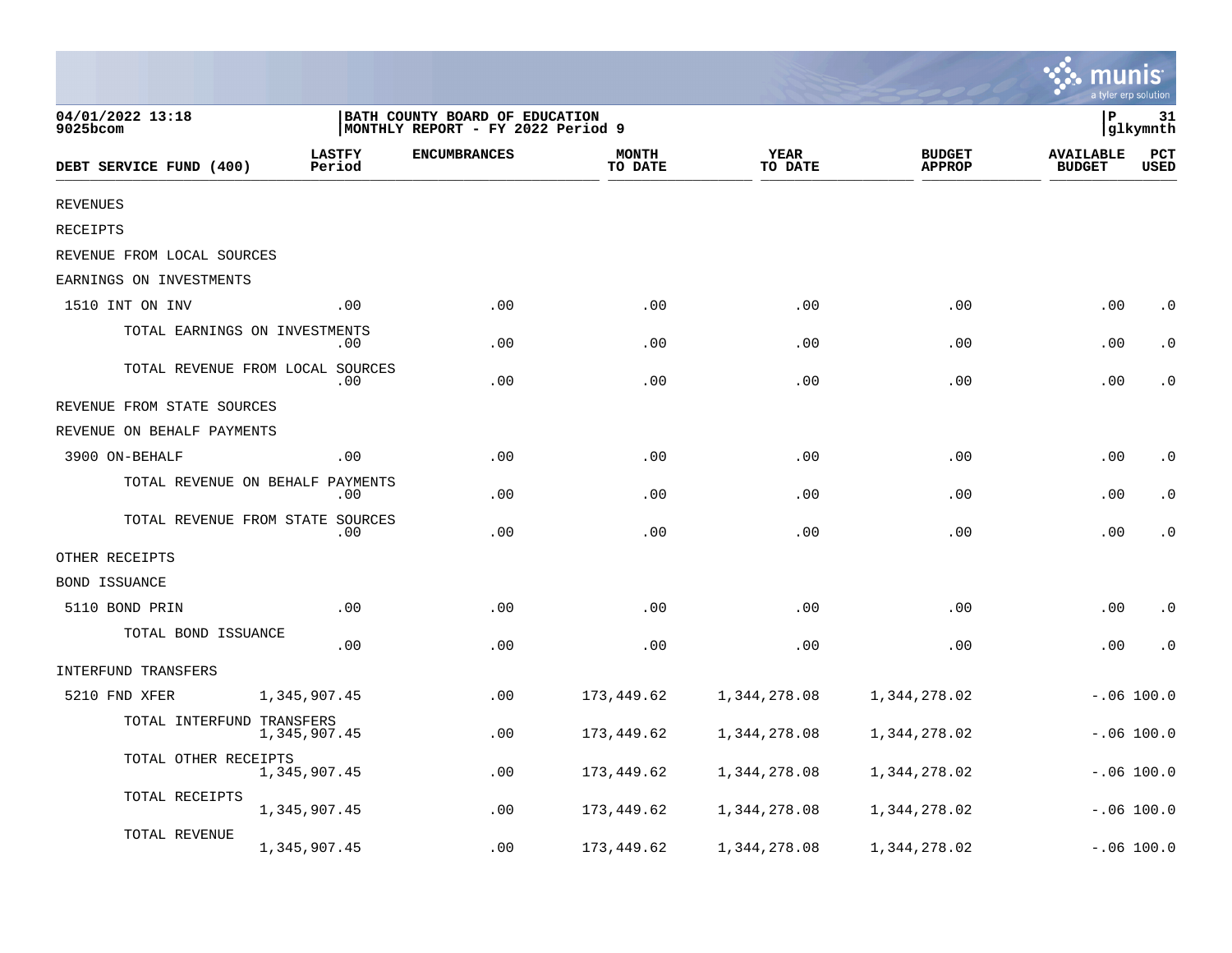

| 04/01/2022 13:18<br>9025bcom |                    |                                          | BATH COUNTY BOARD OF<br>MONTHLY REPORT - FY 2022 Period 9 | <b>EDUCATION</b>        |                        |                                | 32<br>P<br> glkymnth              |                           |
|------------------------------|--------------------|------------------------------------------|-----------------------------------------------------------|-------------------------|------------------------|--------------------------------|-----------------------------------|---------------------------|
| DEBT SERVICE FUND (400)      |                    | <b>LASTFY</b><br>Period                  | <b>ENCUMBRANCES</b>                                       | <b>MONTH</b><br>TO DATE | <b>YEAR</b><br>TO DATE | <b>BUDGET</b><br><b>APPROP</b> | <b>AVAILABLE</b><br><b>BUDGET</b> | PCT<br>USED               |
| <b>EXPENDITURES</b>          |                    |                                          |                                                           |                         |                        |                                |                                   |                           |
| 5100<br>DEBT SERVICE         |                    |                                          |                                                           |                         |                        |                                |                                   |                           |
| 0800<br>0900                 |                    | 1,345,907.45<br>.00                      | .00<br>.00                                                | 173,449.62<br>.00       | 1,344,278.08<br>.00    | 1,344,278.02<br>.00            | $.00 \,$                          | $-.06 100.0$<br>$\cdot$ 0 |
| TOTAL 5100                   | DEBT SERVICE       | 1,345,907.45                             | .00                                                       | 173,449.62              | 1,344,278.08           | 1,344,278.02                   |                                   | $-.06 100.0$              |
| 5200<br>FUND                 | TRANSFERS          |                                          |                                                           |                         |                        |                                |                                   |                           |
| 0900                         |                    | .00                                      | .00                                                       | .00                     | .00                    | .00                            | .00                               | .0                        |
|                              | TOTAL 5200         | FUND TRANSFERS<br>.00                    | .00                                                       | .00                     | .00                    | .00                            | .00                               | $\cdot$ 0                 |
|                              | TOTAL EXPENDITURES | 1,345,907.45                             | .00                                                       | 173,449.62              | 1,344,278.08           | 1,344,278.02                   |                                   | $-.06 100.0$              |
|                              |                    | TOTAL FOR DEBT SERVICE FUND (400)<br>.00 | .00                                                       | .00                     | .00                    | .00                            | .00                               | .0                        |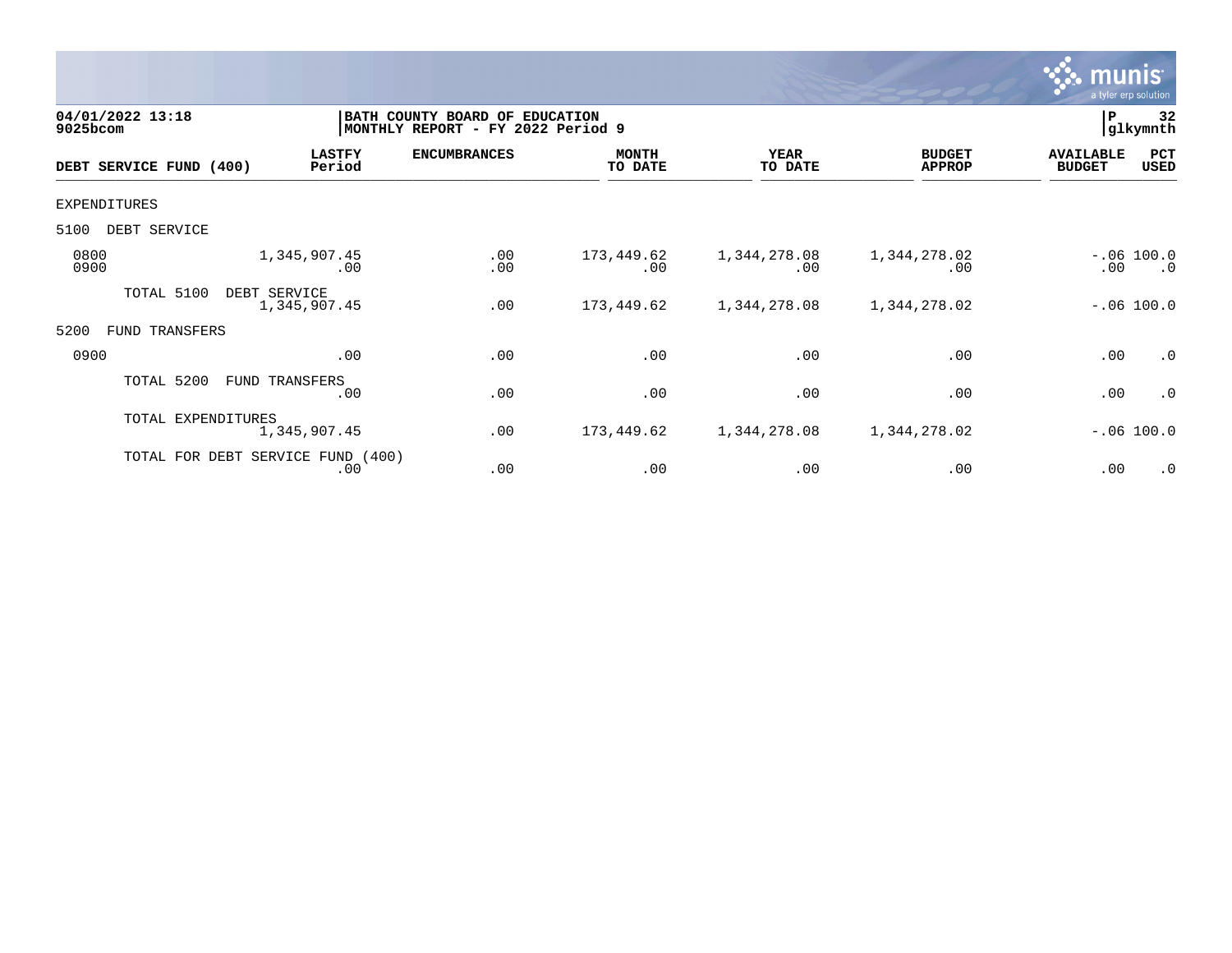|                                                                                                                                                                                                                                               |                                                                                              |                                                                                         |                                                                                              |                                                                                                              |                                                                                                             | <b>as munis</b>                                                                                        | a tyler erp solution                                                                                                                                                                       |
|-----------------------------------------------------------------------------------------------------------------------------------------------------------------------------------------------------------------------------------------------|----------------------------------------------------------------------------------------------|-----------------------------------------------------------------------------------------|----------------------------------------------------------------------------------------------|--------------------------------------------------------------------------------------------------------------|-------------------------------------------------------------------------------------------------------------|--------------------------------------------------------------------------------------------------------|--------------------------------------------------------------------------------------------------------------------------------------------------------------------------------------------|
| 04/01/2022 13:18<br>9025bcom                                                                                                                                                                                                                  |                                                                                              | BATH COUNTY BOARD OF EDUCATION<br>MONTHLY REPORT - FY 2022 Period 9                     |                                                                                              |                                                                                                              |                                                                                                             | l P                                                                                                    | 33<br> glkymnth                                                                                                                                                                            |
| FOOD SERVICE FUND (51)                                                                                                                                                                                                                        | <b>LASTFY</b><br>Period                                                                      | <b>ENCUMBRANCES</b>                                                                     | <b>MONTH</b><br>TO DATE                                                                      | <b>YEAR</b><br>TO DATE                                                                                       | <b>BUDGET</b><br><b>APPROP</b>                                                                              | <b>AVAILABLE</b><br><b>BUDGET</b>                                                                      | $_{\rm PCT}$<br><b>USED</b>                                                                                                                                                                |
| <b>REVENUES</b>                                                                                                                                                                                                                               |                                                                                              |                                                                                         |                                                                                              |                                                                                                              |                                                                                                             |                                                                                                        |                                                                                                                                                                                            |
| 0999 BEGINNING BALANCE                                                                                                                                                                                                                        |                                                                                              |                                                                                         |                                                                                              |                                                                                                              |                                                                                                             |                                                                                                        |                                                                                                                                                                                            |
| TOTAL 0999 BEGINNING BALANCE                                                                                                                                                                                                                  | 2,096,569.51                                                                                 | .00                                                                                     | .00                                                                                          | .00                                                                                                          |                                                                                                             | 2,000,000.00 2,000,000.00                                                                              | $\cdot$ 0                                                                                                                                                                                  |
| <b>RECEIPTS</b>                                                                                                                                                                                                                               |                                                                                              |                                                                                         |                                                                                              |                                                                                                              |                                                                                                             |                                                                                                        |                                                                                                                                                                                            |
| REVENUE FROM LOCAL SOURCES                                                                                                                                                                                                                    |                                                                                              |                                                                                         |                                                                                              |                                                                                                              |                                                                                                             |                                                                                                        |                                                                                                                                                                                            |
| EARNINGS ON INVESTMENTS                                                                                                                                                                                                                       |                                                                                              |                                                                                         |                                                                                              |                                                                                                              |                                                                                                             |                                                                                                        |                                                                                                                                                                                            |
| 1510 INT ON INV                                                                                                                                                                                                                               | 7,250.66                                                                                     | .00                                                                                     | 855.87                                                                                       | 7,091.94                                                                                                     | 3,000.00                                                                                                    | $-4,091.94$ 236.4                                                                                      |                                                                                                                                                                                            |
| TOTAL EARNINGS ON INVESTMENTS                                                                                                                                                                                                                 | 7,250.66                                                                                     | .00                                                                                     | 855.87                                                                                       | 7,091.94                                                                                                     | 3,000.00                                                                                                    | $-4,091.94$ 236.4                                                                                      |                                                                                                                                                                                            |
| FOOD SERVICE                                                                                                                                                                                                                                  |                                                                                              |                                                                                         |                                                                                              |                                                                                                              |                                                                                                             |                                                                                                        |                                                                                                                                                                                            |
| 1611 REIMB LNCH<br>1612 REIMB BRKF<br>1613 REIMB MILK<br>1621 NO-RMB LNH<br>1622 NO-RMB BKF<br>1623 NO-RMB MLK<br>1624 NO-RMB ALA<br>1627 NO-RM VEND<br>1628 NO-RM VEND<br>1629 NO-RM OTHR<br>1630 SPEC FUNC<br>1631 CATERING<br>1637 VENDING | 2,547.45<br>.00<br>.00<br>.00<br>.00<br>.00<br>.00<br>.00<br>.00<br>.00<br>.00<br>.00<br>.00 | .00<br>.00<br>.00<br>.00<br>.00<br>.00<br>.00<br>.00<br>.00<br>.00<br>.00<br>.00<br>.00 | 1,505.10<br>.00<br>.00<br>.00<br>.00<br>.00<br>.00<br>.00<br>.00<br>.00<br>.00<br>.00<br>.00 | 10,543.24<br>.00<br>$.00 \,$<br>$.00 \,$<br>.00<br>.00<br>.00<br>.00<br>.00<br>$.00 \,$<br>.00<br>.00<br>.00 | 67,000.00<br>600.00<br>.00<br>.00<br>.00<br>$.00 \,$<br>.00<br>.00<br>.00<br>.00<br>400.00<br>500.00<br>.00 | 56,456.76<br>600.00<br>.00<br>.00<br>.00<br>.00<br>.00<br>.00<br>.00<br>.00<br>400.00<br>500.00<br>.00 | 15.7<br>$\cdot$ 0<br>$\cdot$ 0<br>$\cdot$ 0<br>$\cdot$ 0<br>$\cdot$ 0<br>$\boldsymbol{\cdot}$ 0<br>$\cdot$ 0<br>$\cdot$ 0<br>$\cdot$ 0<br>$\cdot$ 0<br>$\boldsymbol{\cdot}$ 0<br>$\cdot$ 0 |
| TOTAL FOOD SERVICE                                                                                                                                                                                                                            | 2,547.45                                                                                     | .00                                                                                     | 1,505.10                                                                                     | 10,543.24                                                                                                    | 68,500.00                                                                                                   | 57,956.76 15.4                                                                                         |                                                                                                                                                                                            |
| OTHER REVENUE FROM LOCAL SOURCES                                                                                                                                                                                                              |                                                                                              |                                                                                         |                                                                                              |                                                                                                              |                                                                                                             |                                                                                                        |                                                                                                                                                                                            |
| 1920 CONTRIBUTE<br>1980 PRYR REFND<br>1990 MISC REV<br>1993 OTH REBATE<br>1994 RET INSUFF                                                                                                                                                     | .00<br>.00<br>.00<br>.00<br>.00                                                              | .00<br>.00<br>.00<br>.00<br>.00                                                         | .00<br>.00<br>.00<br>.00<br>.00                                                              | .00<br>.00<br>.00<br>.00<br>.00                                                                              | .00<br>.00<br>2,000.00<br>.00<br>.00                                                                        | .00<br>.00<br>2,000.00<br>.00<br>.00                                                                   | $\cdot$ 0<br>$\cdot$ 0<br>$\cdot$ 0<br>$\cdot$ 0<br>$\cdot$ 0                                                                                                                              |
| TOTAL OTHER REVENUE FROM LOCAL SOURCES                                                                                                                                                                                                        | .00                                                                                          | .00                                                                                     | .00                                                                                          | .00                                                                                                          | 2,000.00                                                                                                    | 2,000.00                                                                                               | $\cdot$ 0                                                                                                                                                                                  |
| TOTAL REVENUE FROM LOCAL SOURCES                                                                                                                                                                                                              | 9,798.11                                                                                     | .00                                                                                     | 2,360.97                                                                                     | 17,635.18                                                                                                    | 73,500.00                                                                                                   | 55,864.82 24.0                                                                                         |                                                                                                                                                                                            |

 $\mathcal{L}$ 

REVENUE FROM STATE SOURCES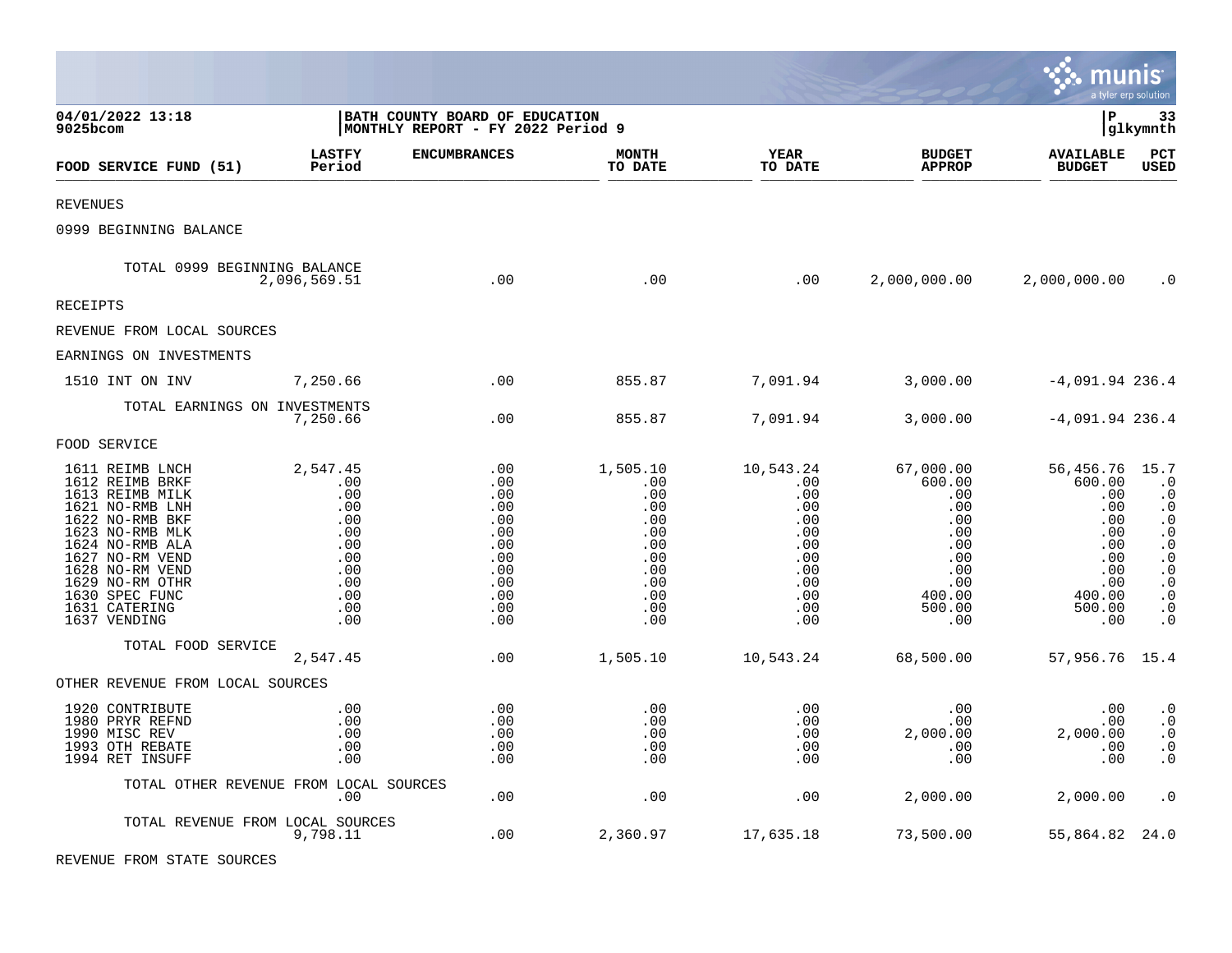

| 04/01/2022 13:18<br>9025bcom                   |                         | BATH COUNTY BOARD OF EDUCATION<br> MONTHLY REPORT - FY 2022 Period 9 |                         |                        |                                | lР                                | 34<br> glkymnth        |
|------------------------------------------------|-------------------------|----------------------------------------------------------------------|-------------------------|------------------------|--------------------------------|-----------------------------------|------------------------|
| FOOD SERVICE FUND (51)                         | <b>LASTFY</b><br>Period | <b>ENCUMBRANCES</b>                                                  | <b>MONTH</b><br>TO DATE | <b>YEAR</b><br>TO DATE | <b>BUDGET</b><br><b>APPROP</b> | <b>AVAILABLE</b><br><b>BUDGET</b> | PCT<br><b>USED</b>     |
|                                                |                         |                                                                      |                         |                        |                                |                                   |                        |
| RESTRICTED                                     |                         |                                                                      |                         |                        |                                |                                   |                        |
| 3200 RES STATE                                 | .00                     | .00                                                                  | .00                     | .00                    | 33,000.00                      | 33,000.00                         | $\cdot$ 0              |
| TOTAL RESTRICTED                               | .00                     | .00                                                                  | .00                     | .00                    | 33,000.00                      | 33,000.00                         | $\cdot$ 0              |
| REVENUE ON BEHALF PAYMENTS                     |                         |                                                                      |                         |                        |                                |                                   |                        |
| 3900 ON-BEHALF                                 | .00                     | .00                                                                  | .00                     | .00                    | .00                            | .00                               | $\cdot$ 0              |
| TOTAL REVENUE ON BEHALF                        | PAYMENTS<br>.00         | .00                                                                  | .00                     | .00                    | .00                            | .00                               | $\cdot$ 0              |
| TOTAL REVENUE FROM STATE SOURCES               | .00                     | .00                                                                  | .00                     | .00                    | 33,000.00                      | 33,000.00                         | . 0                    |
| REVENUE FROM FEDERAL SOURCES                   |                         |                                                                      |                         |                        |                                |                                   |                        |
| RESTRICTED THROUGH THE STATE                   |                         |                                                                      |                         |                        |                                |                                   |                        |
| 4500 RES FED/ST                                | 701,788.03              | .00                                                                  | 165,474.90              | 1,145,460.65           | 919,000.00                     | $-226, 460.65$ 124.6              |                        |
| TOTAL RESTRICTED THROUGH THE STATE             | 701,788.03              | .00                                                                  | 165,474.90              | 1,145,460.65           | 919,000.00                     | $-226, 460.65$ 124.6              |                        |
| CHILD NUTRITION PROGRAM DONATED COMMODIT       |                         |                                                                      |                         |                        |                                |                                   |                        |
| 4950 CHD NT DC                                 | .00                     | .00                                                                  | .00                     | .00                    | .00                            | .00                               | $\cdot$ 0              |
| TOTAL CHILD NUTRITION PROGRAM DONATED COMMODIT | .00                     | .00                                                                  | .00                     | .00                    | .00                            | .00                               | $\cdot$ 0              |
| TOTAL REVENUE FROM FEDERAL SOURCES             | 701,788.03              | .00                                                                  | 165,474.90              | 1,145,460.65           | 919,000.00                     | $-226, 460.65$ 124.6              |                        |
| OTHER RECEIPTS                                 |                         |                                                                      |                         |                        |                                |                                   |                        |
| INTERFUND TRANSFERS                            |                         |                                                                      |                         |                        |                                |                                   |                        |
| 5210 FND XFER                                  | .00                     | .00                                                                  | .00                     | .00                    | .00                            | .00                               | $\cdot$ 0              |
| TOTAL INTERFUND TRANSFERS                      | .00                     | .00                                                                  | .00                     | .00                    | .00                            | .00                               | $\cdot$ 0              |
| SALE OR COMP FOR LOSS OF ASSETS                |                         |                                                                      |                         |                        |                                |                                   |                        |
| 5341 SALE EQUIP<br>5342 LOSS EQUIP             | .00<br>.00              | .00<br>.00                                                           | .00<br>.00              | .00<br>.00             | .00<br>.00                     | .00<br>.00                        | $\cdot$ 0<br>$\cdot$ 0 |
| TOTAL SALE OR COMP FOR LOSS OF ASSETS          | .00                     | .00                                                                  | .00                     | .00                    | .00                            | .00                               | $\cdot$ 0              |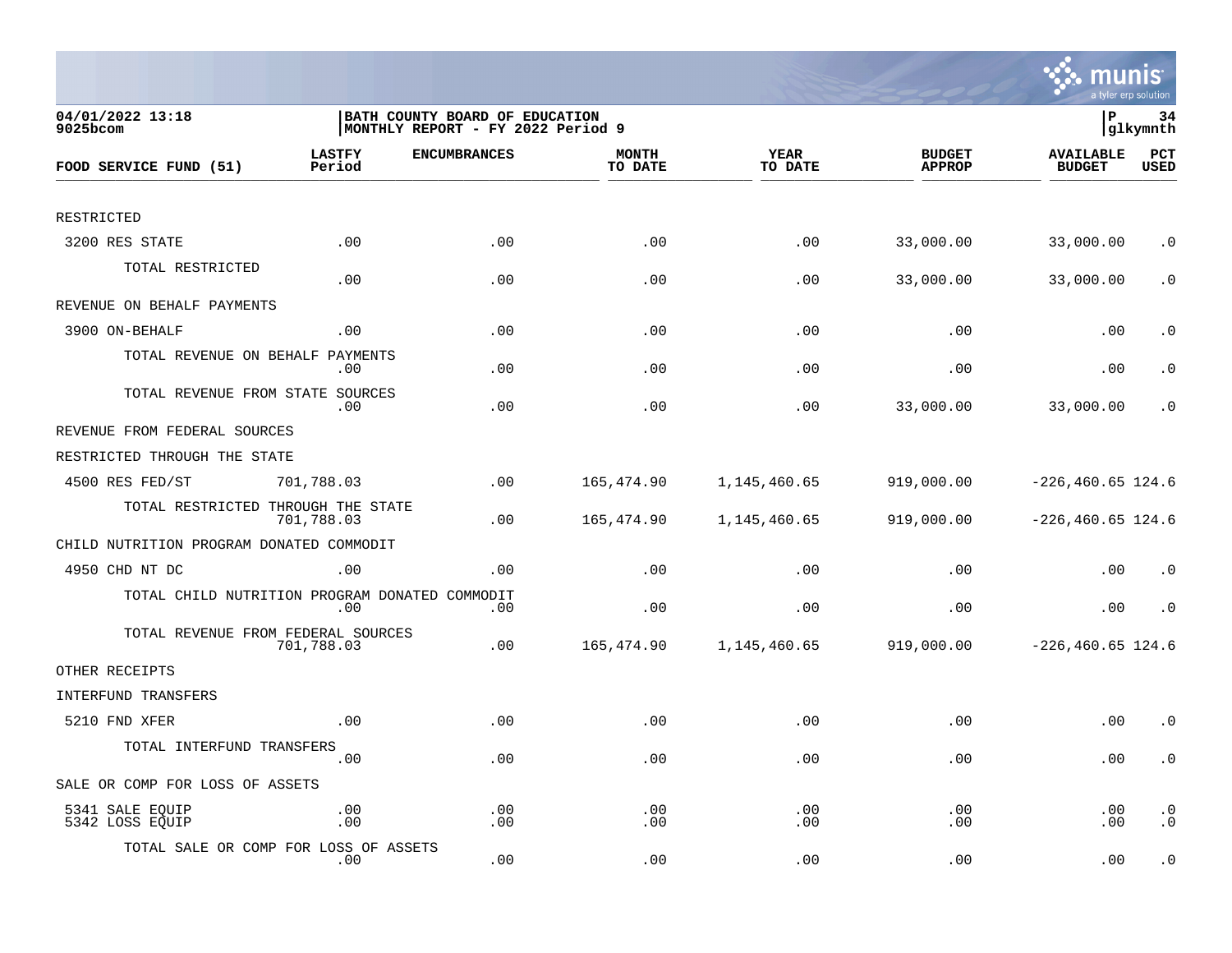|                              |                         |                                                                     |                  |                        |                                | munis'<br>a tyler erp solution    |                |
|------------------------------|-------------------------|---------------------------------------------------------------------|------------------|------------------------|--------------------------------|-----------------------------------|----------------|
| 04/01/2022 13:18<br>9025bcom |                         | BATH COUNTY BOARD OF EDUCATION<br>MONTHLY REPORT - FY 2022 Period 9 |                  |                        |                                | Р                                 | 35<br>glkymnth |
| FOOD SERVICE FUND (51)       | <b>LASTFY</b><br>Period | <b>ENCUMBRANCES</b>                                                 | MONTH<br>TO DATE | <b>YEAR</b><br>TO DATE | <b>BUDGET</b><br><b>APPROP</b> | <b>AVAILABLE</b><br><b>BUDGET</b> | PCT<br>USED    |
| TOTAL OTHER RECEIPTS         | .00                     | .00                                                                 | .00              | .00                    | .00                            | .00                               | $\cdot$ 0      |
| TOTAL RECEIPTS               | 711,586.14              | .00                                                                 | 167,835.87       | 1,163,095.83           | 1,025,500.00                   | $-137, 595.83$ 113.4              |                |
| TOTAL REVENUE                | 2,808,155.65            | .00                                                                 | 167,835.87       | 1,163,095.83           | 3,025,500.00                   | 1,862,404.17                      | 38.4           |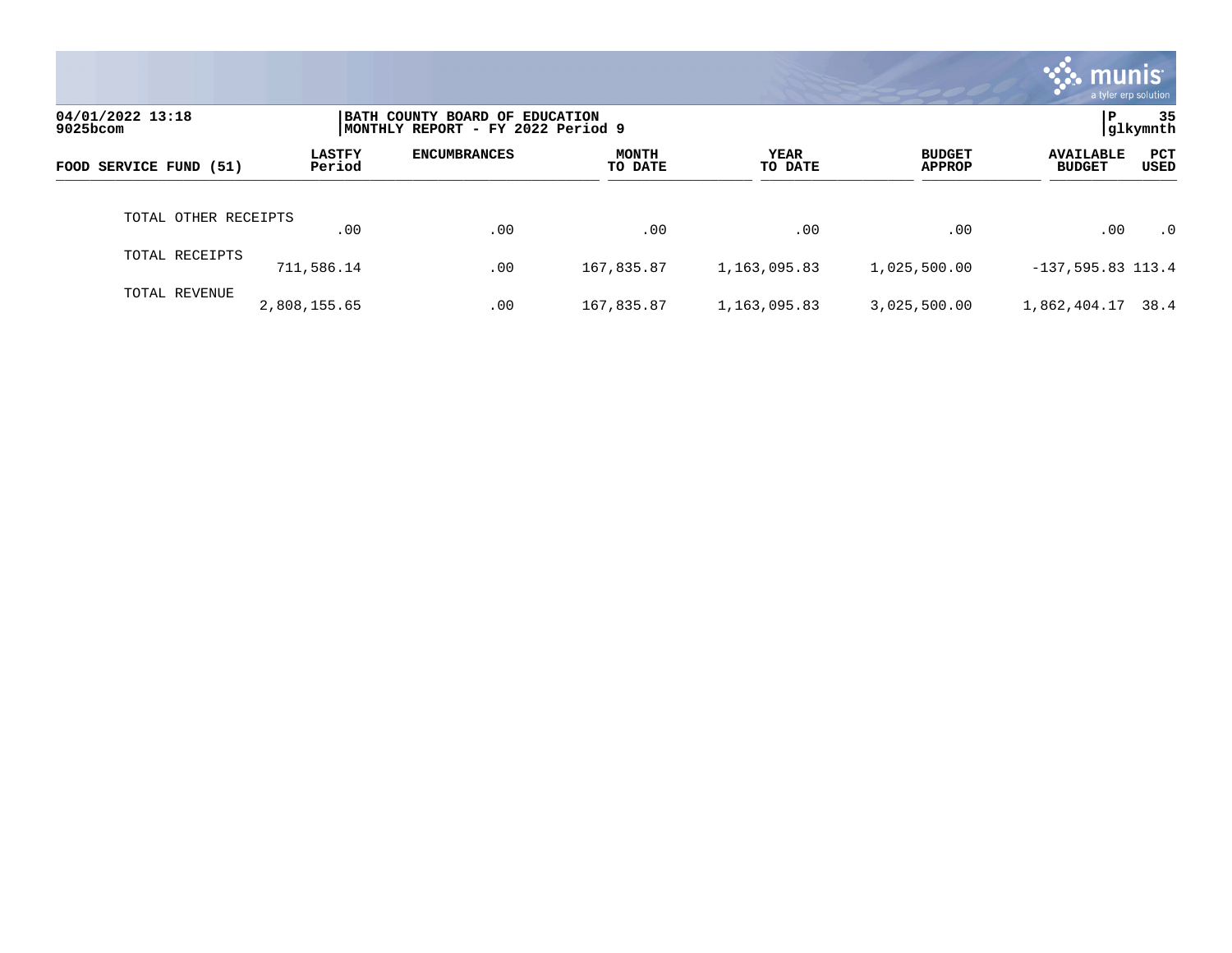|                                                                      |                                                                                                      |                                                                              |                                                                                     |                                                                                                           |                                                                                                                    | mu                                                                                                              | <b>nis</b><br>a tyler erp solution                                                |
|----------------------------------------------------------------------|------------------------------------------------------------------------------------------------------|------------------------------------------------------------------------------|-------------------------------------------------------------------------------------|-----------------------------------------------------------------------------------------------------------|--------------------------------------------------------------------------------------------------------------------|-----------------------------------------------------------------------------------------------------------------|-----------------------------------------------------------------------------------|
| 04/01/2022 13:18<br>9025bcom                                         |                                                                                                      | BATH COUNTY BOARD OF EDUCATION<br>MONTHLY REPORT - FY 2022 Period 9          |                                                                                     |                                                                                                           |                                                                                                                    | l P                                                                                                             | 36<br> glkymnth                                                                   |
| FOOD SERVICE FUND (51)                                               | <b>LASTFY</b><br>Period                                                                              | <b>ENCUMBRANCES</b>                                                          | <b>MONTH</b><br>TO DATE                                                             | YEAR<br>TO DATE                                                                                           | <b>BUDGET</b><br><b>APPROP</b>                                                                                     | <b>AVAILABLE</b><br><b>BUDGET</b>                                                                               | PCT<br><b>USED</b>                                                                |
| <b>EXPENDITURES</b>                                                  |                                                                                                      |                                                                              |                                                                                     |                                                                                                           |                                                                                                                    |                                                                                                                 |                                                                                   |
|                                                                      | 0000 RESTRICT TO REV & BAL SHT ONLY                                                                  |                                                                              |                                                                                     |                                                                                                           |                                                                                                                    |                                                                                                                 |                                                                                   |
| 0300                                                                 | .00                                                                                                  | .00                                                                          | .00                                                                                 | .00                                                                                                       | .00                                                                                                                | .00                                                                                                             | $\cdot$ 0                                                                         |
|                                                                      | TOTAL 0000 RESTRICT TO REV & BAL SHT ONLY<br>.00                                                     | .00                                                                          | .00                                                                                 | .00                                                                                                       | .00                                                                                                                | .00                                                                                                             | $\cdot$ 0                                                                         |
| 2700 STUDENT TRANSPORTATION                                          |                                                                                                      |                                                                              |                                                                                     |                                                                                                           |                                                                                                                    |                                                                                                                 |                                                                                   |
| 0100<br>0200                                                         | .00<br>.00                                                                                           | .00<br>.00                                                                   | .00<br>.00                                                                          | .00<br>.00                                                                                                | 151.00<br>47.00                                                                                                    | 151.00<br>47.00                                                                                                 | $\cdot$ 0<br>$\cdot$ 0                                                            |
|                                                                      | TOTAL 2700 STUDENT TRANSPORTATION<br>.00                                                             | .00                                                                          | .00                                                                                 | .00                                                                                                       | 198.00                                                                                                             | 198.00                                                                                                          | $\cdot$ 0                                                                         |
| 3100 FOOD SERVICE OPERATION                                          |                                                                                                      |                                                                              |                                                                                     |                                                                                                           |                                                                                                                    |                                                                                                                 |                                                                                   |
| 0100<br>0200<br>0280<br>0300<br>0400<br>0500<br>0600<br>0700<br>0800 | 276,957.41<br>86,004.39<br>.00<br>800.00<br>1,071.35<br>241.50<br>357,716.41<br>111,737.26<br>290.50 | .00<br>.00<br>.00<br>300.00<br>96.39<br>$\ldots$<br>240,910.28<br>.00<br>.00 | 35,570.15<br>12,088.69<br>.00<br>.00<br>100.00<br>.00<br>73,781.40<br>161.19<br>.00 | 298,324.81<br>101,459.76<br>$\,$ .00<br>4,735.00<br>2,705.57<br>93.00<br>574,538.70<br>1,911.19<br>268.00 | 506,358.00<br>194,000.00<br>$\sim 00$<br>19,050.00<br>231,799.00<br>5,723.00<br>1,756,263.00<br>262, 109.00<br>.00 | 208,033.19<br>92,540.24<br>.00<br>14,015.00<br>228,997.04<br>5,630.00<br>940,814.02<br>260, 197.81<br>$-268.00$ | 58.9<br>52.3<br>$\cdot$ 0<br>26.4<br>1.2<br>1.6<br>46.4<br>$\cdot$ 7<br>$\cdot$ 0 |
|                                                                      | TOTAL 3100 FOOD SERVICE OPERATION<br>834,818.82                                                      | 241,306.67                                                                   | 121,701.43                                                                          | 984,036.03                                                                                                | 2,975,302.00                                                                                                       | 1,749,959.30 41.2                                                                                               |                                                                                   |
| 5200 FUND TRANSFERS                                                  |                                                                                                      |                                                                              |                                                                                     |                                                                                                           |                                                                                                                    |                                                                                                                 |                                                                                   |
| 0900                                                                 | 47, 118.35                                                                                           | .00                                                                          | 13,087.79                                                                           | 54,690.48                                                                                                 | 50,000.00                                                                                                          | $-4,690.48$ 109.4                                                                                               |                                                                                   |
| TOTAL 5200                                                           | FUND TRANSFERS<br>47, 118.35                                                                         | .00                                                                          | 13,087.79                                                                           | 54,690.48                                                                                                 | 50,000.00                                                                                                          | $-4,690.48$ 109.4                                                                                               |                                                                                   |
|                                                                      | TOTAL EXPENDITURES<br>881,937.17                                                                     | 241,306.67                                                                   | 134,789.22                                                                          | 1,038,726.51                                                                                              | 3,025,500.00                                                                                                       | 1,745,466.82 42.3                                                                                               |                                                                                   |
|                                                                      | TOTAL FOR FOOD SERVICE FUND (51)<br>1,926,218.48                                                     | $-241, 306.67$                                                               | 33,046.65                                                                           | 124,369.32                                                                                                | .00                                                                                                                | 116,937.35                                                                                                      | $\cdot$ 0                                                                         |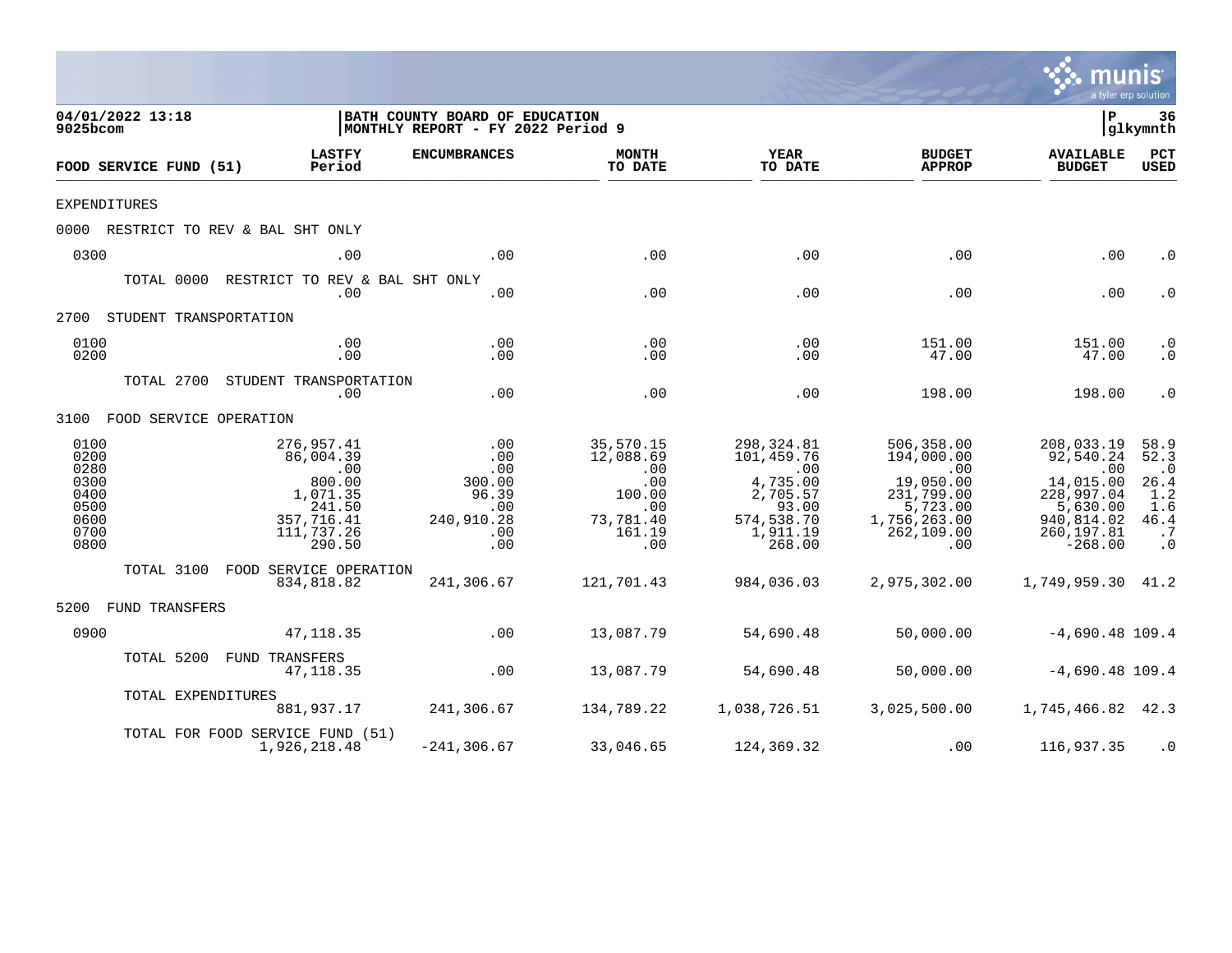|                                  |                                               |                                                                     |                         |                        |                                | munis<br>a tyler erp solution     |                        |
|----------------------------------|-----------------------------------------------|---------------------------------------------------------------------|-------------------------|------------------------|--------------------------------|-----------------------------------|------------------------|
| 04/01/2022 13:18<br>9025bcom     |                                               | BATH COUNTY BOARD OF EDUCATION<br>MONTHLY REPORT - FY 2022 Period 9 |                         |                        |                                | $\, {\bf P}$                      | 37<br>glkymnth         |
| CHILD CARE (52)                  | <b>LASTFY</b><br>Period                       | <b>ENCUMBRANCES</b>                                                 | <b>MONTH</b><br>TO DATE | <b>YEAR</b><br>TO DATE | <b>BUDGET</b><br><b>APPROP</b> | <b>AVAILABLE</b><br><b>BUDGET</b> | PCT<br><b>USED</b>     |
| REVENUES                         |                                               |                                                                     |                         |                        |                                |                                   |                        |
| 0999 BEGINNING BALANCE           |                                               |                                                                     |                         |                        |                                |                                   |                        |
| TOTAL 0999 BEGINNING BALANCE     | 20,633.54                                     | .00                                                                 | .00                     | 51,214.57              | 6,251.90                       | $-44,962.67819.2$                 |                        |
| <b>RECEIPTS</b>                  |                                               |                                                                     |                         |                        |                                |                                   |                        |
| REVENUE FROM LOCAL SOURCES       |                                               |                                                                     |                         |                        |                                |                                   |                        |
| TUITION                          |                                               |                                                                     |                         |                        |                                |                                   |                        |
| 1310 TUIT IND                    | 13,344.00                                     | .00                                                                 | 77,565.49               | 106,381.89             | 99,051.43                      | $-7,330.46$ 107.4                 |                        |
| TOTAL TUITION                    | 13,344.00                                     | .00                                                                 | 77,565.49               | 106,381.89             | 99,051.43                      | $-7,330.46$ 107.4                 |                        |
| OTHER REVENUE FROM LOCAL SOURCES |                                               |                                                                     |                         |                        |                                |                                   |                        |
| 1920 CONTRIBUTE<br>1990 MISC REV | .00<br>.00                                    | .00<br>.00                                                          | .00<br>.00              | .00<br>.00             | .00<br>.00                     | .00<br>.00                        | $\cdot$ 0<br>$\cdot$ 0 |
|                                  | TOTAL OTHER REVENUE FROM LOCAL SOURCES<br>.00 | .00                                                                 | .00                     | .00                    | .00                            | .00                               | $\cdot$ 0              |
|                                  | TOTAL REVENUE FROM LOCAL SOURCES<br>13,344.00 | .00                                                                 | 77,565.49               | 106,381.89             | 99,051.43                      | $-7,330.46$ 107.4                 |                        |
| REVENUE FROM STATE SOURCES       |                                               |                                                                     |                         |                        |                                |                                   |                        |
| EXPENDITURE REIMBURSEMENTS       |                                               |                                                                     |                         |                        |                                |                                   |                        |
| 3131 MISC REIMB                  | 34,011.19                                     | .00                                                                 | 761.00                  | 20,769.00              | 40,000.00                      | 19,231.00                         | 51.9                   |
|                                  | TOTAL EXPENDITURE REIMBURSEMENTS<br>34,011.19 | .00                                                                 | 761.00                  | 20,769.00              | 40,000.00                      | 19,231.00                         | 51.9                   |
| REVENUE ON BEHALF PAYMENTS       |                                               |                                                                     |                         |                        |                                |                                   |                        |
| 3900 ON-BEHALF                   | .00                                           | .00                                                                 | .00                     | .00                    | .00                            | .00                               | $\cdot$ 0              |
|                                  | TOTAL REVENUE ON BEHALF PAYMENTS<br>.00       | .00                                                                 | .00                     | .00                    | .00                            | .00                               | $\cdot$ 0              |
|                                  | TOTAL REVENUE FROM STATE SOURCES<br>34,011.19 | .00                                                                 | 761.00                  | 20,769.00              | 40,000.00                      | 19,231.00                         | 51.9                   |
| REVENUE FROM FEDERAL SOURCES     |                                               |                                                                     |                         |                        |                                |                                   |                        |
| RESTRICTED THROUGH THE STATE     |                                               |                                                                     |                         |                        |                                |                                   |                        |

 $\bullet$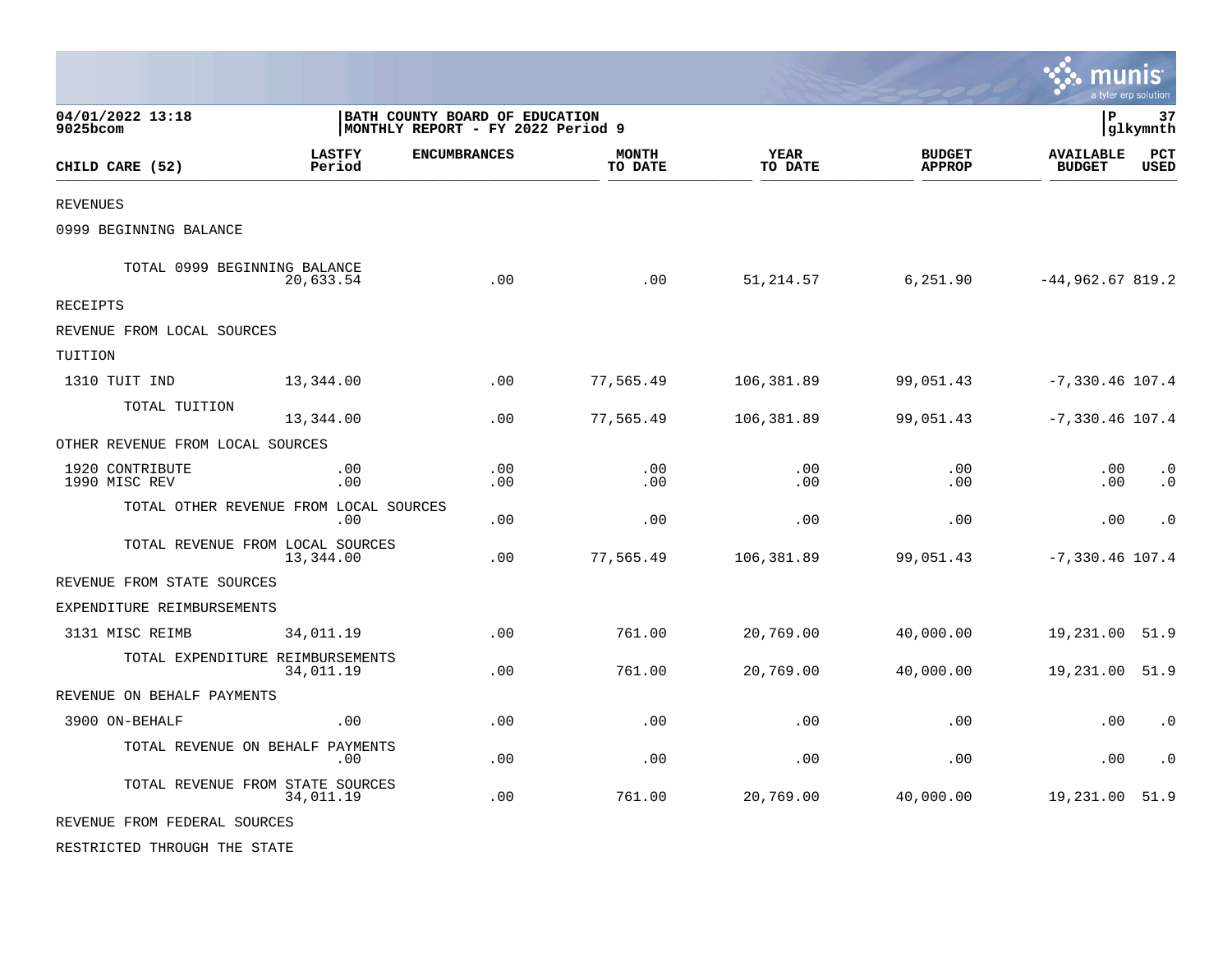

| 04/01/2022 13:18<br>9025bcom |                                      | BATH COUNTY BOARD OF EDUCATION<br>MONTHLY REPORT - FY 2022 Period 9 |                         |                        |                                |                                   | 38<br>glkymnth     |
|------------------------------|--------------------------------------|---------------------------------------------------------------------|-------------------------|------------------------|--------------------------------|-----------------------------------|--------------------|
| CHILD CARE (52)              | <b>LASTFY</b><br>Period              | <b>ENCUMBRANCES</b>                                                 | <b>MONTH</b><br>TO DATE | <b>YEAR</b><br>TO DATE | <b>BUDGET</b><br><b>APPROP</b> | <b>AVAILABLE</b><br><b>BUDGET</b> | PCT<br><b>USED</b> |
| 4500 RES FED/ST              | 70,009.80                            | .00                                                                 | 176.09                  | 88,843.14              | 224,655.00                     | 135,811.86                        | 39.6               |
| TOTAL RESTRICTED             | THROUGH THE STATE<br>70,009.80       | .00                                                                 | 176.09                  | 88,843.14              | 224,655.00                     | 135,811.86                        | 39.6               |
| TOTAL REVENUE                | FROM<br>FEDERAL SOURCES<br>70,009.80 | .00                                                                 | 176.09                  | 88,843.14              | 224,655.00                     | 135,811.86                        | 39.6               |
| OTHER RECEIPTS               |                                      |                                                                     |                         |                        |                                |                                   |                    |
| <b>INTERFUND TRANSFERS</b>   |                                      |                                                                     |                         |                        |                                |                                   |                    |
| 5210 FND XFER                | .00                                  | .00                                                                 | .00                     | .00                    | .00                            | .00                               | $\cdot$ 0          |
| TOTAL INTERFUND TRANSFERS    | .00                                  | .00                                                                 | .00                     | .00                    | .00                            | .00                               | $\cdot$ 0          |
| TOTAL OTHER RECEIPTS         | .00                                  | .00                                                                 | .00                     | .00                    | .00                            | .00                               | $\cdot$ 0          |
| TOTAL RECEIPTS               | 117,364.99                           | .00                                                                 | 78,502.58               | 215,994.03             | 363,706.43                     | 147,712.40                        | 59.4               |
| TOTAL REVENUE                | 137,998.53                           | .00                                                                 | 78,502.58               | 267,208.60             | 369,958.33                     | 102,749.73                        | 72.2               |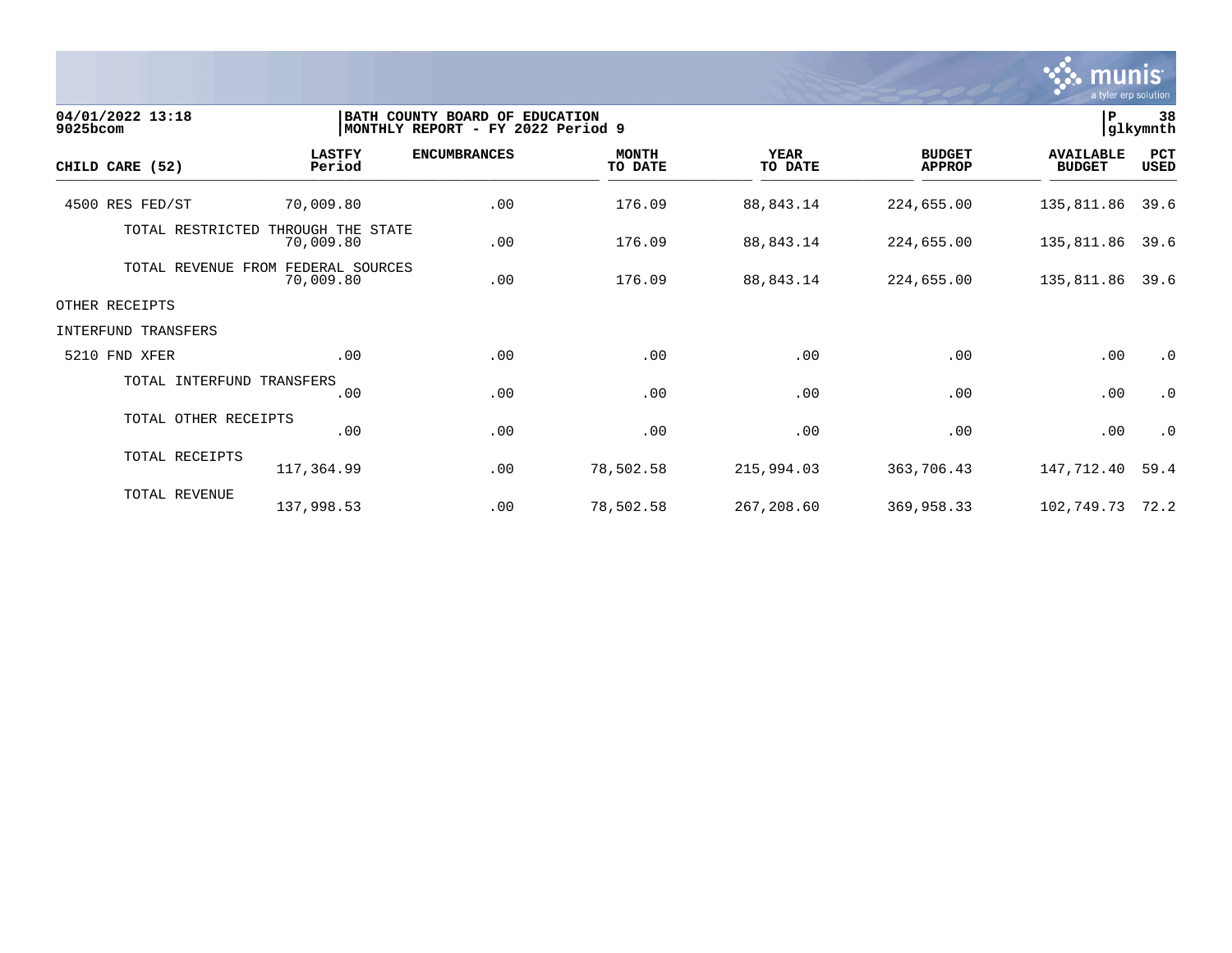

|                                                                      | 04/01/2022 13:18<br>9025bcom |                                                                                | BATH COUNTY BOARD OF EDUCATION<br> MONTHLY REPORT - FY 2022 Period 9 |                                                                          |                                                                              |                                                                                            | P                                                                                                    | 39<br> glkymnth                                                                            |
|----------------------------------------------------------------------|------------------------------|--------------------------------------------------------------------------------|----------------------------------------------------------------------|--------------------------------------------------------------------------|------------------------------------------------------------------------------|--------------------------------------------------------------------------------------------|------------------------------------------------------------------------------------------------------|--------------------------------------------------------------------------------------------|
|                                                                      | CHILD CARE (52)              | <b>LASTFY</b><br>Period                                                        | <b>ENCUMBRANCES</b>                                                  | <b>MONTH</b><br>TO DATE                                                  | <b>YEAR</b><br>TO DATE                                                       | <b>BUDGET</b><br><b>APPROP</b>                                                             | <b>AVAILABLE</b><br><b>BUDGET</b>                                                                    | <b>PCT</b><br><b>USED</b>                                                                  |
| EXPENDITURES                                                         |                              |                                                                                |                                                                      |                                                                          |                                                                              |                                                                                            |                                                                                                      |                                                                                            |
| 2600                                                                 |                              | PLANT OPERATIONS AND MAINTENANCE                                               |                                                                      |                                                                          |                                                                              |                                                                                            |                                                                                                      |                                                                                            |
| 0100<br>0200                                                         |                              | .00<br>.00                                                                     | .00<br>.00                                                           | .00<br>.00                                                               | .00<br>.00                                                                   | .00<br>.00.                                                                                | .00<br>.00                                                                                           | $\cdot$ 0<br>$\cdot$ 0                                                                     |
|                                                                      | TOTAL 2600                   | PLANT OPERATIONS AND MAINTENANCE<br>.00                                        | .00                                                                  | .00                                                                      | .00                                                                          | .00                                                                                        | .00                                                                                                  | $\cdot$ 0                                                                                  |
| 3200                                                                 | DAY CARE OPERATIONS          |                                                                                |                                                                      |                                                                          |                                                                              |                                                                                            |                                                                                                      |                                                                                            |
| 0100<br>0200<br>0280<br>0300<br>0400<br>0500<br>0600<br>0700         |                              | 10,357.65<br>3,284.40<br>.00<br>.00<br>.00<br>.00<br>.00<br>.00                | .00<br>.00<br>.00<br>.00<br>.00<br>.00<br>.00<br>.00                 | 1,323.74<br>458.02<br>.00<br>.00<br>.00<br>.00<br>.00<br>.00             | 14,913.66<br>5,160.18<br>.00<br>.00<br>.00<br>.00<br>.00<br>.00              | 29,000.00<br>8,715.00<br>.00<br>500.00<br>1,500.00<br>500.00<br>11,094.11<br>.00           | 14,086.34<br>3,554.82<br>.00<br>500.00<br>1,500.00<br>500.00<br>11,094.11<br>.00                     | 51.4<br>59.2<br>$\cdot$ 0<br>$\cdot$ 0<br>$\cdot$ 0<br>$\cdot$ 0<br>$\cdot$ 0<br>$\cdot$ 0 |
|                                                                      | TOTAL 3200                   | DAY CARE OPERATIONS<br>13,642.05                                               | .00                                                                  | 1,781.76                                                                 | 20,073.84                                                                    | 51,309.11                                                                                  | 31,235.27                                                                                            | 39.1                                                                                       |
| 3300                                                                 | COMMUNITY SERVICES           |                                                                                |                                                                      |                                                                          |                                                                              |                                                                                            |                                                                                                      |                                                                                            |
| 0100<br>0200<br>0280<br>0300<br>0400<br>0500<br>0600<br>0700<br>0800 |                              | 55,507.39<br>17,037.74<br>.00<br>.00<br>.00<br>11.31<br>3,869.67<br>.00<br>.00 | .00<br>.00<br>.00<br>999.00<br>.00<br>.00<br>14,700.00<br>.00<br>.00 | 7,338.71<br>2,458.91<br>.00<br>.00<br>.00<br>.00<br>965.43<br>.00<br>.00 | 74,900.89<br>24,875.97<br>.00<br>.00<br>.00<br>.00<br>7,696.20<br>.00<br>.00 | 218,020.00<br>73,200.00<br>.00<br>500.00<br>1,500.00<br>500.00<br>24,929.22<br>.00.<br>.00 | 143, 119. 11<br>48, 324.03<br>.00<br>$-499.00$ 199.8<br>1,500.00<br>500.00<br>2,533.02<br>.00<br>.00 | 34.4<br>34.0<br>$\cdot$ 0<br>$\cdot$ 0<br>$\cdot$ 0<br>89.8<br>$\cdot$ 0<br>$\cdot$ 0      |
|                                                                      | TOTAL 3300                   | COMMUNITY SERVICES<br>76,426.11                                                | 15,699.00                                                            | 10,763.05                                                                | 107,473.06                                                                   | 318,649.22                                                                                 | 195,477.16                                                                                           | 38.7                                                                                       |
|                                                                      | TOTAL EXPENDITURES           | 90,068.16                                                                      | 15,699.00                                                            | 12,544.81                                                                | 127,546.90                                                                   | 369,958.33                                                                                 | 226,712.43                                                                                           | 38.7                                                                                       |
|                                                                      |                              | TOTAL FOR CHILD CARE (52)<br>47,930.37                                         | $-15,699.00$                                                         | 65,957.77                                                                | 139,661.70                                                                   | .00                                                                                        | $-123,962.70$                                                                                        | $\cdot$ 0                                                                                  |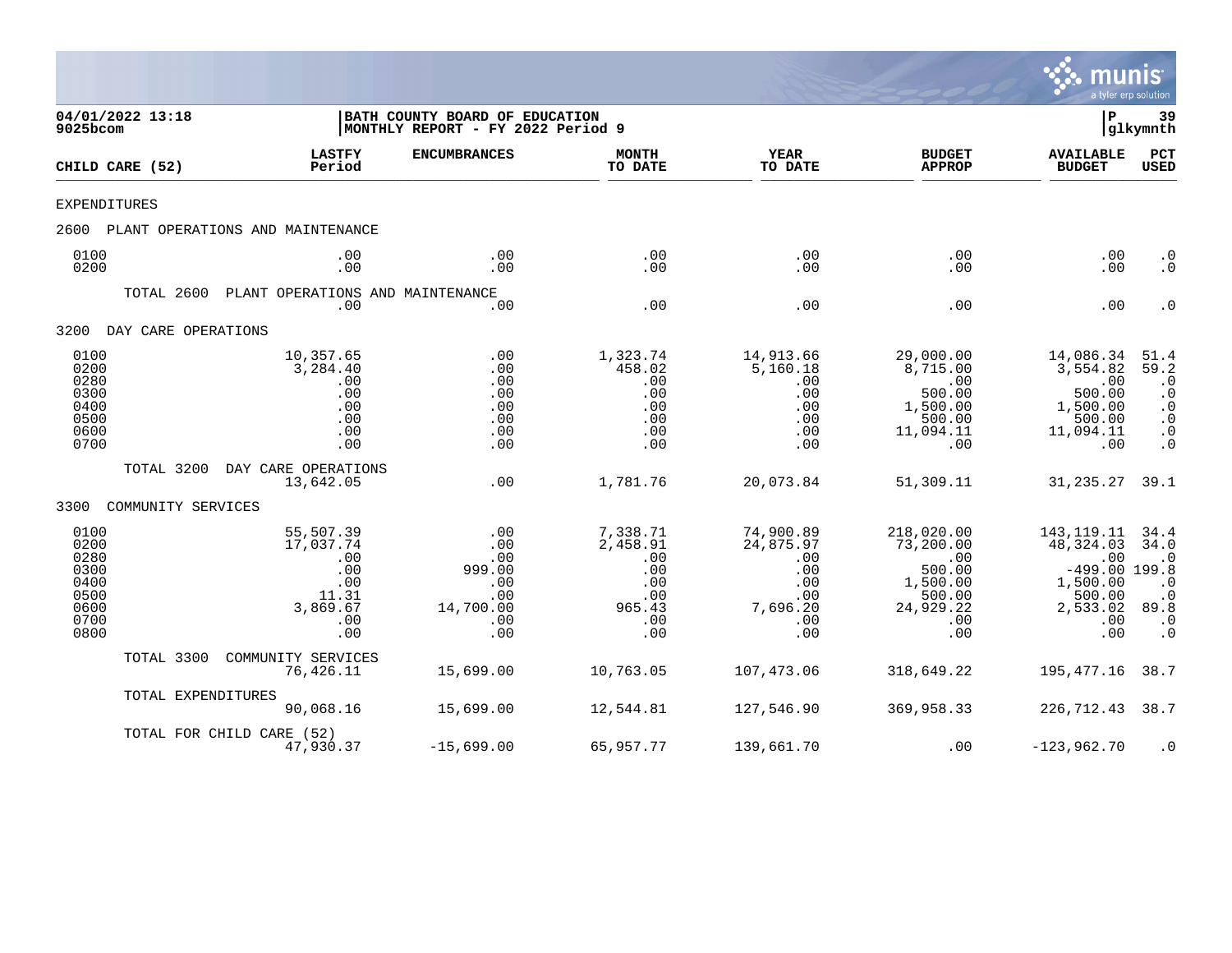|                                  |                         |                                                                     |                         |                        |                                | mun<br>a tyler erp solution       |                    |
|----------------------------------|-------------------------|---------------------------------------------------------------------|-------------------------|------------------------|--------------------------------|-----------------------------------|--------------------|
| 04/01/2022 13:18<br>9025bcom     |                         | BATH COUNTY BOARD OF EDUCATION<br>MONTHLY REPORT - FY 2022 Period 9 |                         |                        |                                | ΙP                                | 40<br>glkymnth     |
| PRESCHOOL (53)                   | <b>LASTFY</b><br>Period | <b>ENCUMBRANCES</b>                                                 | <b>MONTH</b><br>TO DATE | <b>YEAR</b><br>TO DATE | <b>BUDGET</b><br><b>APPROP</b> | <b>AVAILABLE</b><br><b>BUDGET</b> | PCT<br><b>USED</b> |
| <b>REVENUES</b>                  |                         |                                                                     |                         |                        |                                |                                   |                    |
| 0999 BEGINNING BALANCE           |                         |                                                                     |                         |                        |                                |                                   |                    |
| TOTAL 0999 BEGINNING BALANCE     | 493.51                  | .00                                                                 | .00                     | .00                    | 1,000.00                       | 1,000.00                          | . 0                |
| <b>RECEIPTS</b>                  |                         |                                                                     |                         |                        |                                |                                   |                    |
| REVENUE FROM LOCAL SOURCES       |                         |                                                                     |                         |                        |                                |                                   |                    |
| TUITION                          |                         |                                                                     |                         |                        |                                |                                   |                    |
| 1310 TUIT IND                    | .00                     | .00                                                                 | 120.00                  | 370.00                 | 13,000.00                      | 12,630.00                         | 2.9                |
| TOTAL TUITION                    | .00                     | .00                                                                 | 120.00                  | 370.00                 | 13,000.00                      | 12,630.00                         | 2.9                |
| TOTAL REVENUE FROM LOCAL SOURCES | .00                     | .00                                                                 | 120.00                  | 370.00                 | 13,000.00                      | 12,630.00                         | 2.9                |
| REVENUE FROM STATE SOURCES       |                         |                                                                     |                         |                        |                                |                                   |                    |
| REVENUE ON BEHALF PAYMENTS       |                         |                                                                     |                         |                        |                                |                                   |                    |
| 3900 ON-BEHALF                   | .00                     | .00                                                                 | .00                     | .00                    | .00                            | .00                               | $\cdot$ 0          |
| TOTAL REVENUE ON BEHALF          | PAYMENTS<br>.00         | .00                                                                 | .00                     | .00                    | .00                            | .00                               | $\cdot$ 0          |
| TOTAL REVENUE FROM STATE SOURCES | .00                     | .00                                                                 | .00                     | .00                    | .00                            | .00                               | $\cdot$ 0          |
| TOTAL RECEIPTS                   | .00                     | .00                                                                 | 120.00                  | 370.00                 | 13,000.00                      | 12,630.00                         | 2.9                |
| TOTAL REVENUE                    | 493.51                  | .00                                                                 | 120.00                  | 370.00                 | 14,000.00                      | 13,630.00                         | 2.6                |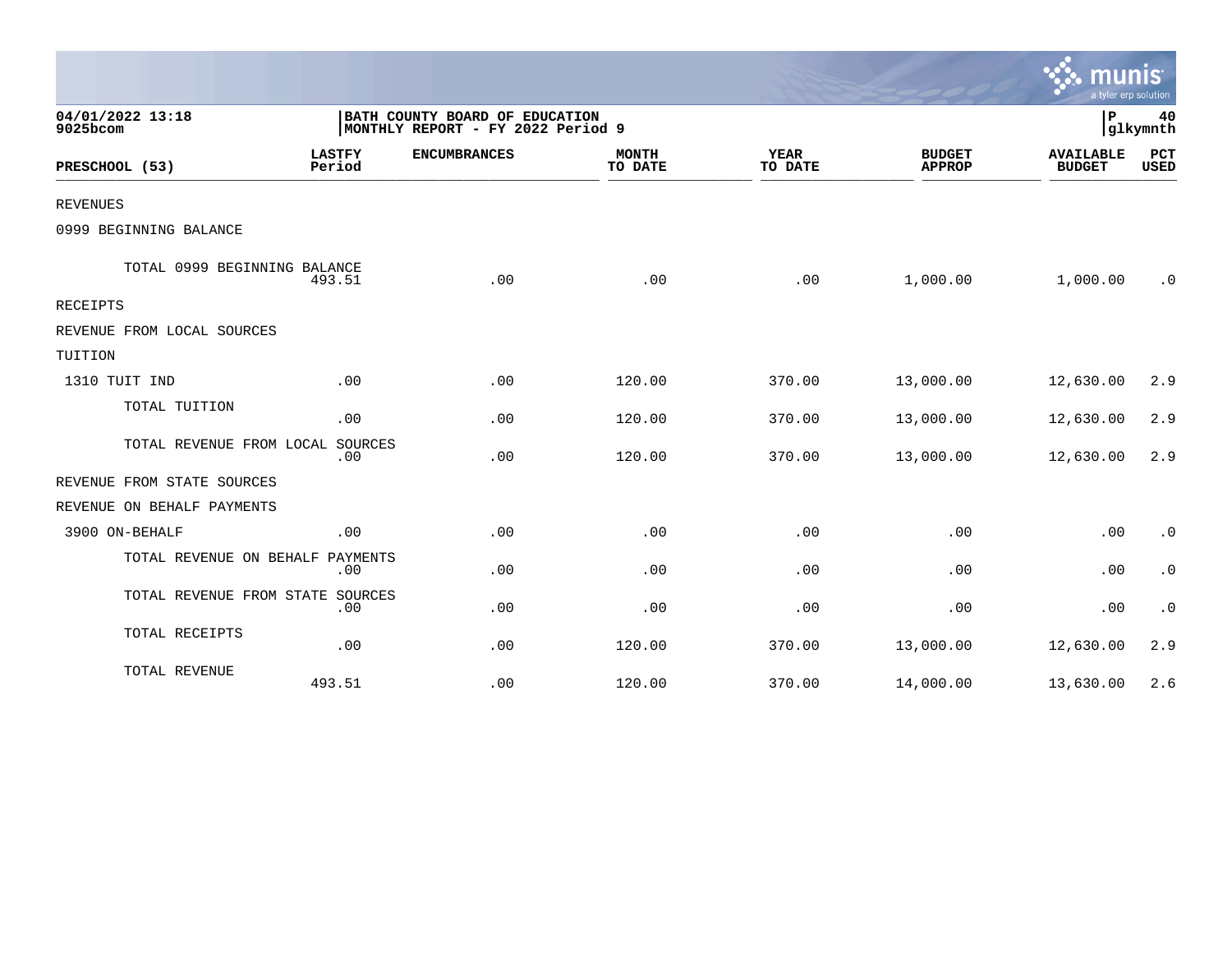|                                                                      |                                |                                                                   |                                                                     |                                                               |                                                                   |                                                                                             | munis<br>a tyler erp solution                                                                         |                                                                                            |
|----------------------------------------------------------------------|--------------------------------|-------------------------------------------------------------------|---------------------------------------------------------------------|---------------------------------------------------------------|-------------------------------------------------------------------|---------------------------------------------------------------------------------------------|-------------------------------------------------------------------------------------------------------|--------------------------------------------------------------------------------------------|
| 9025bcom                                                             | 04/01/2022 13:18               |                                                                   | BATH COUNTY BOARD OF EDUCATION<br>MONTHLY REPORT - FY 2022 Period 9 |                                                               |                                                                   |                                                                                             | P                                                                                                     | 41<br> glkymnth                                                                            |
| PRESCHOOL (53)                                                       |                                | <b>LASTFY</b><br>Period                                           | <b>ENCUMBRANCES</b>                                                 | <b>MONTH</b><br>TO DATE                                       | <b>YEAR</b><br>TO DATE                                            | <b>BUDGET</b><br><b>APPROP</b>                                                              | <b>AVAILABLE</b><br><b>BUDGET</b>                                                                     | PCT<br><b>USED</b>                                                                         |
| <b>EXPENDITURES</b>                                                  |                                |                                                                   |                                                                     |                                                               |                                                                   |                                                                                             |                                                                                                       |                                                                                            |
| 0000                                                                 | RESTRICT TO REV & BAL SHT ONLY |                                                                   |                                                                     |                                                               |                                                                   |                                                                                             |                                                                                                       |                                                                                            |
| 0280                                                                 |                                | .00                                                               | .00                                                                 | .00                                                           | .00                                                               | .00                                                                                         | .00                                                                                                   | $\cdot$ 0                                                                                  |
|                                                                      | TOTAL 0000                     | RESTRICT TO REV & BAL SHT ONLY<br>.00                             | .00                                                                 | .00                                                           | .00                                                               | .00                                                                                         | .00                                                                                                   | $\cdot$ 0                                                                                  |
| 1000                                                                 | INSTRUCTION                    |                                                                   |                                                                     |                                                               |                                                                   |                                                                                             |                                                                                                       |                                                                                            |
| 0100<br>0200<br>0280<br>0300<br>0400<br>0500<br>0600<br>0700<br>0800 |                                | .00<br>.00<br>.00<br>.00<br>670.56<br>.00<br>841.53<br>.00<br>.00 | .00<br>.00<br>.00<br>.00<br>.00<br>.00<br>.00<br>.00<br>230.00      | .00<br>.00<br>.00<br>.00<br>83.82<br>.00<br>.00<br>.00<br>.00 | .00<br>.00<br>.00<br>.00<br>754.38<br>.00<br>.00<br>.00<br>416.70 | 2,200.00<br>2,000.00<br>.00<br>.00<br>2,422.72<br>1,063.52<br>4,592.77<br>1,670.99<br>50.00 | 2,200.00<br>2,000.00<br>.00<br>.00<br>1,668.34<br>1,063.52<br>4,592.77<br>1,670.99<br>$-596.70******$ | $\cdot$ 0<br>$\cdot$ 0<br>$\cdot$ 0<br>$.0$<br>31.1<br>$\cdot$ 0<br>$\cdot$ 0<br>$\cdot$ 0 |
|                                                                      | TOTAL 1000                     | INSTRUCTION<br>1,512.09                                           | 230.00                                                              | 83.82                                                         | 1,171.08                                                          | 14,000.00                                                                                   | 12,598.92                                                                                             | 10.0                                                                                       |
| 2700                                                                 | STUDENT TRANSPORTATION         |                                                                   |                                                                     |                                                               |                                                                   |                                                                                             |                                                                                                       |                                                                                            |
| 0100<br>0200                                                         |                                | .00<br>.00                                                        | .00<br>.00                                                          | .00<br>.00                                                    | .00<br>.00                                                        | .00<br>.00                                                                                  | .00<br>.00                                                                                            | $\cdot$ 0<br>$\cdot$ 0                                                                     |
|                                                                      | TOTAL 2700                     | STUDENT TRANSPORTATION<br>.00                                     | .00                                                                 | .00                                                           | .00                                                               | .00                                                                                         | .00                                                                                                   | $\cdot$ 0                                                                                  |
|                                                                      | TOTAL EXPENDITURES             | 1,512.09                                                          | 230.00                                                              | 83.82                                                         | 1,171.08                                                          | 14,000.00                                                                                   | 12,598.92                                                                                             | 10.0                                                                                       |
|                                                                      | TOTAL FOR PRESCHOOL (53)       | $-1,018.58$                                                       | $-230.00$                                                           | 36.18                                                         | $-801.08$                                                         | .00                                                                                         | 1,031.08                                                                                              | $\cdot$ 0                                                                                  |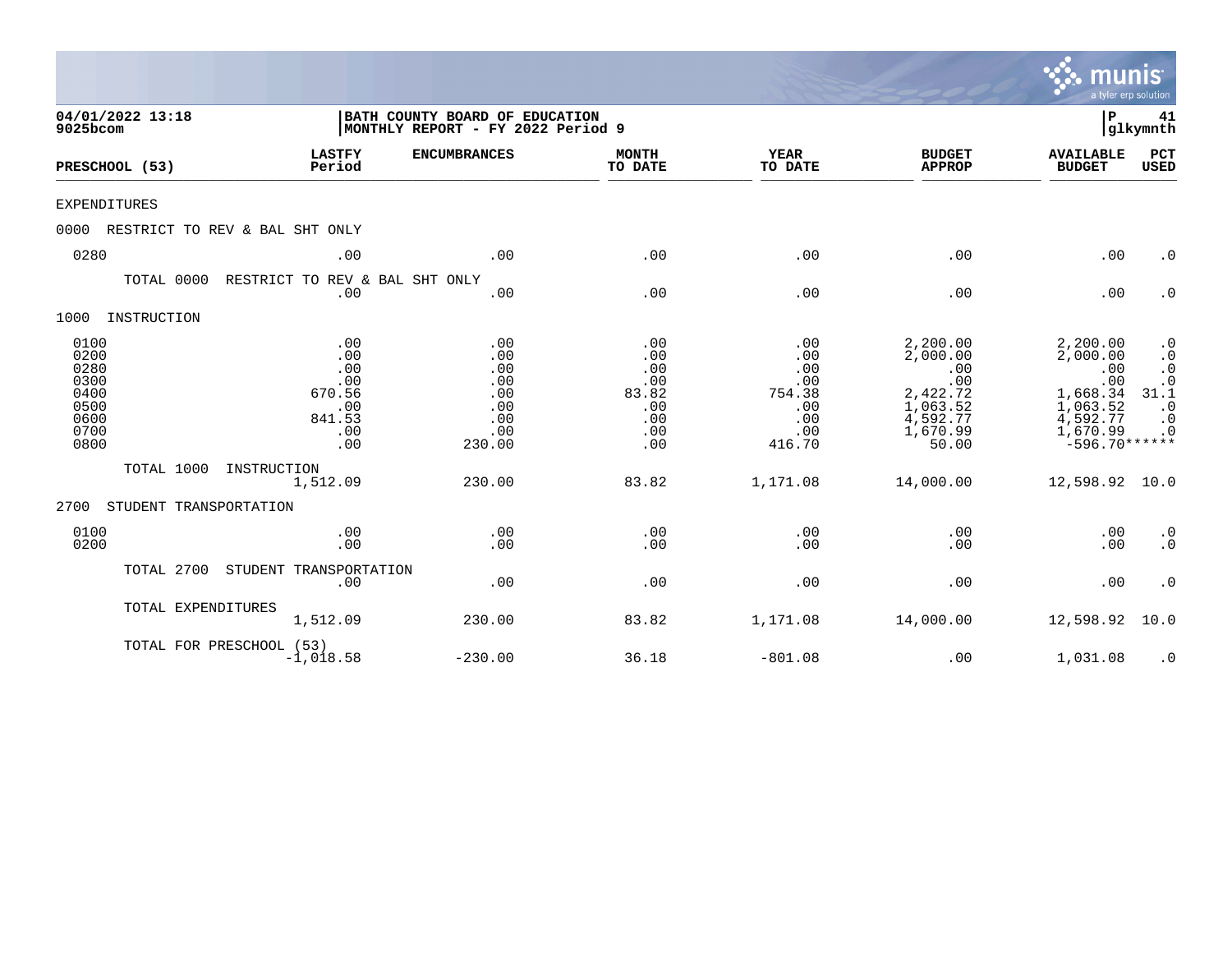|                                    |                         |                                                                     |                         |                        |                                | mıın<br>a tyler erp solution      |                        |
|------------------------------------|-------------------------|---------------------------------------------------------------------|-------------------------|------------------------|--------------------------------|-----------------------------------|------------------------|
| 04/01/2022 13:18<br>9025bcom       |                         | BATH COUNTY BOARD OF EDUCATION<br>MONTHLY REPORT - FY 2022 Period 9 |                         |                        |                                | ∣P                                | 42<br>glkymnth         |
| CHILD CARE (61)                    | <b>LASTFY</b><br>Period | <b>ENCUMBRANCES</b>                                                 | <b>MONTH</b><br>TO DATE | <b>YEAR</b><br>TO DATE | <b>BUDGET</b><br><b>APPROP</b> | <b>AVAILABLE</b><br><b>BUDGET</b> | $_{\rm PCT}$<br>USED   |
| <b>REVENUES</b>                    |                         |                                                                     |                         |                        |                                |                                   |                        |
| RECEIPTS                           |                         |                                                                     |                         |                        |                                |                                   |                        |
| REVENUE FROM LOCAL SOURCES         |                         |                                                                     |                         |                        |                                |                                   |                        |
| COMMUNITY SERVICE ACTIVITIES       |                         |                                                                     |                         |                        |                                |                                   |                        |
| 1810 CHILD CARE                    | .00                     | .00                                                                 | .00                     | .00                    | .00                            | .00                               | $\cdot$ 0              |
| TOTAL COMMUNITY SERVICE ACTIVITIES | .00                     | .00                                                                 | .00                     | .00                    | .00                            | .00                               | $\cdot$ 0              |
| TOTAL REVENUE FROM LOCAL SOURCES   | .00                     | .00                                                                 | .00                     | .00                    | .00                            | .00                               | $\cdot$ 0              |
| REVENUE FROM STATE SOURCES         |                         |                                                                     |                         |                        |                                |                                   |                        |
| EXPENDITURE REIMBURSEMENTS         |                         |                                                                     |                         |                        |                                |                                   |                        |
| 3131 MISC REIMB                    | .00                     | .00                                                                 | .00                     | .00                    | .00                            | .00                               | $\cdot$ 0              |
| TOTAL EXPENDITURE REIMBURSEMENTS   | .00                     | .00                                                                 | .00                     | .00                    | .00                            | .00                               | $\cdot$ 0              |
| RESTRICTED                         |                         |                                                                     |                         |                        |                                |                                   |                        |
| 3200 RES STATE                     | .00                     | .00                                                                 | .00                     | .00                    | .00                            | .00                               | $\cdot$ 0              |
| TOTAL RESTRICTED                   | .00                     | .00                                                                 | .00                     | .00                    | .00                            | .00                               | $\cdot$ 0              |
| TOTAL REVENUE FROM STATE SOURCES   | .00                     | .00                                                                 | .00                     | .00                    | .00                            | .00                               | $\cdot$ 0              |
| OTHER RECEIPTS                     |                         |                                                                     |                         |                        |                                |                                   |                        |
| INTERFUND TRANSFERS                |                         |                                                                     |                         |                        |                                |                                   |                        |
| 5210 FND XFER                      | .00                     | .00                                                                 | .00                     | .00                    | .00                            | .00                               | $\cdot$ 0              |
| TOTAL INTERFUND TRANSFERS          | .00                     | .00                                                                 | .00                     | .00                    | .00                            | .00                               | $\cdot$ 0              |
| TOTAL OTHER RECEIPTS               | .00                     | .00                                                                 | .00                     | .00                    | .00                            | .00                               | $\cdot$ 0              |
| TOTAL RECEIPTS                     | .00                     | .00                                                                 | .00                     | .00                    | .00                            | .00                               | $\boldsymbol{\cdot}$ 0 |
| TOTAL REVENUE                      | .00                     | .00                                                                 | .00                     | .00                    | .00                            | .00                               | . 0                    |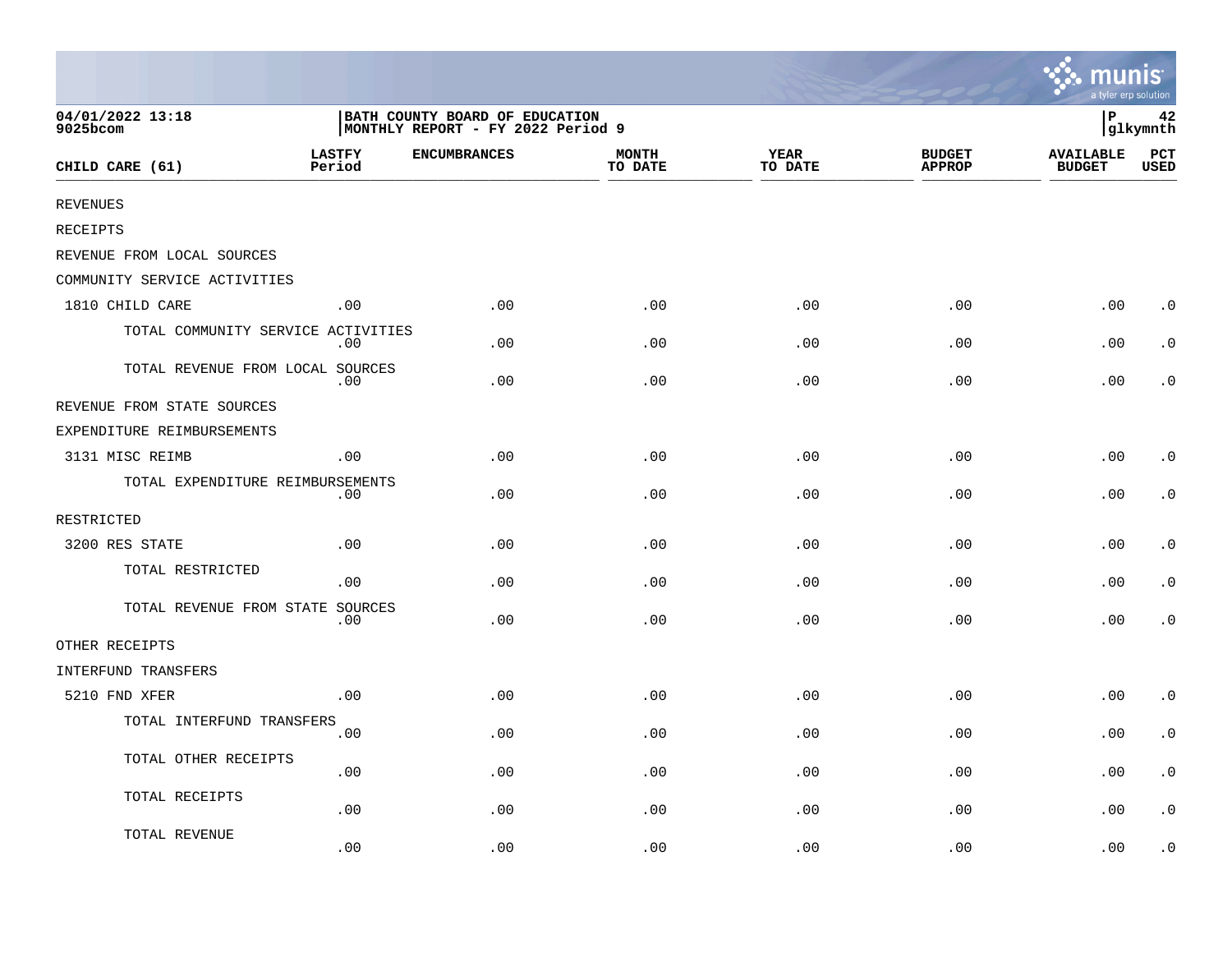

| $9025$ bcom                                  | 04/01/2022 13:18     | BATH COUNTY BOARD OF EDUCATION<br>MONTHLY REPORT - FY 2022 Period 9 |                                        |                                        |                                        |                                        | 43<br>l P<br>glkymnth                  |                                                                     |
|----------------------------------------------|----------------------|---------------------------------------------------------------------|----------------------------------------|----------------------------------------|----------------------------------------|----------------------------------------|----------------------------------------|---------------------------------------------------------------------|
|                                              | CHILD CARE (61)      | <b>LASTFY</b><br>Period                                             | <b>ENCUMBRANCES</b>                    | <b>MONTH</b><br>TO DATE                | <b>YEAR</b><br>TO DATE                 | <b>BUDGET</b><br><b>APPROP</b>         | <b>AVAILABLE</b><br><b>BUDGET</b>      | PCT<br>USED                                                         |
| EXPENDITURES                                 |                      |                                                                     |                                        |                                        |                                        |                                        |                                        |                                                                     |
| 3300                                         | COMMUNITY SERVICES   |                                                                     |                                        |                                        |                                        |                                        |                                        |                                                                     |
| 0100<br>0200<br>0300<br>0500<br>0600<br>0700 |                      | .00<br>.00<br>.00<br>.00<br>.00<br>.00                              | .00<br>.00<br>.00<br>.00<br>.00<br>.00 | .00<br>.00<br>.00<br>.00<br>.00<br>.00 | .00<br>.00<br>.00<br>.00<br>.00<br>.00 | .00<br>.00<br>.00<br>.00<br>.00<br>.00 | .00<br>.00<br>.00<br>.00<br>.00<br>.00 | .0<br>$\cdot$ 0<br>$\cdot$ 0<br>$\cdot$ 0<br>$\cdot$ 0<br>$\cdot$ 0 |
|                                              | TOTAL 3300           | COMMUNITY SERVICES<br>.00                                           | .00                                    | .00                                    | .00                                    | .00                                    | .00                                    | $\cdot$ 0                                                           |
|                                              | TOTAL EXPENDITURES   | .00                                                                 | .00                                    | .00                                    | .00                                    | .00                                    | .00                                    | $\cdot$ 0                                                           |
|                                              | TOTAL FOR CHILD CARE | (61)<br>.00                                                         | .00                                    | .00                                    | .00                                    | .00                                    | .00                                    | $\cdot$ 0                                                           |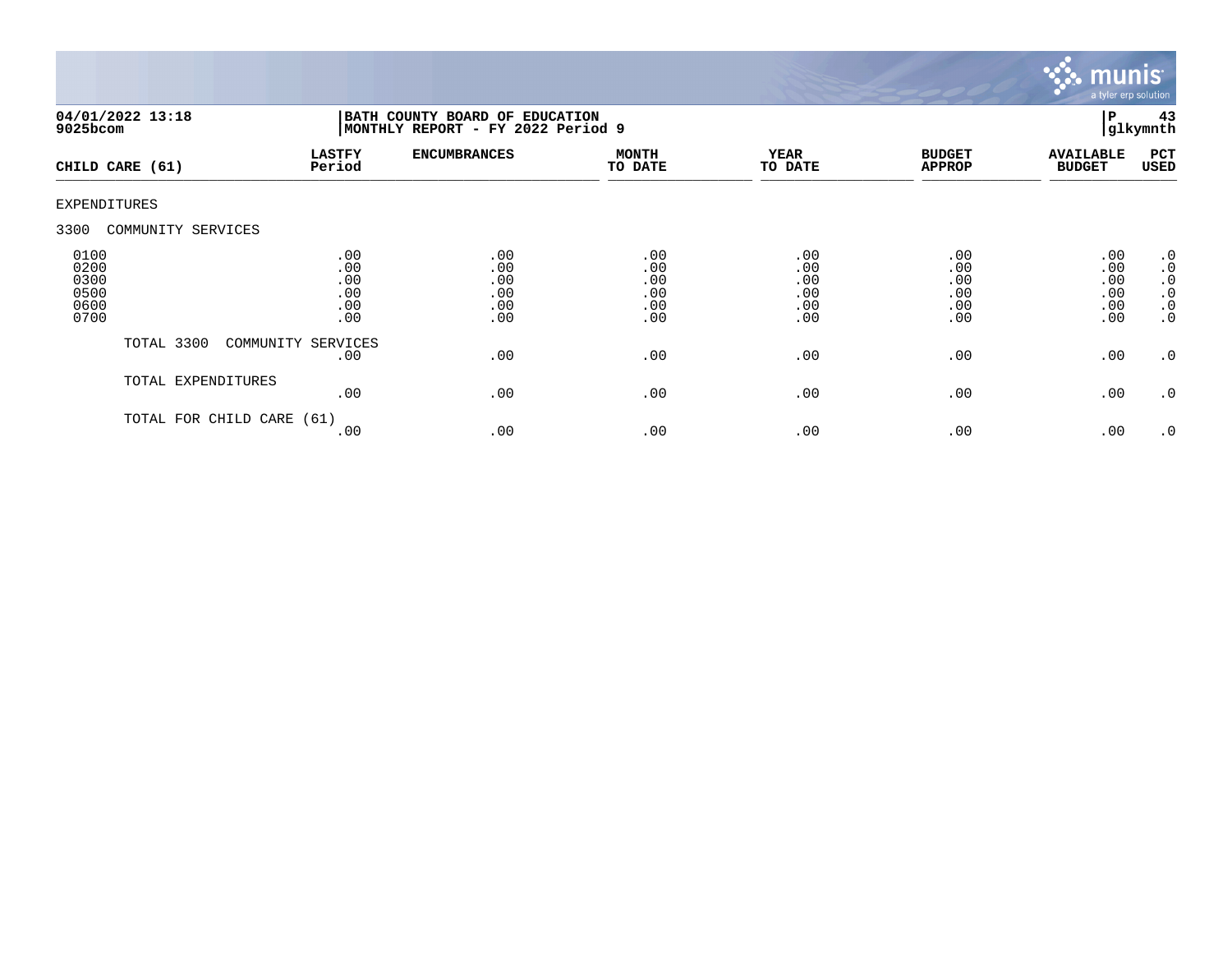|                              |                         |                                                                     |                         |                        |                                | <u>munis </u><br>a tyler erp solution |                |
|------------------------------|-------------------------|---------------------------------------------------------------------|-------------------------|------------------------|--------------------------------|---------------------------------------|----------------|
| 04/01/2022 13:18<br>9025bcom |                         | BATH COUNTY BOARD OF EDUCATION<br>MONTHLY REPORT - FY 2022 Period 9 |                         |                        |                                | P                                     | 44<br>glkymnth |
| PRESCHOOL (62)               | <b>LASTFY</b><br>Period | <b>ENCUMBRANCES</b>                                                 | <b>MONTH</b><br>TO DATE | <b>YEAR</b><br>TO DATE | <b>BUDGET</b><br><b>APPROP</b> | <b>AVAILABLE</b><br><b>BUDGET</b>     | PCT<br>USED    |
| <b>REVENUES</b>              |                         |                                                                     |                         |                        |                                |                                       |                |
| 0999 BEGINNING BALANCE       |                         |                                                                     |                         |                        |                                |                                       |                |
| TOTAL 0999 BEGINNING BALANCE | .00                     | .00                                                                 | .00                     | .00                    | .00                            | .00                                   | .0             |
| <b>RECEIPTS</b>              |                         |                                                                     |                         |                        |                                |                                       |                |
| REVENUE FROM LOCAL SOURCES   |                         |                                                                     |                         |                        |                                |                                       |                |
| TUITION                      |                         |                                                                     |                         |                        |                                |                                       |                |
| 1310 TUIT IND                | .00                     | .00                                                                 | .00                     | .00                    | .00                            | .00                                   | $\cdot$ 0      |
| TOTAL TUITION                | .00                     | .00                                                                 | .00                     | .00                    | .00                            | .00                                   | $\cdot$ 0      |
| TOTAL REVENUE FROM LOCAL     | SOURCES<br>.00          | .00                                                                 | .00                     | .00                    | .00                            | .00                                   | $\cdot$ 0      |
| TOTAL RECEIPTS               | .00                     | .00                                                                 | .00                     | .00                    | .00                            | .00                                   | $\cdot$ 0      |
| TOTAL REVENUE                | .00                     | .00                                                                 | .00                     | .00                    | .00                            | .00                                   | $\cdot$ 0      |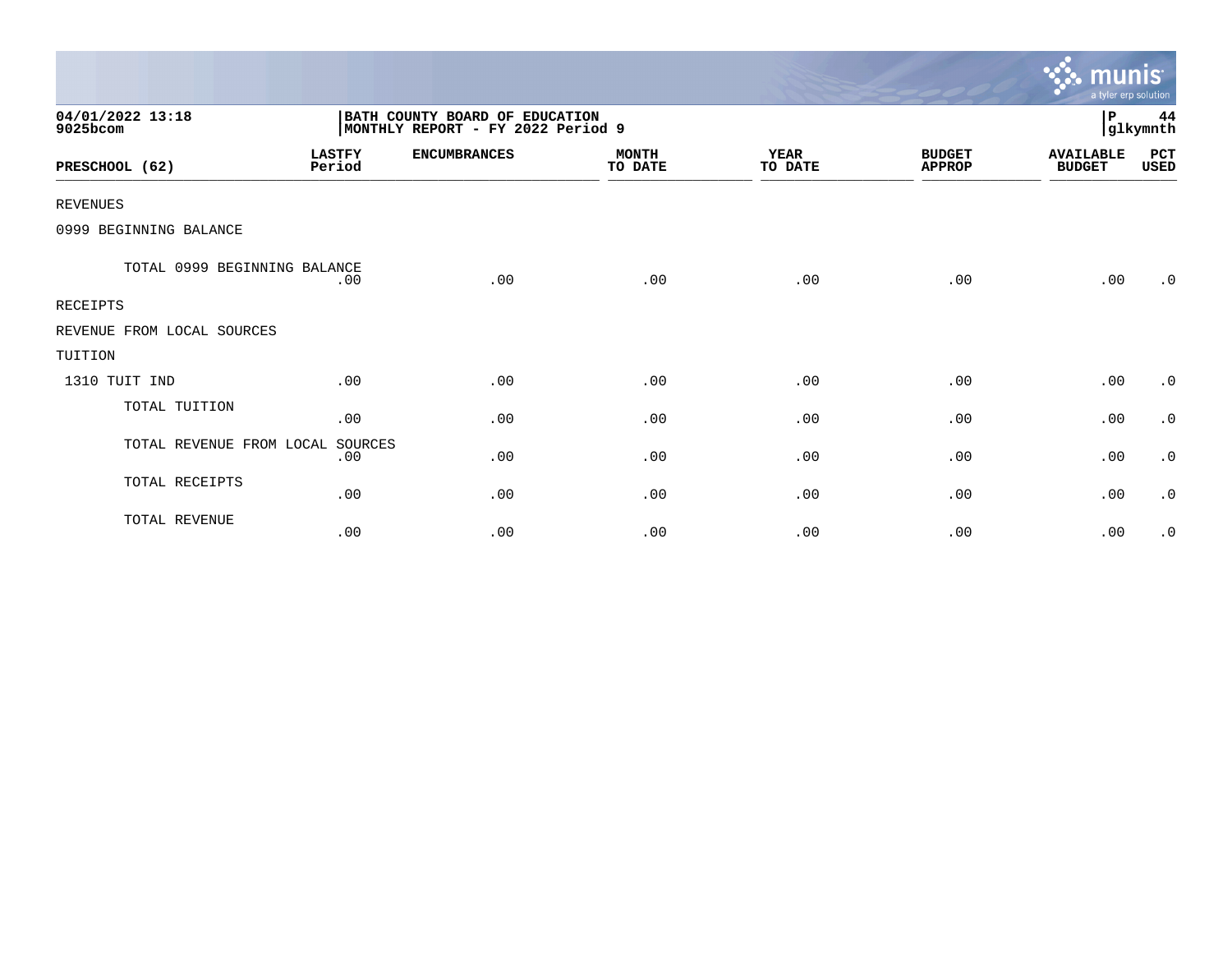

| 04/01/2022 13:18<br>9025bcom |                         | BATH COUNTY BOARD OF EDUCATION<br>MONTHLY REPORT - FY 2022 Period 9 |                         |                 |                                |                                   |             |  |
|------------------------------|-------------------------|---------------------------------------------------------------------|-------------------------|-----------------|--------------------------------|-----------------------------------|-------------|--|
| PRESCHOOL (62)               | <b>LASTFY</b><br>Period | <b>ENCUMBRANCES</b>                                                 | <b>MONTH</b><br>TO DATE | YEAR<br>TO DATE | <b>BUDGET</b><br><b>APPROP</b> | <b>AVAILABLE</b><br><b>BUDGET</b> | PCT<br>USED |  |
| EXPENDITURES                 |                         |                                                                     |                         |                 |                                |                                   |             |  |
| 1000<br>INSTRUCTION          |                         |                                                                     |                         |                 |                                |                                   |             |  |
| 0600                         | .00                     | .00                                                                 | .00                     | .00             | .00                            | .00                               | $\cdot$ 0   |  |
| TOTAL 1000<br>INSTRUCTION    | .00                     | .00                                                                 | .00                     | .00             | .00                            | .00                               | .0          |  |
| TOTAL EXPENDITURES           | .00                     | .00                                                                 | .00                     | .00             | .00                            | .00                               | .0          |  |
| TOTAL FOR PRESCHOOL (62)     | .00                     | .00                                                                 | .00                     | .00             | .00                            | .00                               | $\cdot$ 0   |  |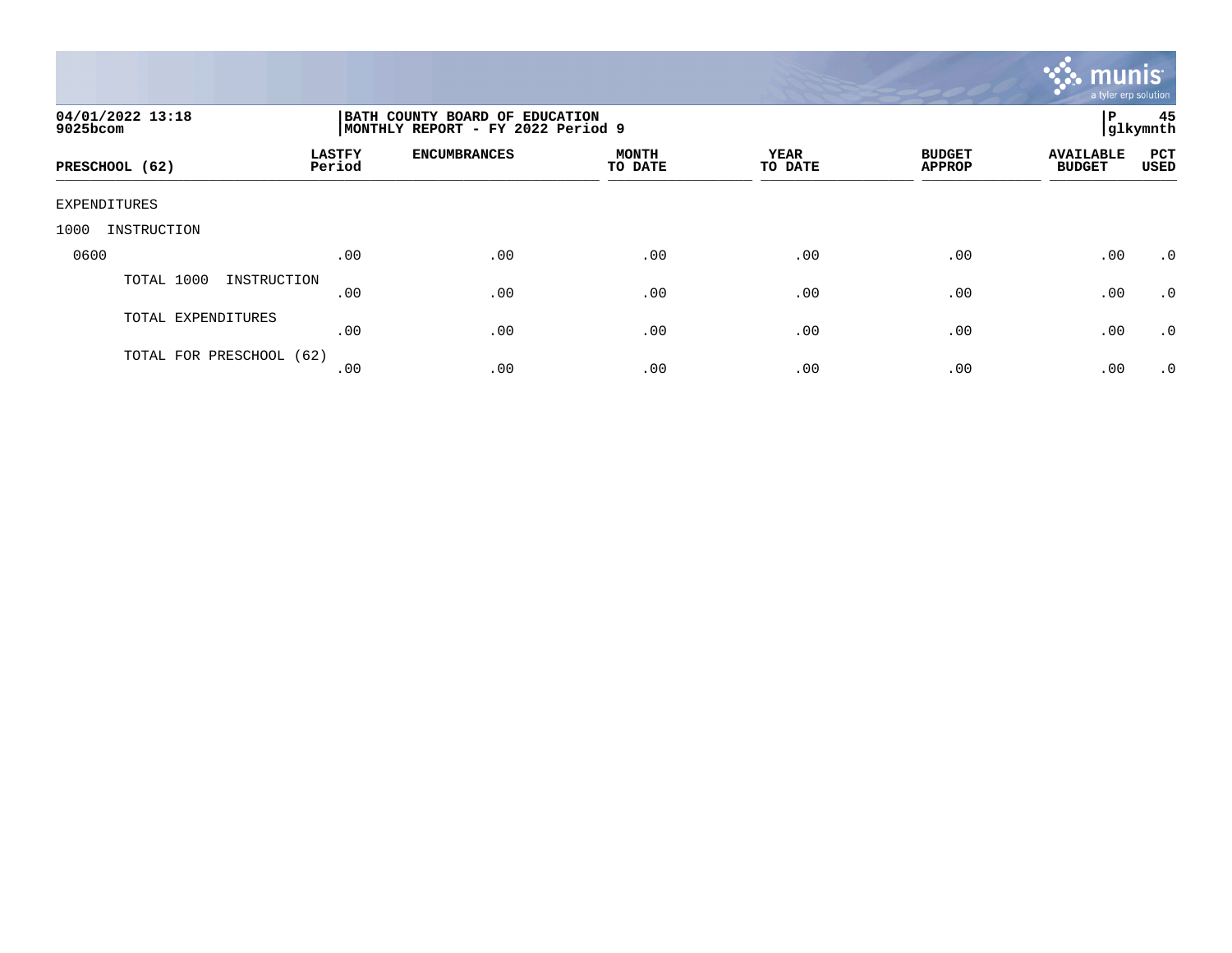|                                        |                         |                                                                     |                         |                        |                                | a tyler erp solution              |                        |
|----------------------------------------|-------------------------|---------------------------------------------------------------------|-------------------------|------------------------|--------------------------------|-----------------------------------|------------------------|
| 04/01/2022 13:18<br>9025bcom           |                         | BATH COUNTY BOARD OF EDUCATION<br>MONTHLY REPORT - FY 2022 Period 9 |                         |                        |                                | $\mathbf P$                       | 46<br>glkymnth         |
| TRUST/AGENCY FUNDS (7000)              | <b>LASTFY</b><br>Period | <b>ENCUMBRANCES</b>                                                 | <b>MONTH</b><br>TO DATE | <b>YEAR</b><br>TO DATE | <b>BUDGET</b><br><b>APPROP</b> | <b>AVAILABLE</b><br><b>BUDGET</b> | PCT<br><b>USED</b>     |
| <b>REVENUES</b>                        |                         |                                                                     |                         |                        |                                |                                   |                        |
| 0999 BEGINNING BALANCE                 |                         |                                                                     |                         |                        |                                |                                   |                        |
| TOTAL 0999 BEGINNING BALANCE           | .00                     | .00                                                                 | .00                     | 43,984.97              | .00                            | $-43,984.97$                      | $\cdot$ 0              |
| <b>RECEIPTS</b>                        |                         |                                                                     |                         |                        |                                |                                   |                        |
| REVENUE FROM LOCAL SOURCES             |                         |                                                                     |                         |                        |                                |                                   |                        |
| OTHER REVENUE FROM LOCAL SOURCES       |                         |                                                                     |                         |                        |                                |                                   |                        |
| 1920 CONTRIBUTE                        | 28,062.97               | .00                                                                 | 3.84                    | 3,087.45               | 1,800.00                       | $-1, 287.45$ 171.5                |                        |
| TOTAL OTHER REVENUE FROM LOCAL SOURCES | 28,062.97               | .00                                                                 | 3.84                    | 3,087.45               | 1,800.00                       | $-1, 287.45$ 171.5                |                        |
| TOTAL REVENUE FROM LOCAL SOURCES       | 28,062.97               | .00                                                                 | 3.84                    | 3,087.45               | 1,800.00                       | $-1, 287.45$ 171.5                |                        |
| OTHER RECEIPTS                         |                         |                                                                     |                         |                        |                                |                                   |                        |
| INTERFUND TRANSFERS                    |                         |                                                                     |                         |                        |                                |                                   |                        |
| 5210 FND XFER                          | .00                     | .00                                                                 | .00                     | .00                    | .00                            | .00                               | $\cdot$ 0              |
| TOTAL INTERFUND TRANSFERS              | .00                     | .00                                                                 | .00                     | .00                    | .00                            | .00                               | $\boldsymbol{\cdot}$ 0 |
| TOTAL OTHER RECEIPTS                   | .00                     | .00                                                                 | .00                     | .00                    | .00                            | .00                               | $\cdot$ 0              |
| TOTAL RECEIPTS                         | 28,062.97               | .00                                                                 | 3.84                    | 3,087.45               | 1,800.00                       | $-1, 287.45$ 171.5                |                        |
| TOTAL REVENUE                          | 28,062.97               | .00                                                                 | 3.84                    | 47,072.42              | 1,800.00                       | $-45, 272.42***$                  |                        |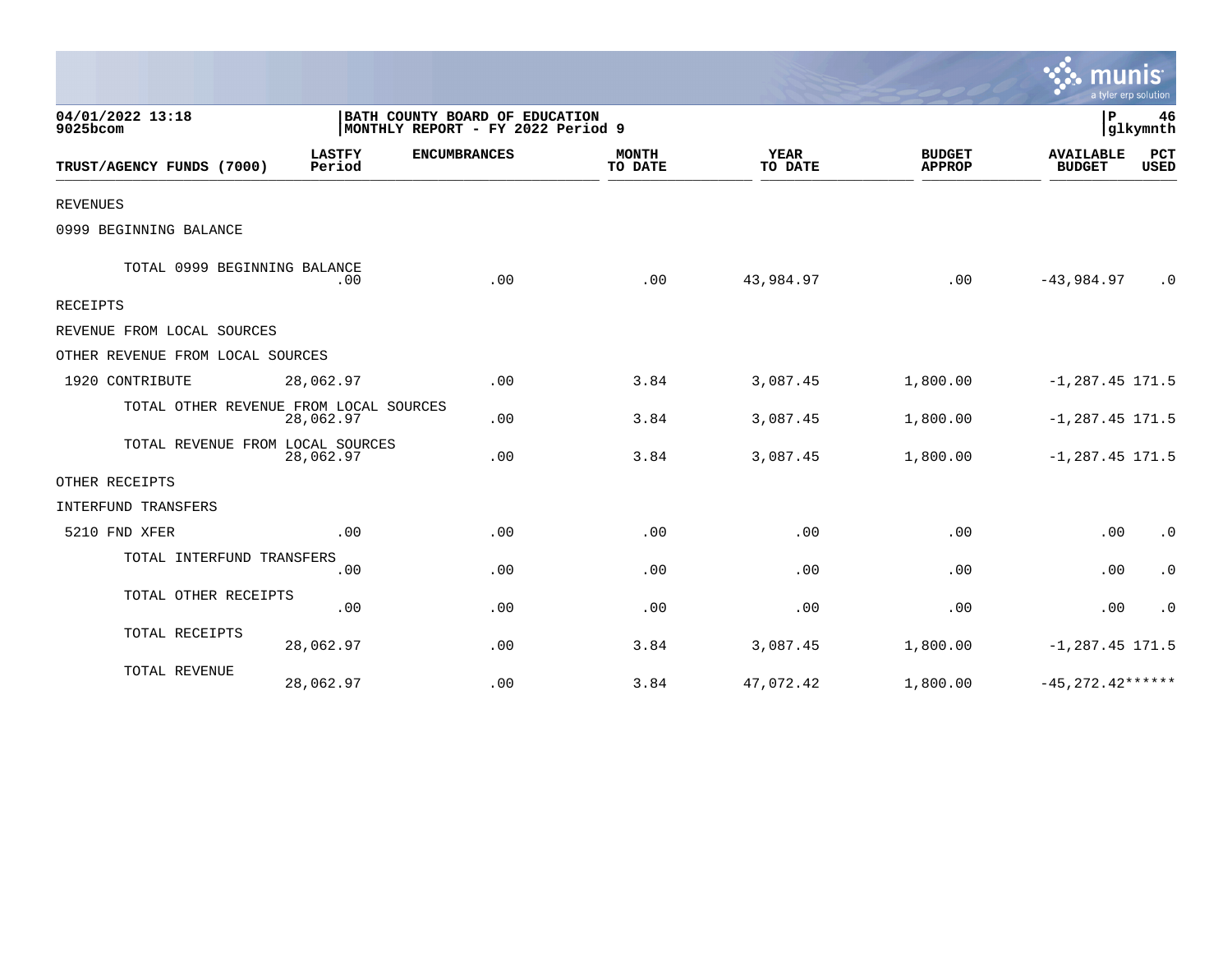

| 04/01/2022 13:18<br>$9025$ bcom     |                           | BATH COUNTY BOARD OF EDUCATION<br>MONTHLY REPORT - FY 2022 Period 9 |                  |                 |                                |                                   |                    |
|-------------------------------------|---------------------------|---------------------------------------------------------------------|------------------|-----------------|--------------------------------|-----------------------------------|--------------------|
| TRUST/AGENCY FUNDS (7000)           | <b>LASTFY</b><br>Period   | <b>ENCUMBRANCES</b>                                                 | MONTH<br>TO DATE | YEAR<br>TO DATE | <b>BUDGET</b><br><b>APPROP</b> | <b>AVAILABLE</b><br><b>BUDGET</b> | PCT<br><b>USED</b> |
| EXPENDITURES                        |                           |                                                                     |                  |                 |                                |                                   |                    |
| 3300<br>COMMUNITY SERVICES          |                           |                                                                     |                  |                 |                                |                                   |                    |
| 0600                                | .00                       | .00                                                                 | .00              | .00             | 1,800.00                       | 1,800.00                          | $\cdot$ 0          |
| TOTAL 3300                          | COMMUNITY SERVICES<br>.00 | .00                                                                 | .00              | .00             | 1,800.00                       | 1,800.00                          | $\cdot$ 0          |
| TOTAL EXPENDITURES                  | .00                       | .00                                                                 | .00              | .00             | 1,800.00                       | 1,800.00                          | $\cdot$ 0          |
| TOTAL FOR TRUST/AGENCY FUNDS (7000) | 28,062.97                 | .00                                                                 | 3.84             | 47,072.42       | .00                            | $-47,072.42$                      | .0                 |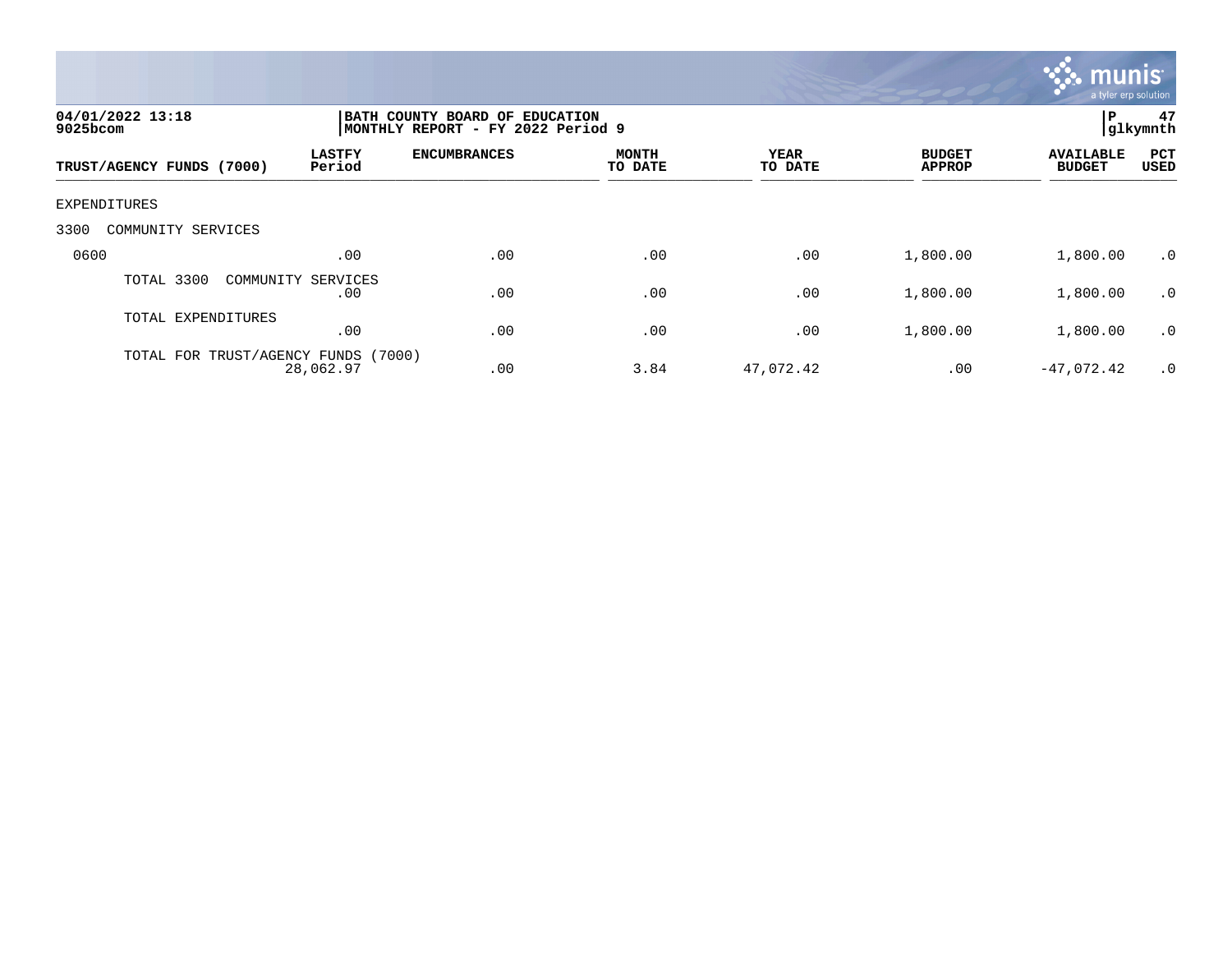|                                                     |                         |                                                                     |                         |                        |                                | munis<br>a tyler erp solution     |                                                  |
|-----------------------------------------------------|-------------------------|---------------------------------------------------------------------|-------------------------|------------------------|--------------------------------|-----------------------------------|--------------------------------------------------|
| 04/01/2022 13:18<br>9025bcom                        |                         | BATH COUNTY BOARD OF EDUCATION<br>MONTHLY REPORT - FY 2022 Period 9 |                         |                        |                                | l P<br>48<br>glkymnth             |                                                  |
| <b>GOVERNMENTAL ASSETS (8)</b>                      | <b>LASTFY</b><br>Period | <b>ENCUMBRANCES</b>                                                 | <b>MONTH</b><br>TO DATE | <b>YEAR</b><br>TO DATE | <b>BUDGET</b><br><b>APPROP</b> | <b>AVAILABLE</b><br><b>BUDGET</b> | <b>PCT</b><br><b>USED</b>                        |
| <b>REVENUES</b>                                     |                         |                                                                     |                         |                        |                                |                                   |                                                  |
| RECEIPTS                                            |                         |                                                                     |                         |                        |                                |                                   |                                                  |
| REVENUE FROM LOCAL SOURCES                          |                         |                                                                     |                         |                        |                                |                                   |                                                  |
| OTHER REVENUE FROM LOCAL SOURCES                    |                         |                                                                     |                         |                        |                                |                                   |                                                  |
| 1930 GAIN/LOSS                                      | .00                     | .00                                                                 | .00                     | .00                    | .00                            | .00                               | $\cdot$ 0                                        |
| TOTAL OTHER REVENUE FROM LOCAL SOURCES              | .00                     | .00                                                                 | .00                     | .00                    | .00                            | .00                               | $\cdot$ 0                                        |
| TOTAL REVENUE FROM LOCAL SOURCES                    | .00                     | .00                                                                 | .00                     | .00                    | .00                            | .00                               | $\cdot$ 0                                        |
| OTHER RECEIPTS                                      |                         |                                                                     |                         |                        |                                |                                   |                                                  |
| SALE OR COMP FOR LOSS OF ASSETS                     |                         |                                                                     |                         |                        |                                |                                   |                                                  |
| 5311 SALE LAND<br>5331 SALE BLDG<br>5341 SALE EQUIP | .00<br>.00<br>.00       | .00<br>.00<br>.00                                                   | .00<br>.00<br>.00       | .00<br>.00<br>.00      | .00<br>.00<br>.00              | .00<br>.00<br>.00                 | $\cdot$ 0<br>$\boldsymbol{\cdot}$ 0<br>$\cdot$ 0 |
| TOTAL SALE OR COMP FOR LOSS OF ASSETS               | .00                     | .00                                                                 | .00                     | .00                    | .00                            | .00                               | $\cdot$ 0                                        |
| TOTAL OTHER RECEIPTS                                | .00                     | .00                                                                 | .00                     | .00                    | .00                            | .00                               | $\cdot$ 0                                        |
| TOTAL RECEIPTS                                      | .00                     | .00                                                                 | .00                     | .00                    | .00                            | .00                               | $\cdot$ 0                                        |
| TOTAL REVENUE                                       | .00                     | .00                                                                 | .00                     | .00                    | .00                            | .00                               | $\cdot$ 0                                        |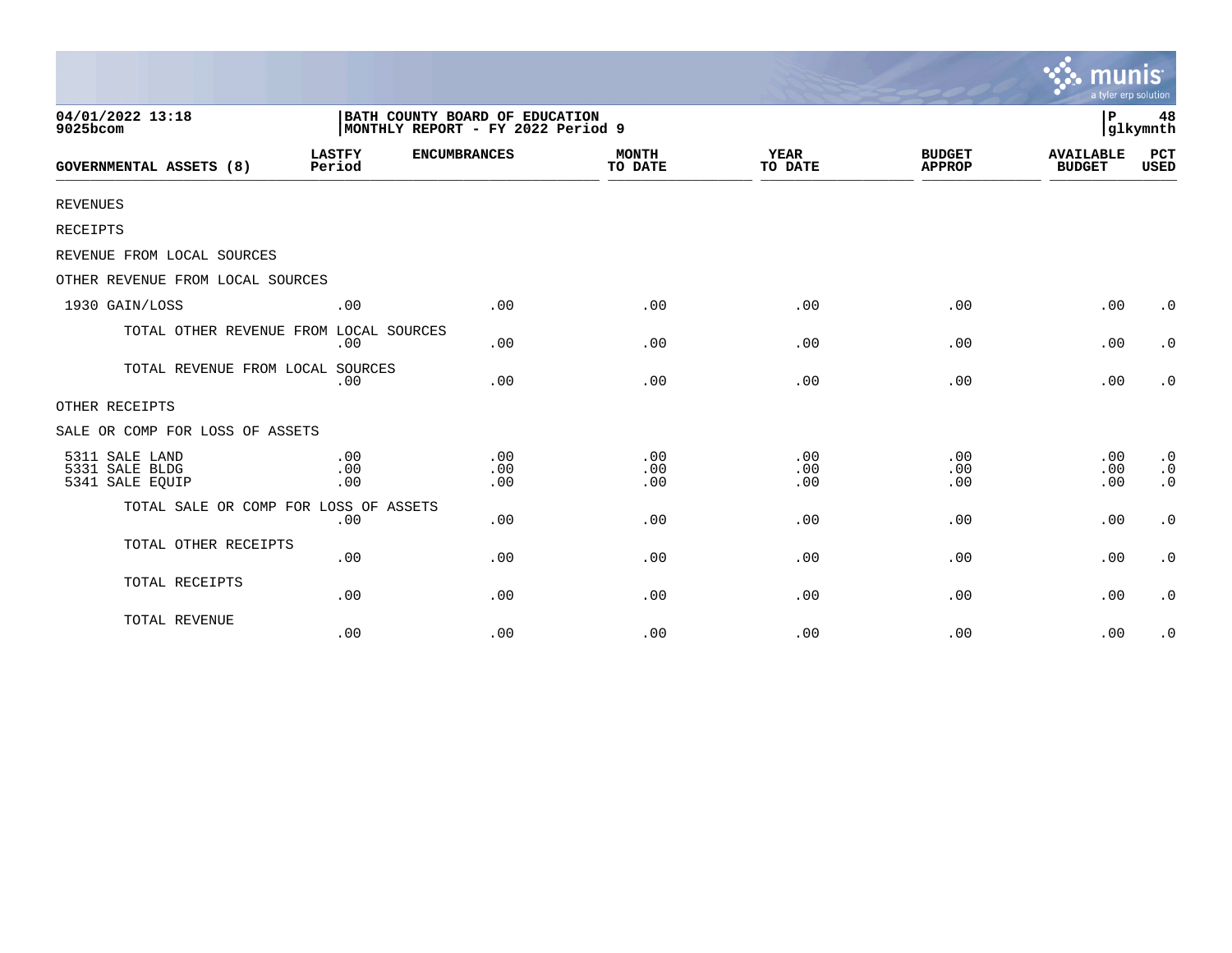

| 04/01/2022 13:18<br>9025bcom       |                                                | BATH COUNTY BOARD OF EDUCATION<br>MONTHLY REPORT - FY 2022 Period 9 |                         |                 |                                |                                   |                    |
|------------------------------------|------------------------------------------------|---------------------------------------------------------------------|-------------------------|-----------------|--------------------------------|-----------------------------------|--------------------|
| GOVERNMENTAL ASSETS (8)            | <b>LASTFY</b><br><b>ENCUMBRANCES</b><br>Period |                                                                     | <b>MONTH</b><br>TO DATE | YEAR<br>TO DATE | <b>BUDGET</b><br><b>APPROP</b> | <b>AVAILABLE</b><br><b>BUDGET</b> | PCT<br><b>USED</b> |
| EXPENDITURES                       |                                                |                                                                     |                         |                 |                                |                                   |                    |
| 1000 INSTRUCTION                   |                                                |                                                                     |                         |                 |                                |                                   |                    |
| 0700                               | 537.93                                         | .00                                                                 | .00                     | 23.31           | .00                            | $-23.31$                          | $\cdot$ 0          |
|                                    | TOTAL 1000 INSTRUCTION<br>537.93               | .00                                                                 | .00                     | 23.31           | .00                            | $-23.31$                          | $\cdot$ 0          |
| 2100 STUDENT SUPPORT SERVICES      |                                                |                                                                     |                         |                 |                                |                                   |                    |
| 0700                               | .00                                            | .00                                                                 | .00                     | .00             | .00                            | .00                               | . $\boldsymbol{0}$ |
| TOTAL 2100                         | STUDENT SUPPORT SERVICES<br>.00                | .00                                                                 | .00                     | .00             | .00                            | .00                               | $\cdot$ 0          |
| 2200 INSTRUCTIONAL STAFF SUPP SERV |                                                |                                                                     |                         |                 |                                |                                   |                    |
| 0700                               | 44.17                                          | .00                                                                 | .00                     | .00             | .00                            | .00                               | $\cdot$ 0          |
| TOTAL 2200                         | INSTRUCTIONAL STAFF SUPP SERV<br>44.17         | .00                                                                 | .00                     | .00             | .00                            | .00                               | $\cdot$ 0          |
| 2300 DISTRICT ADMIN SUPPORT        |                                                |                                                                     |                         |                 |                                |                                   |                    |
| 0700                               | 225.12                                         | .00                                                                 | .00                     | .00             | .00                            | .00                               | $\cdot$ 0          |
| TOTAL 2300                         | DISTRICT ADMIN SUPPORT<br>225.12               | .00                                                                 | .00                     | .00             | .00                            | .00                               | $\cdot$ 0          |
| 2400<br>SCHOOL ADMIN SUPPORT       |                                                |                                                                     |                         |                 |                                |                                   |                    |
| 0700                               | .00                                            | .00                                                                 | .00                     | .00             | .00                            | .00                               | $\cdot$ 0          |
| TOTAL 2400                         | SCHOOL ADMIN SUPPORT<br>.00                    | .00                                                                 | .00                     | .00             | .00                            | .00                               | $\cdot$ 0          |
| BUSINESS SUPPORT SERVICES<br>2500  |                                                |                                                                     |                         |                 |                                |                                   |                    |
| 0700                               | .00                                            | .00                                                                 | .00                     | .00             | .00                            | .00                               | $\cdot$ 0          |
| TOTAL 2500                         | BUSINESS SUPPORT SERVICES<br>.00               | .00                                                                 | .00                     | .00             | .00                            | .00                               | $\cdot$ 0          |
|                                    | 2600 PLANT OPERATIONS AND MAINTENANCE          |                                                                     |                         |                 |                                |                                   |                    |
| 0700                               | .00                                            | .00                                                                 | .00                     | .00             | .00                            | .00                               | $\cdot$ 0          |
| TOTAL 2600                         | PLANT OPERATIONS AND MAINTENANCE<br>.00        | .00                                                                 | .00                     | .00             | .00                            | .00                               | $\cdot$ 0          |

2700 STUDENT TRANSPORTATION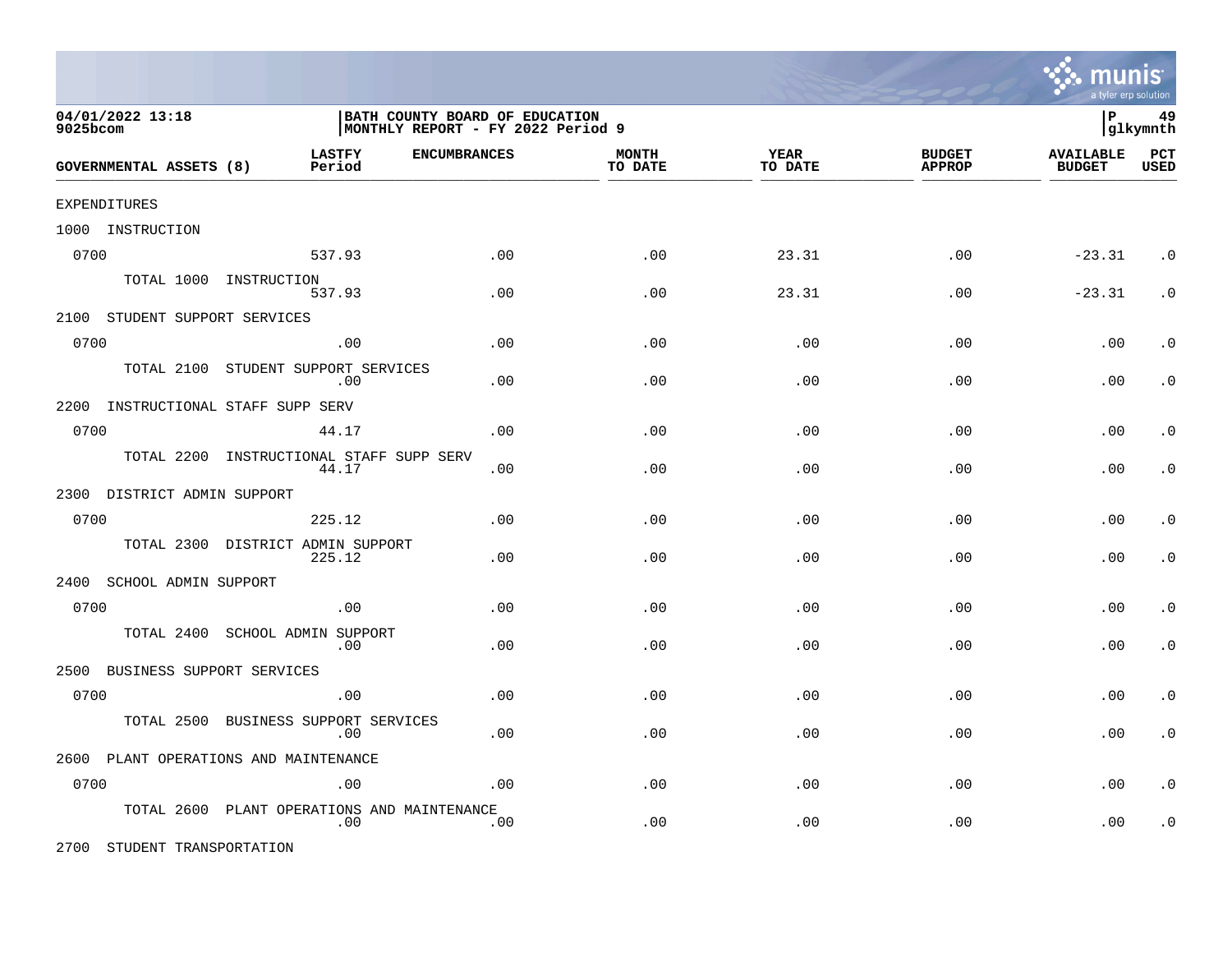

| 04/01/2022 13:18<br>9025bcom   |                                                | BATH COUNTY BOARD OF EDUCATION<br>MONTHLY REPORT - FY 2022 Period 9 |                         |                        |                                |                                   |             |
|--------------------------------|------------------------------------------------|---------------------------------------------------------------------|-------------------------|------------------------|--------------------------------|-----------------------------------|-------------|
| <b>GOVERNMENTAL ASSETS (8)</b> | <b>LASTFY</b><br>Period                        | <b>ENCUMBRANCES</b>                                                 | <b>MONTH</b><br>TO DATE | <b>YEAR</b><br>TO DATE | <b>BUDGET</b><br><b>APPROP</b> | <b>AVAILABLE</b><br><b>BUDGET</b> | PCT<br>USED |
| 0700                           | .00                                            | .00                                                                 | .00                     | .00                    | .00                            | .00                               | $\cdot$ 0   |
| TOTAL 2700                     | STUDENT<br>TRANSPORTATION<br>.00               | .00                                                                 | .00                     | .00                    | .00                            | .00                               | $\cdot$ 0   |
| 3300<br>COMMUNITY SERVICES     |                                                |                                                                     |                         |                        |                                |                                   |             |
| 0700                           | .00                                            | .00                                                                 | .00                     | .00                    | .00                            | .00                               | $\cdot$ 0   |
| TOTAL 3300                     | COMMUNITY SERVICES<br>.00                      | .00                                                                 | .00                     | .00                    | .00                            | .00                               | $\cdot$ 0   |
| TOTAL EXPENDITURES             | 807.22                                         | .00                                                                 | .00                     | 23.31                  | .00                            | $-23.31$                          | $\cdot$ 0   |
|                                | TOTAL FOR GOVERNMENTAL ASSETS (8)<br>$-807.22$ | .00                                                                 | .00                     | $-23.31$               | .00                            | 23.31                             | $\cdot$ 0   |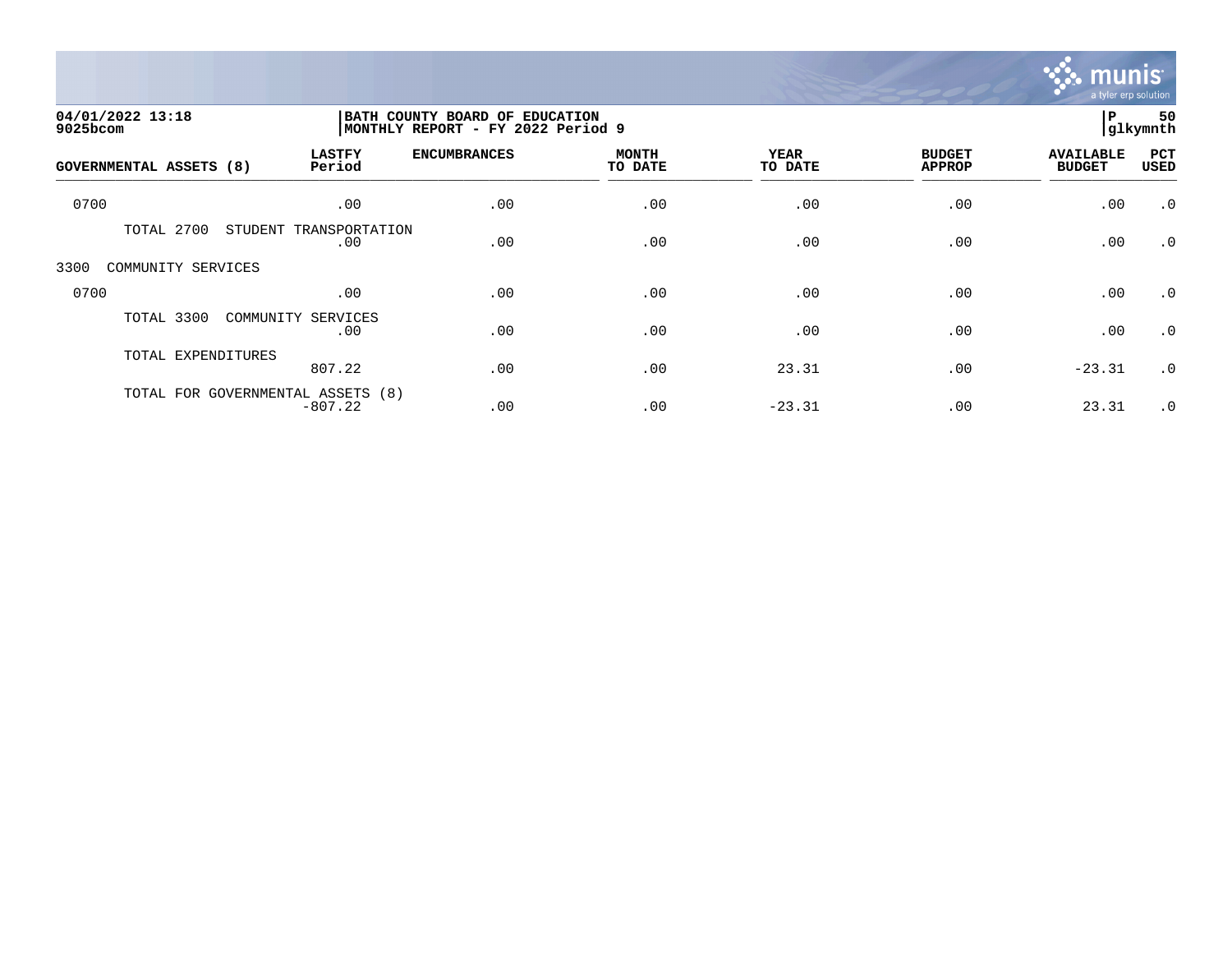|                                                                                                     |                         |                     |                         |                 |                                | mun<br>a tyler erp solution       |                    |
|-----------------------------------------------------------------------------------------------------|-------------------------|---------------------|-------------------------|-----------------|--------------------------------|-----------------------------------|--------------------|
| 04/01/2022 13:18<br>BATH COUNTY BOARD OF EDUCATION<br>MONTHLY REPORT - FY 2022 Period 9<br>9025bcom |                         |                     |                         |                 |                                |                                   | 51<br>glkymnth     |
| FOOD SERVICE ASSETS (81)                                                                            | <b>LASTFY</b><br>Period | <b>ENCUMBRANCES</b> | <b>MONTH</b><br>TO DATE | YEAR<br>TO DATE | <b>BUDGET</b><br><b>APPROP</b> | <b>AVAILABLE</b><br><b>BUDGET</b> | <b>PCT</b><br>USED |
| <b>REVENUES</b>                                                                                     |                         |                     |                         |                 |                                |                                   |                    |
| RECEIPTS                                                                                            |                         |                     |                         |                 |                                |                                   |                    |
| REVENUE FROM LOCAL SOURCES                                                                          |                         |                     |                         |                 |                                |                                   |                    |
| OTHER REVENUE FROM LOCAL SOURCES                                                                    |                         |                     |                         |                 |                                |                                   |                    |
| 1930 GAIN/LOSS                                                                                      | .00                     | .00                 | .00                     | .00             | .00                            | .00                               | $\cdot$ 0          |
| TOTAL OTHER REVENUE FROM                                                                            | LOCAL SOURCES<br>.00    | .00                 | .00                     | .00             | .00                            | .00                               | $\cdot$ 0          |
| TOTAL REVENUE FROM LOCAL                                                                            | SOURCES<br>.00          | .00                 | .00                     | .00             | .00                            | .00                               | $\cdot$ 0          |
| TOTAL RECEIPTS                                                                                      | .00                     | .00                 | .00                     | .00             | .00                            | .00                               | $\cdot$ 0          |
| TOTAL REVENUE                                                                                       | .00                     | .00                 | .00                     | .00             | .00                            | .00                               | $\cdot$ 0          |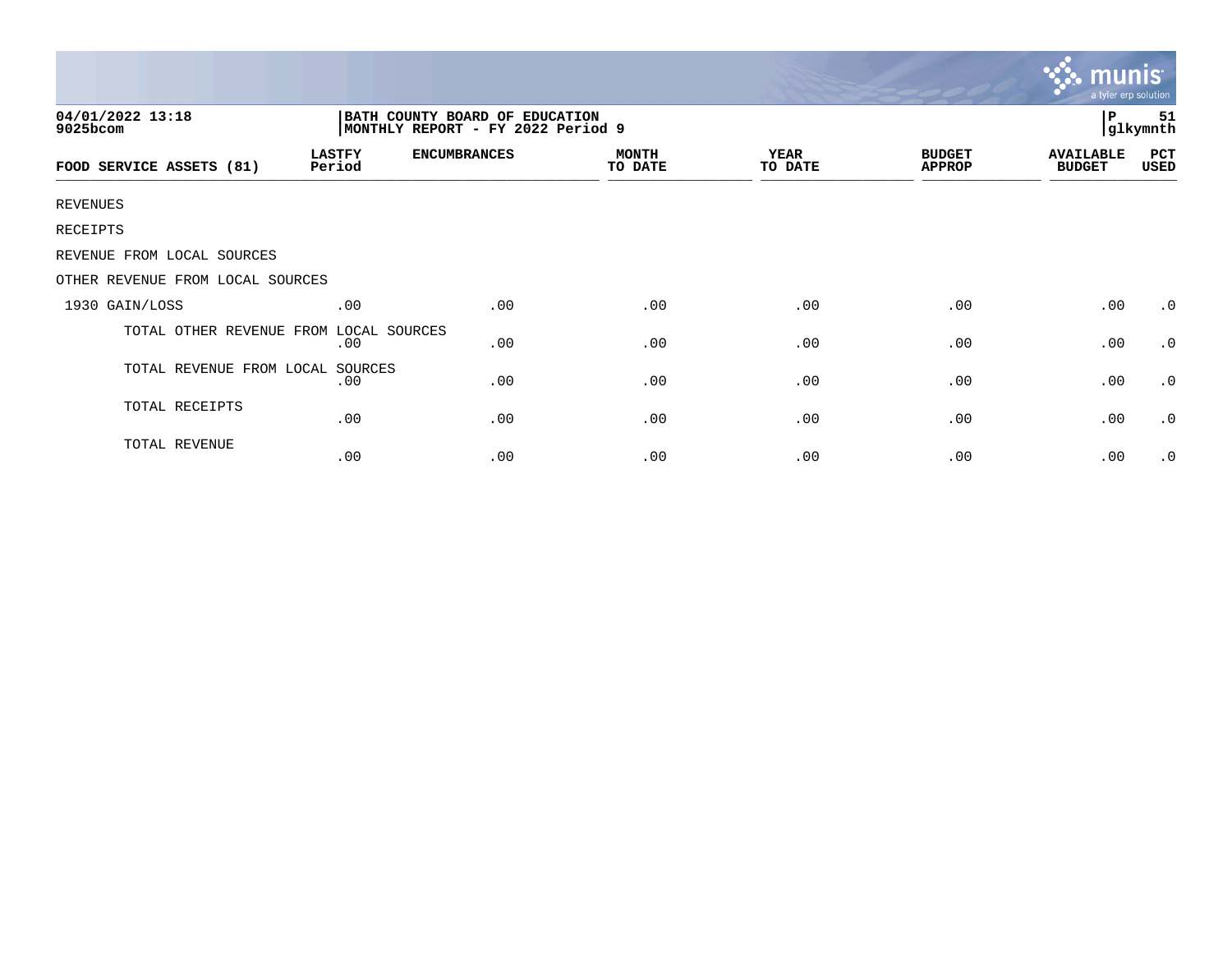

| 04/01/2022 13:18<br>$9025$ bcom    |                               | BATH COUNTY BOARD OF EDUCATION<br>P<br> glkymnth<br>MONTHLY REPORT - FY 2022 Period 9 |                         |                        |                                |                                   |                    |
|------------------------------------|-------------------------------|---------------------------------------------------------------------------------------|-------------------------|------------------------|--------------------------------|-----------------------------------|--------------------|
| FOOD SERVICE ASSETS (81)           | <b>LASTFY</b><br>Period       | <b>ENCUMBRANCES</b>                                                                   | <b>MONTH</b><br>TO DATE | <b>YEAR</b><br>TO DATE | <b>BUDGET</b><br><b>APPROP</b> | <b>AVAILABLE</b><br><b>BUDGET</b> | PCT<br><b>USED</b> |
| EXPENDITURES                       |                               |                                                                                       |                         |                        |                                |                                   |                    |
| 3100<br>FOOD SERVICE OPERATION     |                               |                                                                                       |                         |                        |                                |                                   |                    |
| 0700                               | .00                           | .00                                                                                   | .00                     | .00                    | .00                            | .00                               | $.0 \cdot$         |
| TOTAL 3100                         | FOOD SERVICE OPERATION<br>.00 | .00                                                                                   | .00                     | .00                    | .00                            | .00                               | $\cdot$ 0          |
| TOTAL EXPENDITURES                 | .00                           | .00                                                                                   | .00                     | .00                    | .00                            | .00                               | $\cdot$ 0          |
| TOTAL FOR FOOD SERVICE ASSETS (81) | .00                           | .00                                                                                   | .00                     | .00                    | .00                            | .00                               | $\cdot$ 0          |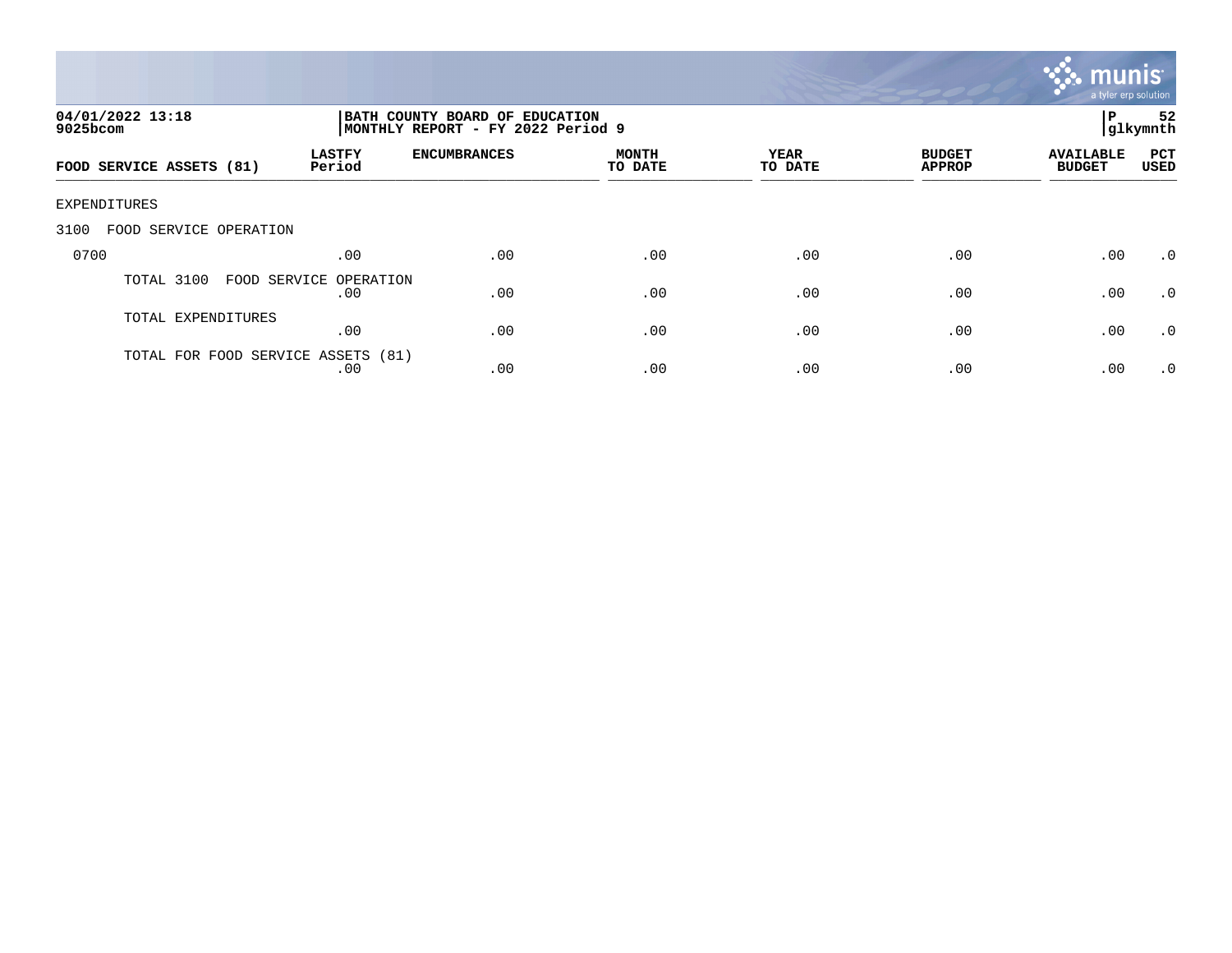|                                  |                                                                      |                     |                         |                 |                                | <b>munis</b><br>a tyler erp solution |                |
|----------------------------------|----------------------------------------------------------------------|---------------------|-------------------------|-----------------|--------------------------------|--------------------------------------|----------------|
| 04/01/2022 13:18<br>9025bcom     | BATH COUNTY BOARD OF EDUCATION<br> MONTHLY REPORT - FY 2022 Period 9 |                     |                         |                 |                                |                                      | 53<br>glkymnth |
| DAY CARE ASSERTS (82)            | <b>LASTFY</b><br>Period                                              | <b>ENCUMBRANCES</b> | <b>MONTH</b><br>TO DATE | YEAR<br>TO DATE | <b>BUDGET</b><br><b>APPROP</b> | <b>AVAILABLE</b><br><b>BUDGET</b>    | PCT<br>USED    |
| <b>REVENUES</b>                  |                                                                      |                     |                         |                 |                                |                                      |                |
| RECEIPTS                         |                                                                      |                     |                         |                 |                                |                                      |                |
| REVENUE FROM LOCAL SOURCES       |                                                                      |                     |                         |                 |                                |                                      |                |
| OTHER REVENUE FROM LOCAL SOURCES |                                                                      |                     |                         |                 |                                |                                      |                |
| 1930 GAIN/LOSS                   | .00                                                                  | .00                 | .00                     | .00             | .00                            | .00                                  | $\cdot$ 0      |
| TOTAL OTHER REVENUE FROM         | LOCAL SOURCES<br>.00                                                 | .00                 | .00                     | .00             | .00                            | .00                                  | $\cdot$ 0      |
| TOTAL REVENUE FROM LOCAL         | SOURCES<br>.00                                                       | .00                 | .00                     | .00             | .00                            | .00                                  | $\cdot$ 0      |
| TOTAL RECEIPTS                   | .00                                                                  | .00                 | .00                     | .00             | .00                            | .00                                  | $\cdot$ 0      |
| TOTAL REVENUE                    | .00                                                                  | .00                 | .00                     | .00             | .00                            | .00                                  | $\cdot$ 0      |
| TOTAL FOR DAY CARE ASSERTS (82)  | .00                                                                  | .00                 | .00                     | .00             | .00                            | .00                                  | $\cdot$ 0      |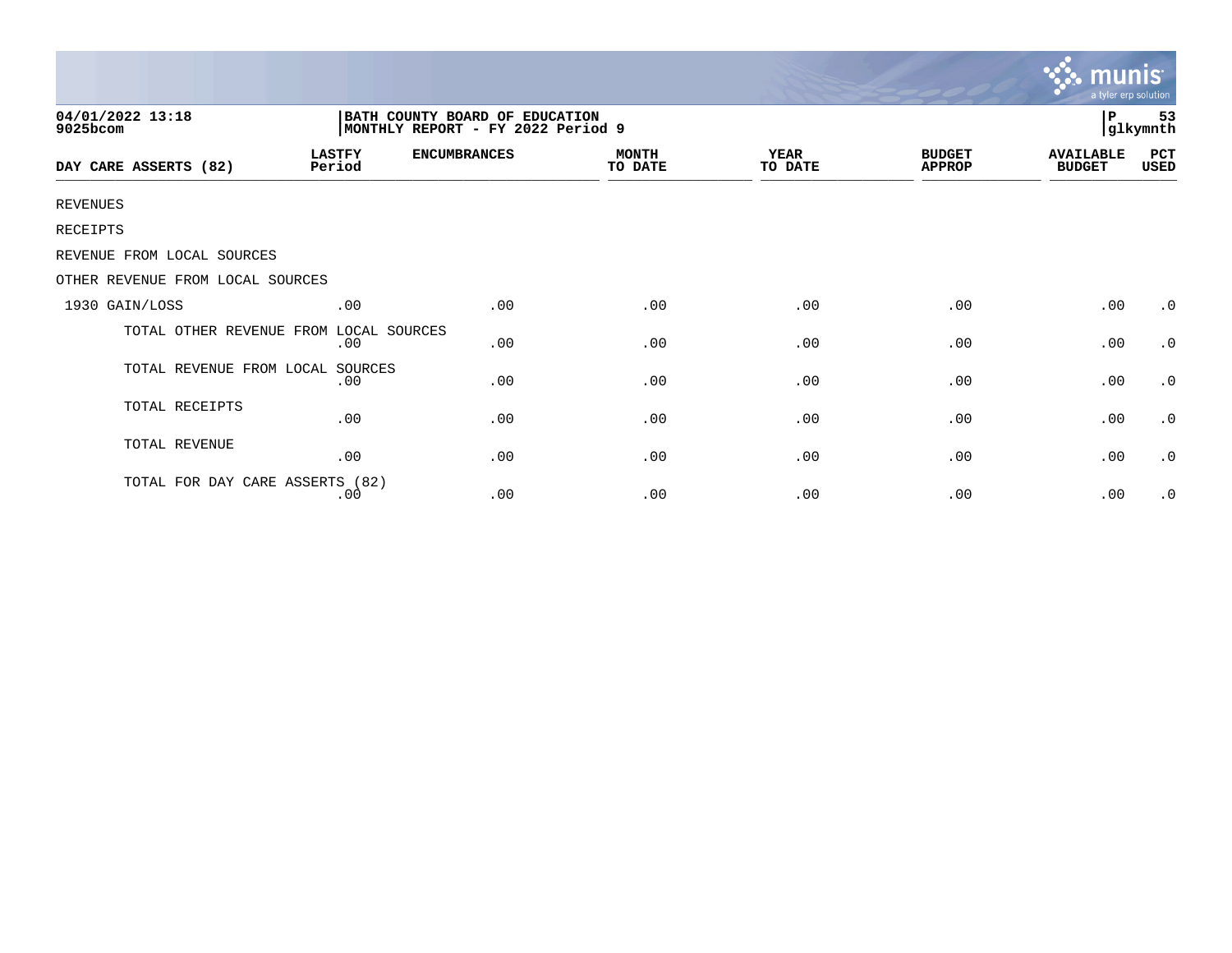|                                  |                         |                                                                     |                         |                        |                                | a tyler erp solution              |                 |
|----------------------------------|-------------------------|---------------------------------------------------------------------|-------------------------|------------------------|--------------------------------|-----------------------------------|-----------------|
| 04/01/2022 13:18<br>9025bcom     |                         | BATH COUNTY BOARD OF EDUCATION<br>MONTHLY REPORT - FY 2022 Period 9 |                         |                        |                                | l P                               | 54<br> glkymnth |
| ADULT EDUCATION ASSETS (84)      | <b>LASTFY</b><br>Period | <b>ENCUMBRANCES</b>                                                 | <b>MONTH</b><br>TO DATE | <b>YEAR</b><br>TO DATE | <b>BUDGET</b><br><b>APPROP</b> | <b>AVAILABLE</b><br><b>BUDGET</b> | PCT<br>USED     |
| <b>REVENUES</b>                  |                         |                                                                     |                         |                        |                                |                                   |                 |
| RECEIPTS                         |                         |                                                                     |                         |                        |                                |                                   |                 |
| REVENUE FROM LOCAL SOURCES       |                         |                                                                     |                         |                        |                                |                                   |                 |
| OTHER REVENUE FROM LOCAL SOURCES |                         |                                                                     |                         |                        |                                |                                   |                 |
| 1930 GAIN/LOSS                   | .00                     | .00                                                                 | .00                     | .00                    | .00                            | .00                               | $\cdot$ 0       |
| TOTAL OTHER REVENUE FROM         | LOCAL SOURCES<br>.00    | .00                                                                 | .00                     | .00                    | .00                            | .00                               | $\cdot$ 0       |
| TOTAL REVENUE FROM LOCAL SOURCES | .00                     | .00                                                                 | .00                     | .00                    | .00                            | .00                               | $\cdot$ 0       |
| TOTAL RECEIPTS                   | .00                     | .00                                                                 | .00                     | .00                    | .00                            | .00                               | $\cdot$ 0       |
| TOTAL REVENUE                    | .00                     | .00                                                                 | .00                     | .00                    | .00                            | .00                               | $\cdot$ 0       |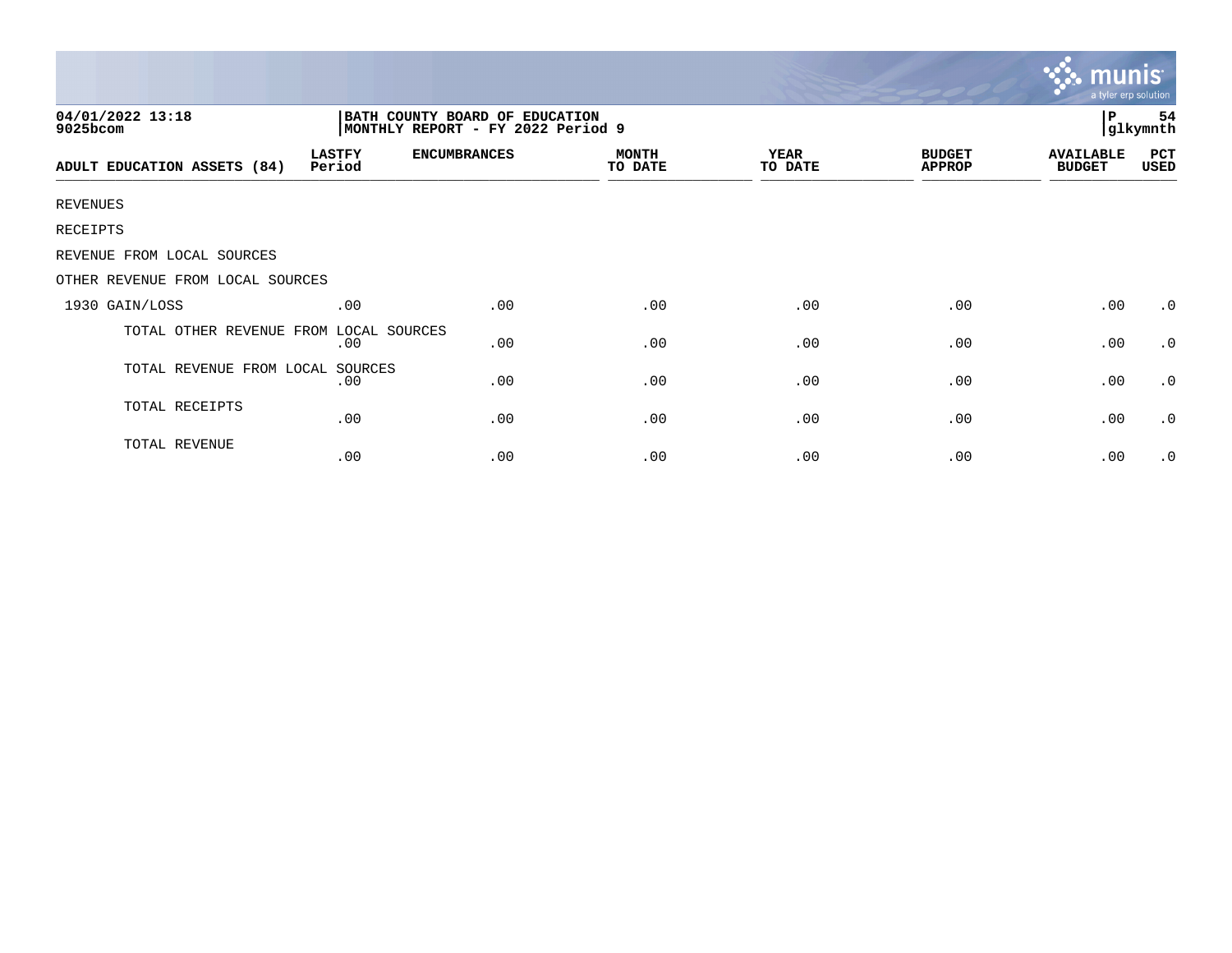

| 04/01/2022 13:18<br>$9025$ bcom       |                                   | BATH COUNTY BOARD OF EDUCATION<br>MONTHLY REPORT - FY 2022 Period 9 | P                | 55<br> glkymnth |                                |                                   |                    |
|---------------------------------------|-----------------------------------|---------------------------------------------------------------------|------------------|-----------------|--------------------------------|-----------------------------------|--------------------|
| ADULT EDUCATION ASSETS (84)           | <b>LASTFY</b><br>Period           | <b>ENCUMBRANCES</b>                                                 | MONTH<br>TO DATE | YEAR<br>TO DATE | <b>BUDGET</b><br><b>APPROP</b> | <b>AVAILABLE</b><br><b>BUDGET</b> | PCT<br><b>USED</b> |
| EXPENDITURES                          |                                   |                                                                     |                  |                 |                                |                                   |                    |
| 3400<br>ADULT EDUCATION OPERATIONS    |                                   |                                                                     |                  |                 |                                |                                   |                    |
| 0700                                  | .00                               | .00                                                                 | .00              | .00             | .00                            | .00                               | $\cdot$ 0          |
| TOTAL 3400                            | ADULT EDUCATION OPERATIONS<br>.00 | .00                                                                 | .00              | .00             | .00                            | .00                               | $\cdot$ 0          |
| TOTAL EXPENDITURES                    | .00                               | .00                                                                 | .00              | .00             | .00                            | .00                               | .0                 |
| TOTAL FOR ADULT EDUCATION ASSETS (84) | .00                               | .00                                                                 | .00              | .00             | .00                            | .00                               | $\cdot$ 0          |